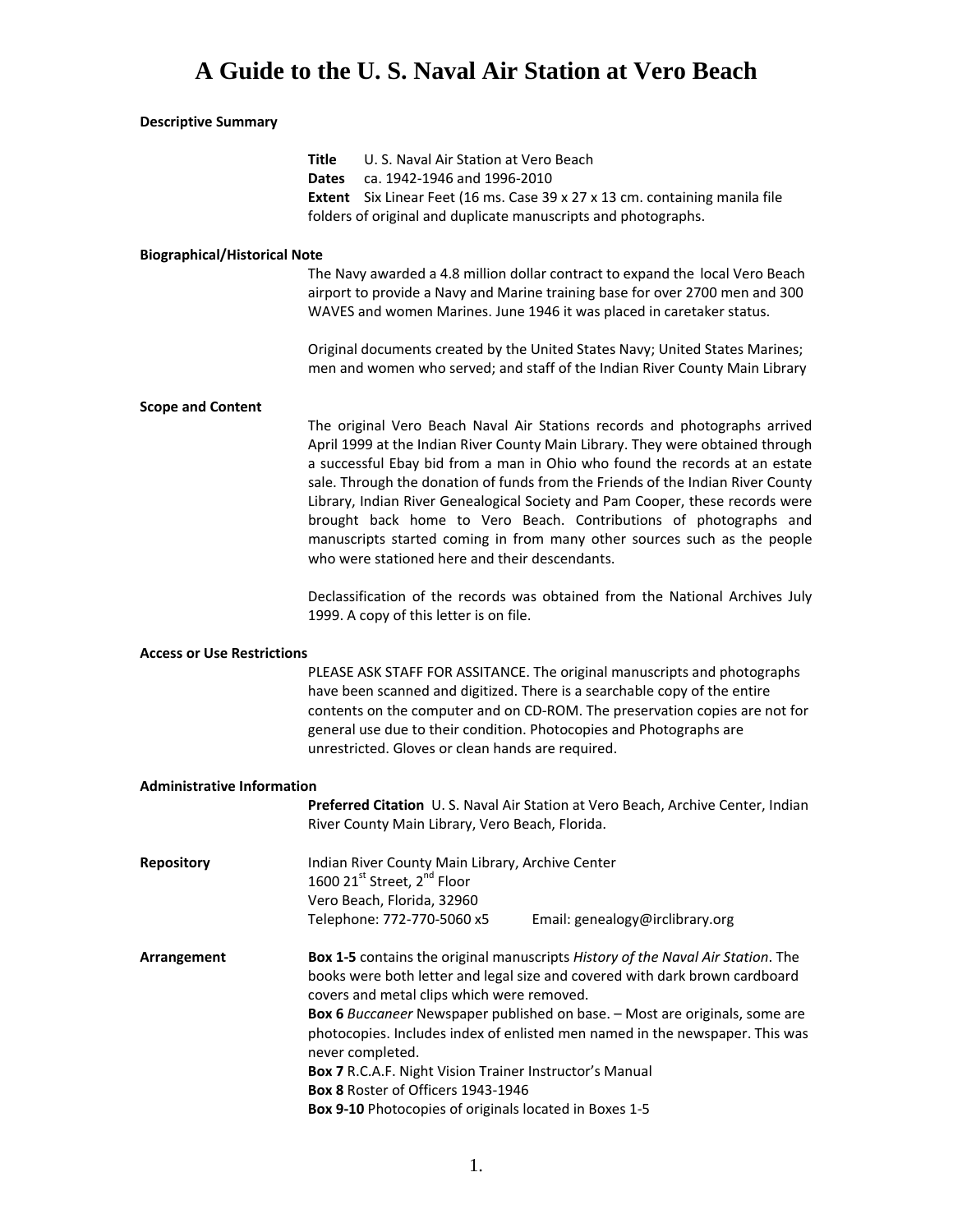**Box 11‐12** Men and Women who served at the Naval Air Station **Box 13** Background research and information on the book, Historical Marker and Memorial plaque that were results of receiving the Navy base materials. Includes a list of newspaper articles.

**Box 14** Miscellaneous documents, photographs, and other various types of media and records that were donated to the Naval collection from 1997 until 2010.

**Box 15‐16** Original photographs from the Navy collection purchased on ebay.

**Index Terms**  United States. Navy United States. Marines Corps Indian River County (Fla.) – History Indian River County (Fla.) ‐ Genealogy Vero Beach, Indian River County, (Fla.) ‐ History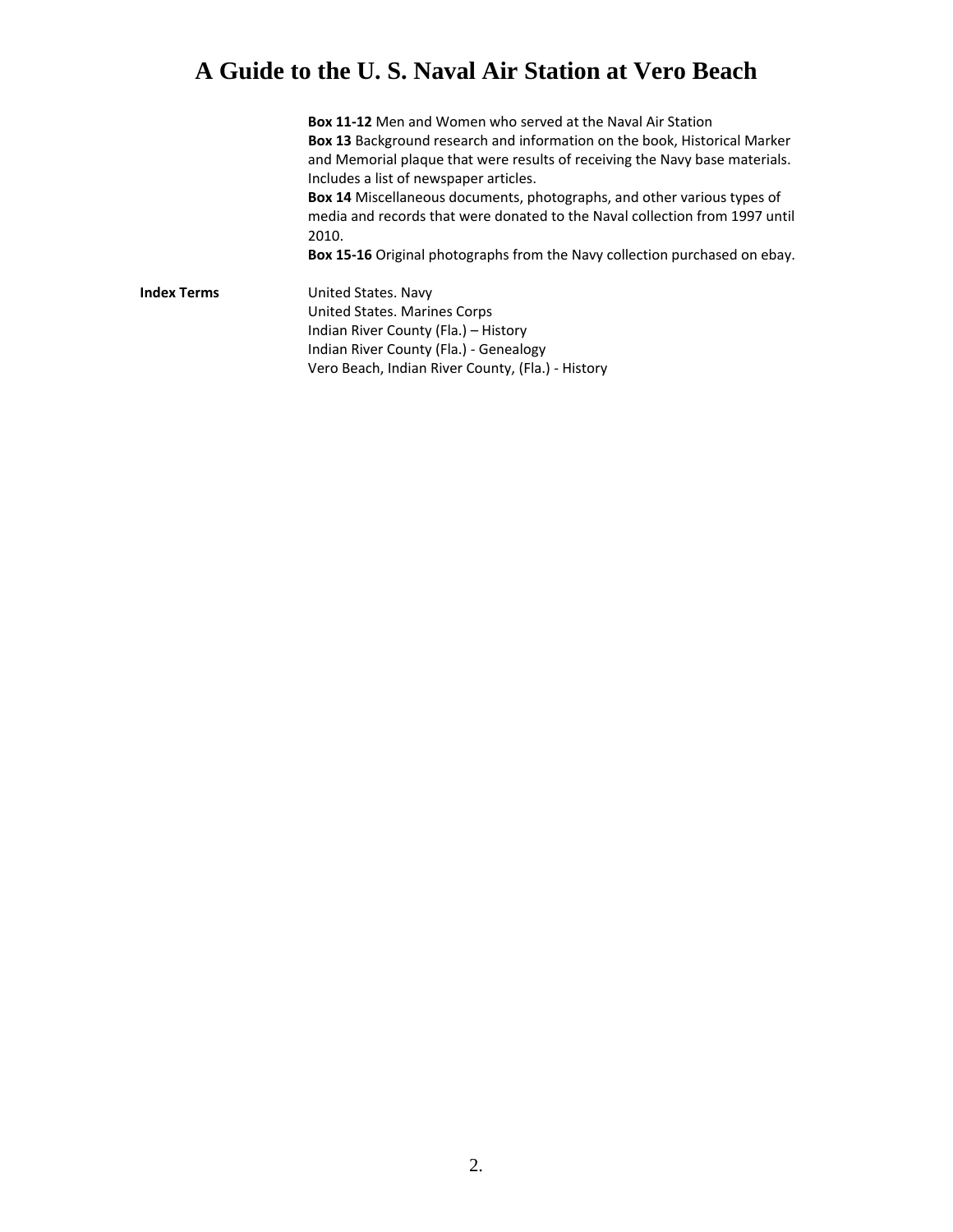### **MSS‐USN‐001 – (Box #1) – History of U.S. Naval Air Station, Vero Beach, FL Vol. I, Parts I, II [Originals #1‐6] 24 November 1942 to 1 November 1944**

Any item that has a photograph number can be found in the blue acid‐free photo albums located within the NAS Vero Beach Collection in the Archive Center. Complete list of photographs can be found at the end of this finding aid.

Vol. 1, Part 1, Chapter  $1 - p$ . 1-41 [Originals 1 of 6]

- **Figure 1 (Photograph #1)**: NAS Vero Beach, Fla. And Subsidiary Activities (Map of east coast of Florida Roseland to Stuart.)
- I. Growth and Development: Chronology

U.S. NAS, Vero Beach; NAAF, Witham Field, Stuart; NAOTC, Boat Facility, Ft. Pierce; Satellite Field, Roseland; Satellite Field, Fit Pierce; AWS, Sebastian; Miscellaneous Outlying Installations

II. Station Administration: Administrative Organization; Navy Management Program; Watches and Watch Officer; Legal Office; Intelligence Office; rationing Office; Conservation and Salvage; Survey Board; Fire Department; Security and Police

> **Figure 1 (Photograph #2):** U.S. Naval Air Station Organizational Chart **Figure 5 (Photograph #3)**: Proportion of Female to Total Civilian Personnel

Vol. 1, Part 1, Chapter 1, p. 42‐72 [Originals 2 of 6]

- III. Personnel: Officer history, quarters and cigar mess; Enlisted history, berthing and messing; civilian; War Bond Sales
	- **Figure 1**: Monthly tabulation of Officer Personnel
	- **Figure 2**: Monthly tabulation of Enlisted Personnel
	- **Figure 3**: Rating Examinations Administered
	- **Figure 4**: Rating Advancements Effected
	- **Figure 6**: War Bond Sales and Allotments Civilian Payroll savings Plan
- Vol. 1, Part 1, Chapter 1, p. 73‐118 [Originals 3 of 6]
	- IV. Medical: Development of Medical Department; Medical History; Personnel **Figure 1**: Comparison of Medical with Total Personnel Aboard
	- V. Supply: Station Supply; Aviation Supply; Disbursing; Commissary
	- VI. Communications: Development of Department; Telephone; Land Lines; Radio; Post Office; Publications; Coding Board
	- VII. Marine Activities: Marine Detachment; Marine Air Warning Squadron #13; Marine Night Fighter Operational Training Detachment
	- VIII. Welfare: Religious Activities; Recreation;
		- **Figure 1**: Recreational Guide

#### Vol. 1, Part 1, Chapter 1, p. 119‐151 [Originals 4 of 6]

- VIII. (cont.) Library; Assistance Organizations and Offices;
- IX. Transportation: Functions, equipment, repairs & repair facilities; personnel; safety measures
- X. Ship's Service: growth of department; financial organization; auditing system;
	- merchandising; personnel
		- **Figure 1**: Cost Inventory and Monthly Sales
		- **Figure 2**: Net Worth and Payments to Welfare
		- **Figure 3 (Photograph #4)**: Ships Service Department Organization chart

Vol. 1, Part 2, Chapter 2, p. 152‐192 [Originals 5 of 6]

- I. Aviation Training department: Growth and Development
	- **Figure 1**: Total Flight Time by Type Aircraft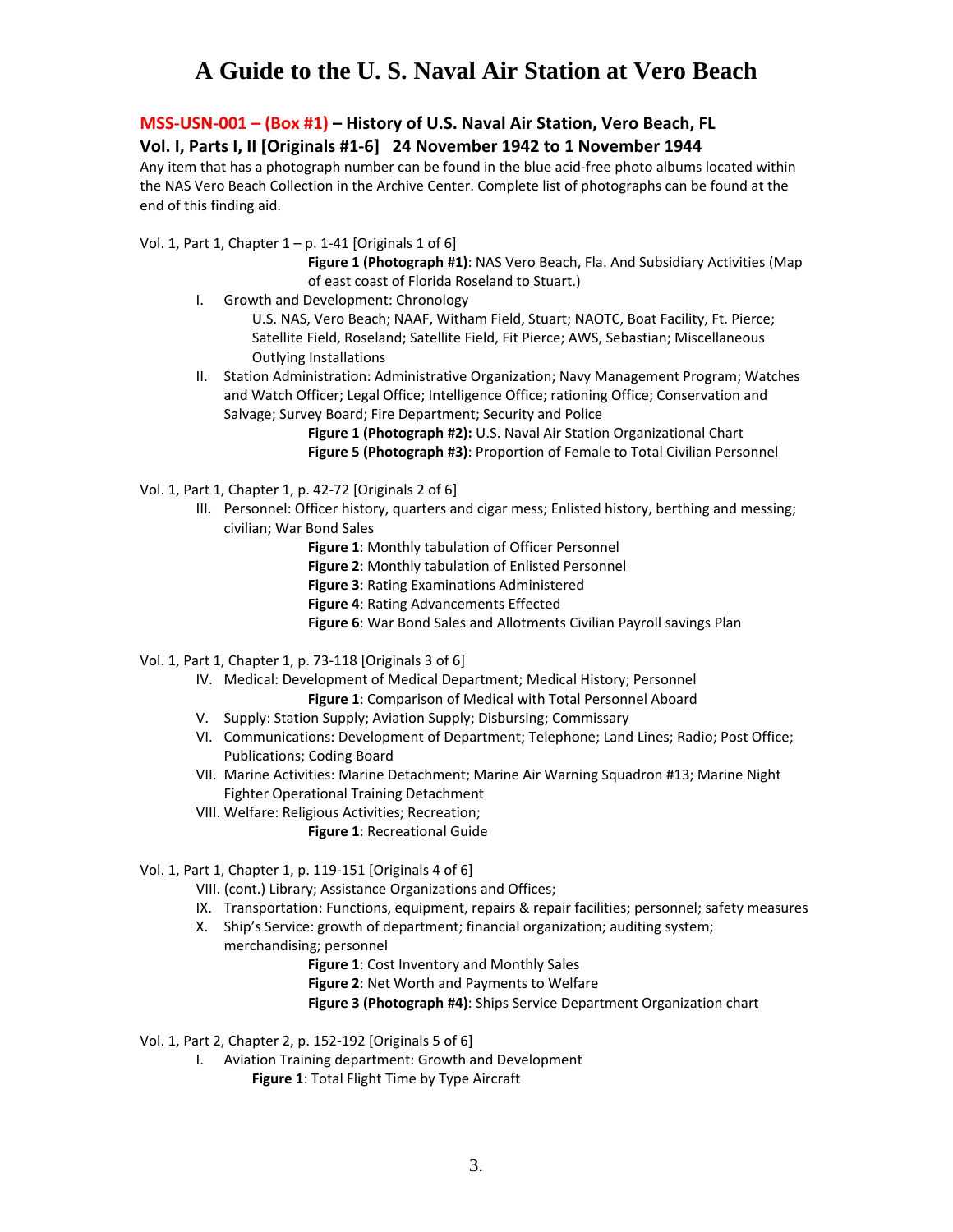II. Aviation training department Operation: Administrative Organization; Field Operating Procedures; Crash Procedure and Equipment; Safety Devices; Crash Analysis; Engineering; Ordnance; Radio and Electrical; Radar; Air Control

**Figure 1 (Photograph #5)**: Organization Chart: Aviation training department

- **Figure 2**: Permanent Runway Lighting Plan NAS Vero Beach
- **Figure 3 (Photograph #6)**: Monthly Analysis of crashes
- **Figure 4 (Photograph #7)**: Map of coast of Florida Radar stations Daytona Beach to Stuart

**Figure 5 (Photograph #8)**: The Air control Center

**Figure 6 (Photograph #8A)**: Aircraft Status Starboard

**Figure 7 (Photograph #\*B)**: Aircraft Status Starboard (another view)

Vol. 1, Part 2, Chapter 2, p. 193‐206 [Originals 6 of 6]

- II. continued…Air Control
	- **Photograph**: Aircraft Status Starboard **Photograph**: Aircraft Status starboard (weather

Vol. 1, Part 2, Chapter 2, p. 207‐236 [Originals 6 of 6]

III. Aviation Training Department Instruction: Flight Training; Ground Training; Radar Instruction; VSB OTU#2; VF OTU#7; VF(N) OTU #1; MNFOTD‐Pilots; MNFOTD‐Radar Operators; Aircrew; Tarmac; Groundcrew

### **MSS‐USN‐002 ‐ (Box #2) – History of U.S. Naval Air Station, Vero Beach, FL**

#### **Vol. I, Parts III [Originals #1‐6] ‐ 24 November 1942 to 1 November 1944**

Any item that has a photograph number can be found in the blue acid‐free photo albums located with the NAS Vero Beach Collection in the Archive Center. Complete list of photographs can be found at the end of this finding aid.

Vol. 1, Part 3, Appendices A‐H [Originals #1 of 4] Contract NOY‐5539, Vero Beach, Florida

Appendix A ‐ Description of buildings and construction

- a. Clearing and grading
- b. Warm‐up platforms
- c. Barracks
- d. Subsistence Buildings
- e. Bachelor Officers' Quarters
- f. Junior Officers' Quarters
- g. Bachelor Officers' Messing
- h. Enlisted Men's Recreation Building
- i. SKIPPED
- j. Administration Building
- k. Instruction Building
- l. Synthetic Training Building
- m. Dispensary
- n. Photographic Laboratory
- o. SKIPPED
- p. Link Trainer Building
- q. General Storehouse
- r. Paint and Oil storage
- s. Gasoline Storage and Distribution (250,000 gals.)
- t. Fire Station and Garage
- u. Station Maintenance Shop
- v. Brig
- w. Armory
- x. Ready Magazines
- y. Rifle, Pistol & Machine Gun Range
- z. Heating & Power Plant
- aa. Incinerator
- bb. Gatehouse and Fencing
- cc. Water and Fire Protection System
- dd. Electric Distribution
- ee. Sewage Plant and Disposal System
- ff. Telephone, Crash & Fire Alarm
- Systems gg. Steam Distribution
- hh. Roads & Walks
- ii. SKIPPED
- jj. Aviation Utility Shop
- kk. Cold Storage Building
- ll. Officers' Quarters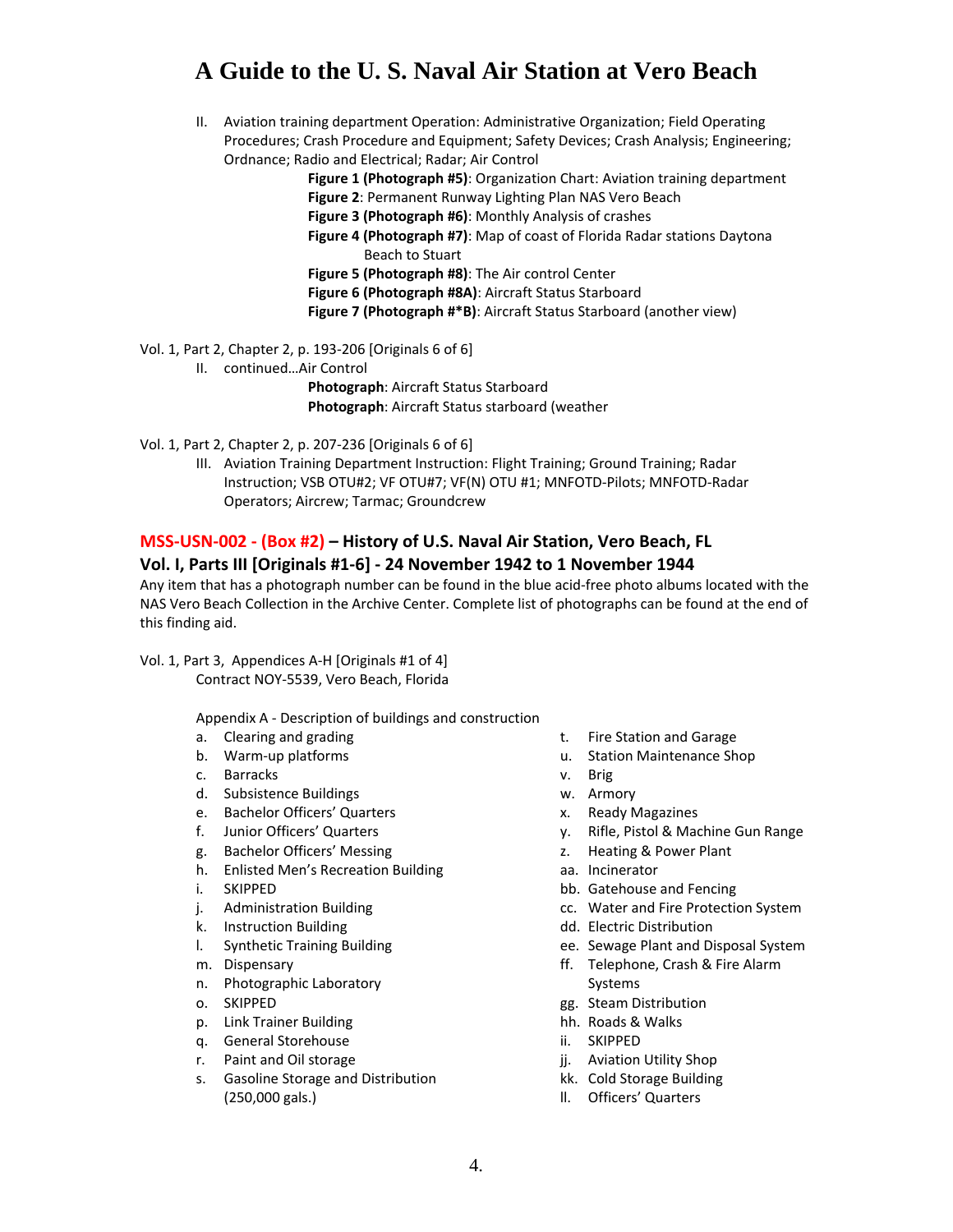- mm. Extension of Runways
- nn. Railroad Siding
- oo. SKIPPED
- pp. Hangar & Operations Building
- qq. Add'l Gasoline Storage & Distribution
- Appendix B ‐ Missing
- Appendix C ‐ Station Fire Bill
- Appendix D ‐ Shore Patrol Orders
- Appendix E ‐ Hurricane and Storm Bill
- Appendix F ‐ Air Raid Defense Bill

Appendix G ‐ Marine Detachment: Station Brig Regulations

Appendix H ‐ Biographical details with **Photographs**:

- **(Photograph #41)** Commander H. L. Young, USN
- **(Photograph #42)** Captain D. T. Day, Jr., USN
- **(Photograph #43)** Captain Edwin R. Peck, USN

Biographical details without photographs:

- Commander Turner F. Caldwell, Jr., USN
- Lt. Col. Guy M. Morrow, USMC
- Commander Richard E. Harmer, USN

#### Vol. 1, Part 3, Appendices I-O2 [Originals #2 of 4]

Appendix I ‐ Medals and Honors Awarded Appendix J ‐ By‐Laws of the Commissioned Officers' Mess Appendix K ‐ Traffic Control Procedure‐Main Station Appendix L – Missing Appendix M ‐ Crash Alarm‐Telephone System‐Crash Procedure Appendix N ‐ Roster of Fatalities

Appendix O1 ‐ VSB Type Operational training Flight Syllabus (Familiarization; Formation; Navigation; Gunnery; Dive Bombing; Fixed and Free Machine Guns; Torpedo Tactics; Night Flying; Instrument Flying; Field Carrier Landings; Intertype Tactics)

Appendix O2 ‐ VF Type Operational Training Flight syllabus (Familiarization, Formation, Navigation, Gunnery and Combat; Night Flying; Instrument Flying; Field Carrier Landing Practice; Small Field Procedure; Supplementary Exercises)

#### Vol. 1, Part 3, Appendices O3‐P2 [Originals #3 of 4]

Appendix O3 ‐ Flight Training Syllabus ‐VF (N) (Explanatory Preface; Familiarization; Night Familiarization; Formation; Navigation; Gunnery; Instruments; Field Carrier Landing Practice; Tactics; Interceptions; Searchlight; Intercept Evasion; Counter Measures; Multiple Problems;

Appendix O4 – Twin Engine Night Fighter – Flight Syllabus (SNB Instruments; Familiarization; Instruments; Night Familiarization; Day Gunnery; SNB AIA Instruction; F7F‐2 Day AIA Familiarization; F7F‐2 Fighter Director; F7F‐2 Day‐G.C.I.; F7F‐2 Night AIA Familiarization; F7F‐2 Night AIA‐G.C.I.; Day and Night Navigation for F7F's; Navigation; F7F‐2 Night Gunnery; F7F‐2 Searchlight Drill)

- rr. Medical Equipment for Dispensary
- ss. X‐Ray Equipment for Dispensary
- tt. Radio Facilities
- uu. Dispensary
- vv. Extension of Taxiways
- ww.Practice Bomb Storage Building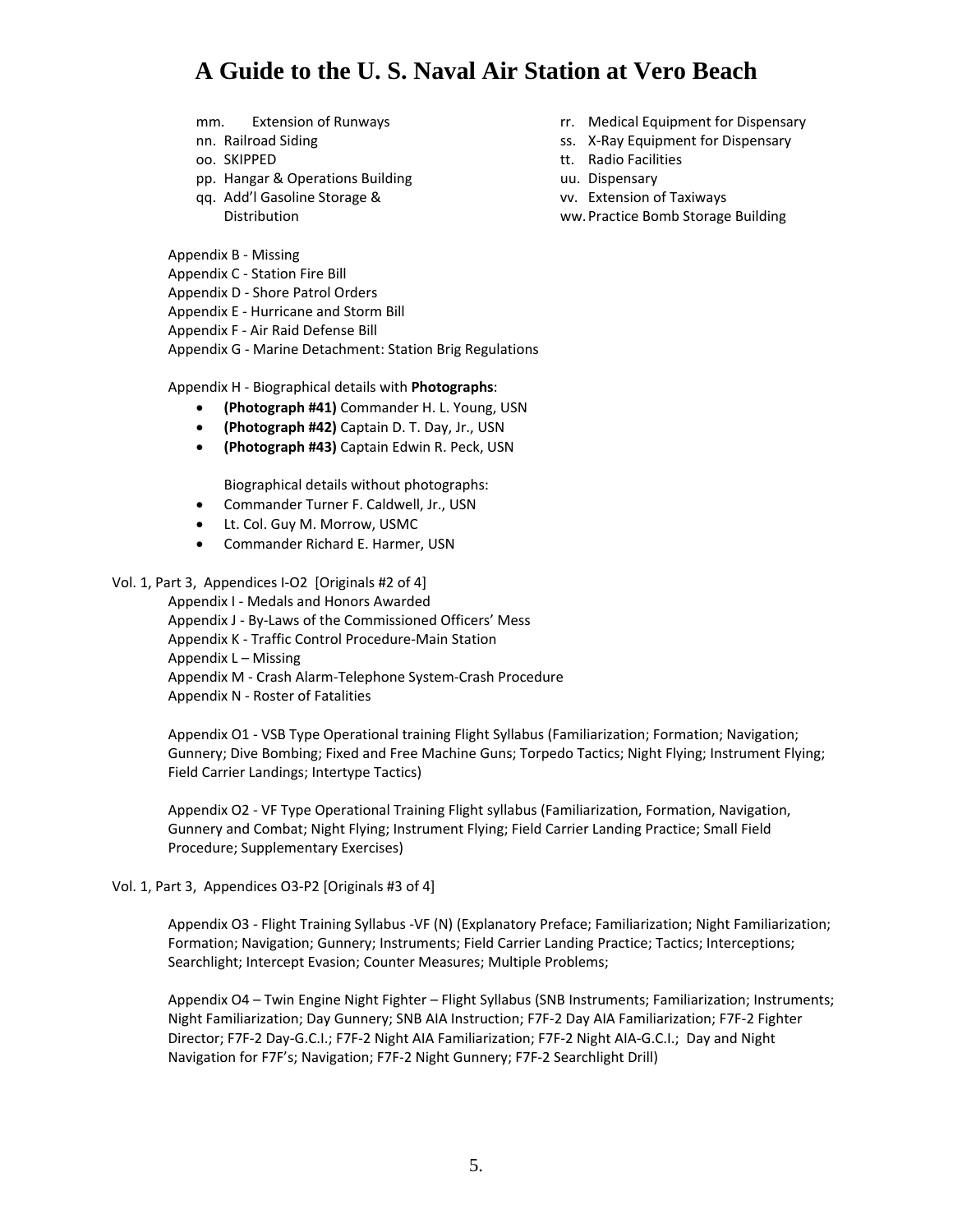Appendix P1 – Ground Training Syllabus OTU #2 (Aircraft Familiarization; Communications; Navigation; Gunnery; Bombing; Operations; Air Combat Information; Recognition; Miscellaneous)

Appendix P2 – Ground Training Syllabus VF OTU #7 (Gunnery; Recognition; Air Combat Information; Navigation; Communications; Operations; Supplements)

Vol. 1, Part 3, Appendices P3‐P6 [Originals #4 of 4]

Appendix P3 – Pilot Ground Training Syllabus‐F6F VF(n) OTU #1 (Aerology; Air Combat Information; Communications; Familiarization; Instruments; Navigation; News Summary; Night Vision; Radar; Safety Lecture)

Appendix P4 – Pilot Ground Training Syllabus‐F7F VMG(N), VF(N) OTU #1 (Aerology; Air Combat Information.; Communications; Familiarization; Gunnery; Instruments; Navigation; News Summary; Night Vision Recognition; Radar; Safety Lecture)

Appendix P5 – radar Operator Training Syllabus, State I, II, III VF(N) OTU #1 (State I‐Air Combat Information; Communications; Navigation; Officer Indoctrination; Basic Radar; Miscellaneous. Stage II‐Aerodynamics; Aerology; Air Combat Information; Aircraft Familiarization; Communications; Navigation; Night Vision/Recognition; Officer Indoctrination; Miscellaneous; Intermediate Radar. Stage III‐Navigation; Miscellaneous; Advanced Radar)

Appendix P6 – Syllabus for Ground Training of Aircrewmen (Communications; Gunnery; Radar; Engineering; Miscellaneous; Recapitulation Ground School Instructions)

# **MSS‐USN‐003 ‐ (Box #3) History of U.S. Naval Air Station, Vero Beach, FL**

#### **Vol. 2, Parts I, II [Originals #1‐6] ‐ 1 November 1944 to 31 March 1945**

Any item that has a photograph number can be found in the blue acid‐free photo albums located with the NAS Vero Beach Collection in the Archive Center. Complete list of photographs can be found at the end of this finding aid.

Vol. 2, Part 1, Chronology [Originals #1 of 6]

Vol. 2, Part 2, Chapter 1, Section 1‐3: Station Activities [Originals #1 of 6]

Section I - Growth and Development: U.S. NAS, Vero Beach, FLA; NAAF, Witham Field, Stuart, FLA; NAOTC, Boat Facility, Ft. Pierce, FLA; Satellite Field, Roseland, FLA; Satellite Field, Ft. Pierce, FLA; Aircraft Warning Station, Sebastian, FLA; Miscellaneous Outlying Installations

Section II – Station Administration: Administrative Organization; Navy Management Program; Watches and Watch Officer; Legal Office; Intelligence Office; Rationing Office; Conservation and Salvage; Survey Board; Fire Department; Security and Police.

Section III – Personnel: History of Officer Personnel; **Figure 1:** Monthly Tabulation of Officer Personnel Officers' Quarters; Officers' Cigar Mess; Enlisted Personnel; Working Hours; **Figure 2: Monthly Tabulation of Enlisted Personnel** Assignment of Personnel; Leave and Liberty; Station & Aviation Training Personnel Relations; Division Officers & Leading Chief; Education; **Figure 3:** Rating Examinations Administered

**Figure 4: Rating Advancements Effected**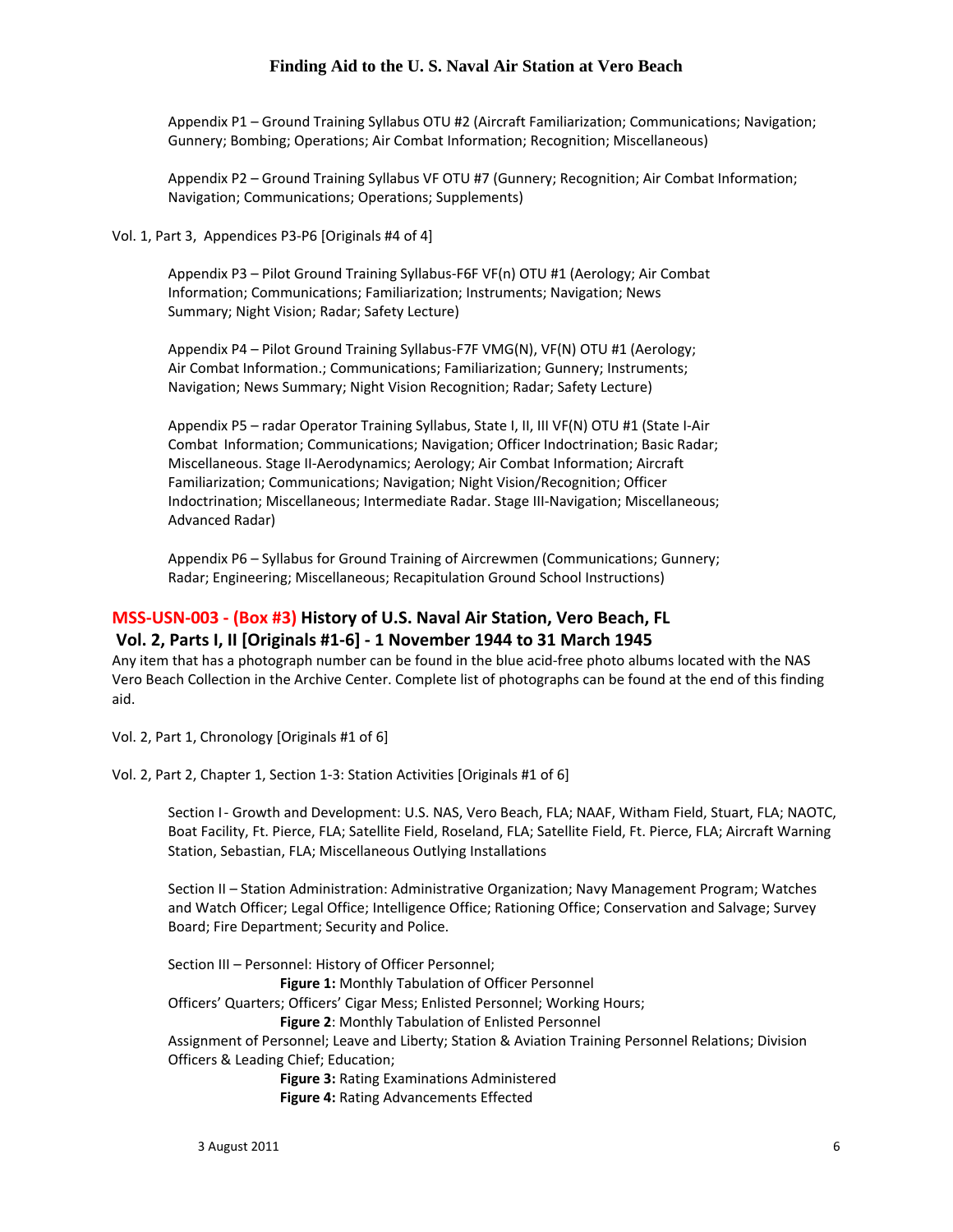Waves and MCWR; Discipline and Honors; Insurance; Rotation of Personnel; Berthing and Messing; Civilian Personnel;

 **Figure 5:** Standard Schedule of Disciplinary Offenses and Penalties for Civilian Employees at N.A.S. Vero Beach, Florida

War Bonds

Vol. 2, Part 2, Chapter 1, Section 4-10 [Originals #2 of 6]

Section IV – Medical: Development of Medical Department; Medical History; Personnel

Section V – Supply: Station Supply; Aviation Supply; Disbursing; Commissary

Section VI – Communications: Development of Department; Radio; Post Office; (Not included: Telephone; Land Lines)

Section VII – Marine Activities: Marine Detachment; Marine Air Warning Squadron #13; Marine Night Fighter Operational Training Detachment

Section VIII – Welfare: Religious Activities; Recreation (Motion pictures, USO Camp Shows, Sports, Smokers and Talent Shows, Station Band, Recorded Music, Pool, Station Newspaper, Miscellaneous games, Servicemen's Center, Bathing Beaches, Picnics, Fishing Parties, Bowling, Skating, Golf, Hunting); Library; Assistance Organizations and Offices

Section IX – Transportation: Functions; Equipment (Trucks, Passenger Cars, Scooters, Bicycles, busses, Tractors, Jeeps)); Repairs and Repair Facilities; Personnel; Safety Measures

Section X – Ships' Service: Growth of Department; Financial Organization; Auditing System; Merchandising; Personnel

#### Vol. 2, Part 2, Chapter 2 – Station Activities [Originals 3 of 6]

Section I – Aviation Training Department: Growth and Development **FIGURE 1**: Total Flight Time by Type Aircraft

Section II – Aviation Training Dept. Operation: Administrative Organization; **FIGURE 1, Chart B:** Organization Chart ‐ Aviation Training Department

Field Operating Procedures; Crash Procedure and Equipment; Safety Devices; Crash Analysis; **FIGURE 2:** Monthly Analysis of Crashes

Engineering; Ordnance; Radio and Electrical; Radar Maintenance; Air control

Section III – Aviation Training Dept. Instruction: Flight Training; Ground Training; Radar Instruction; VF(N) OTU #1; MNFOTD‐Pilots; MNFOTD‐Radar Operators; Groundcrew

Appendix B – Amendment to Station Regulations No. 1‐45; 2‐45; 3‐45

Appendix G ‐ Brig Regulations (Administration, Confinement and Release of Prisoners, Brig Routine, Conduct of Prisoners, Solitary Confinement, Conduct of the Brig, Escape Bill)

Appendix I – Medals and Honors Awarded (Navy Cross, Bronze Star Medal, Distinguished Flying Cross, Air Medal, Letter of Commendation, Commendation Ribbon)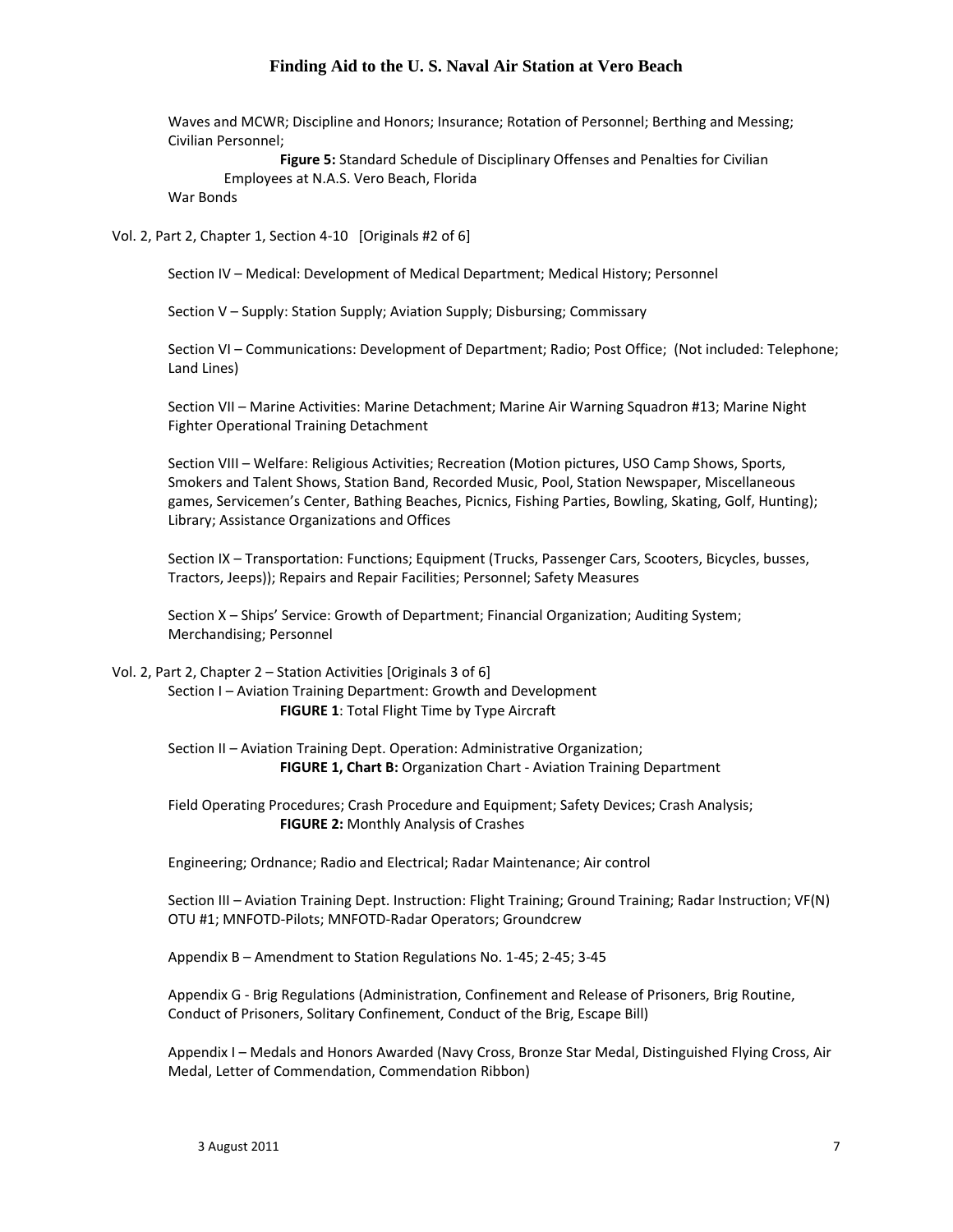Appendix J – Commissioned Officers' Mess Closed By‐Laws (Uniforms, The Mess and Mess Bills, Visitors and Casual Guest, Bar Service, Liquor Rations, Pets, Complaints)

Appendix L – Aviation Training Department Order No. 1‐45, 2‐45, 3‐45; Traffic Control Procedure Main Station

Appendix N – Roster of Fatalities (Date, Name, Home Address)

Vol. 2, Part 2, Chapter 2 – Appendices [Originals 4 of 6]

Appendix O3 – VF (N) Flight Training Syllabus (Familiarization; Formation; Navigation; Gunnery; Instrument; Shipboard Qualifications; Tactics; Intercepts; Searchlight; Intercept Evasion; Counter Measures; Multiple Problems)

Vol. 2, Part 2, Chapter 2 – Appendices [Originals 5 of 6]

Appendix O4 – Twin Engine Night Fighter Flight Syllabus (Phase of training, SNB Instruments, Vocabulary for Radar Operators and Sample Commentary, F7f‐1 Day Familiarization, F7F‐1 Instruments, F7F‐1 Night Familiarization, F7F‐1 Day Gunnery, SNB Instruction, F7F‐2 Day AIA Familiarization, F7F‐2 Fighter Director, F7F‐2 Day‐G.C.I., F7F‐2 Night AIA Familiarization, F7F‐2 Night AIA‐ G.C.I., Navigation, F7F‐2 Night GunneryF7F‐2 Searchlight Drill

#### Vol. 2, Part 2, Chapter 2 – Appendices [Originals 6 of 6]

Appendix P3‐ Pilot Ground training Syllabus F6F VF(N) OTU #1 (Aerology, Air Combat Information, Communications, Familiarization, Instruments, Navigation, Night Vision, Radar)

Appendix P4 – Pilot Ground Training Syllabus F7F VMF(N) VF(N) OTU #1 (Aerology, Air Combat Information, Communications, Familiarization, Gunnery, Instruments, Navigation, Night Vision, Radar)

Appendix P5 – Radar Operator Training Syllabus, Stage 1‐3, VF(N) OTU #1 (Key to Course Symbols) Stage I - Air Combat Information, Communications, Navigation, Officer Indoctrination, Basic Radar, Miscellaneous

Stage 2 - Aerology, Air Combat Information, Communications, Navigation, Night Vision Recognition, Intermediate Radar, Miscellaneous

Stage 3 – Advanced Radar, Summary of Subject Hours

#### **MSS‐USN‐004 ‐ (Box #4) History of U.S. Naval Air Station, Vero Beach, FL Vol. 3, Parts 1‐2 [Originals #1‐6] ‐ 1 April to 30 June 1945**

Any item that has a photograph number can be found in the blue acid‐free photo albums located with the NAS Vero Beach Collection in the Archive Center. Complete list of photographs can be found at the end of this finding aid.

Vol. 3, Part 1‐2, Chapter 1, Section 2‐3 [Originals 1 of 4]

 **PHOTOGRAPH #9 :** Aerial View of the United States Naval Air Station, Vero Beach, Florida 30 June 1945

Part 1 – Chronology

Part 2 – Station Activities: Naval Auxiliary Air Field, Witham Field, Stuart, Florida; NAOTC Boat Facility (Ft. Pierce); Satellite Field, Roseland, Florida; Satellite Field, Fort Pierce, Florida; Aircraft Warning Station, Sebastian, Florida; Auxiliary Boat Facility, Port Mayaca, Florida; Miscellaneous Outlying Installations

Chapter 1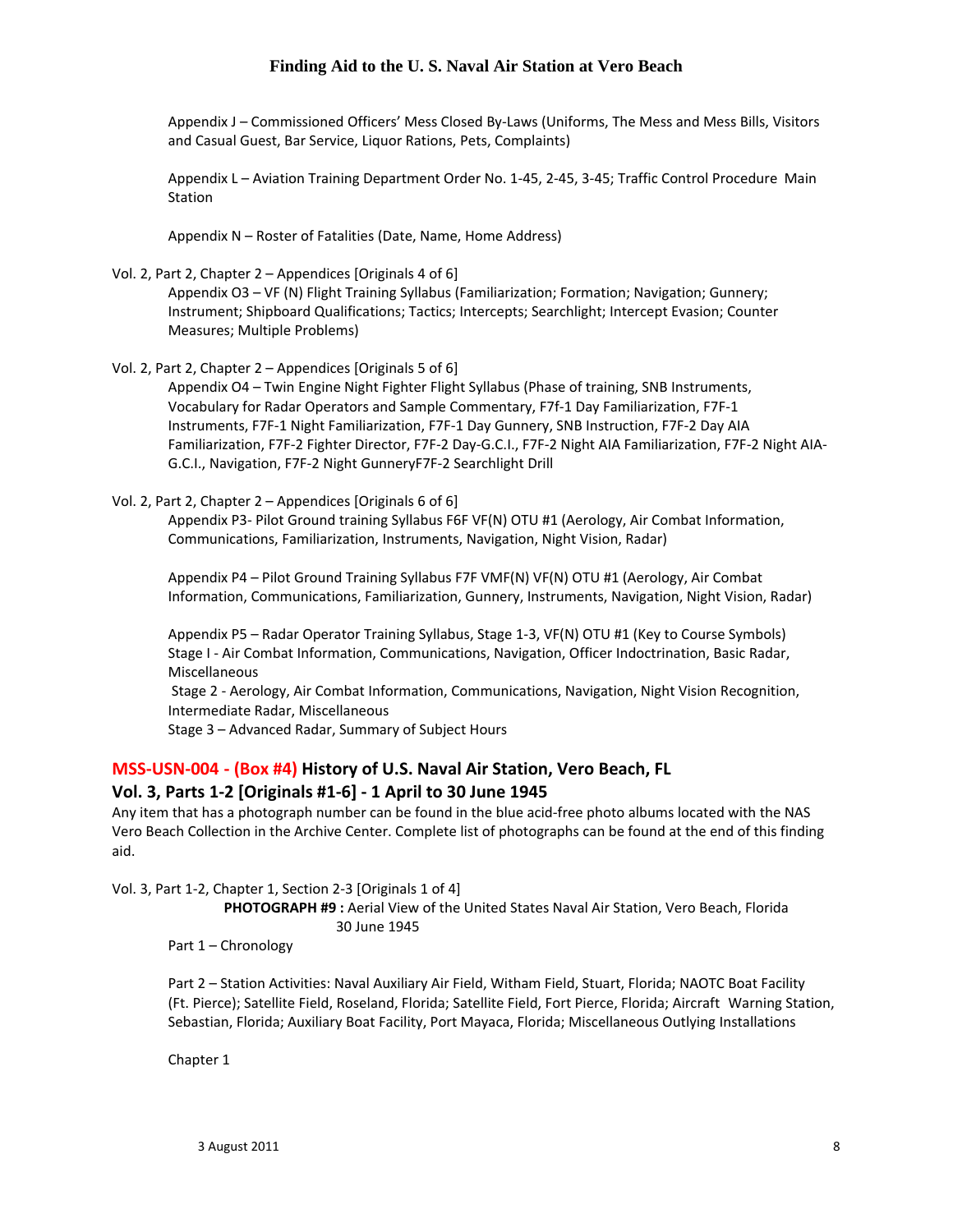Section 2 – Station Administration: Administrative Organization; Watches and Watch Officers; Legal Office; Intelligence Office; Rationing Office; Conservation and Salvage; Survey Board; Fire Department; Security and Police

Section 3 – Officer Personnel: **FIGURE 1:** Monthly Tabulation of Officer Personnel Officers' Quarters; Enlisted Personnel;

**FIGURE 2:** Monthly Tabulation of Enlisted Personnel

Working Hours; Assignment of Personnel; Leave and Liberty; Division Officers; Education; **FIGURE 3:** Rating Examinations Administered **FIGURE 4:** Rating Advancements Effected

WAVES and MCWR; Insurance; Civilian Personnel; Housing and Rent Control; War Bonds;

Vol. 3, Part 2, Chapter 1, Section 4-10 [Originals 2 of 4]

Section 4 – Development of Medical Department; Medical History; Personnel

Section 5 – Station Supply; Aviation Supply; Disbursing; Commissary

Section 6 – Communications: Growth of Department; Radio; Post Office

Section 7 – Marine Activities: Marine Detachment; Marine Night Fighter Operational Training Detachment; Marine Air Warning Squadron No. 13

Section 8 – Welfare: Religious Activities; Recreation (Motion Pictures, USO Camp Shows, Sports, Smokers and talent Shows, Station Band, Recorded Music, Pool, Station Newspaper, Bathing Beaches, Picnics, Fishing Parties, Bowling, Skating, Golf, Hunting); Library; Assistance Organizations and Offices

Section 9 – Transportation: Functions; Repairs and Repair Facilities; Personnel; Civilian Personnel; Safety Measures

Section 10 – Ship's Service: Growth of Department; Financial Organization; Auditing; Merchandising; Personnel

Vol. 3, Part 2, Chapter 2, Section 1‐3, Appendices B‐K [Originals 3 of 4] Section 1 – Growth and Development: **FIGURE 1** Total Flight Time by Type Aircraft

> Section 2 – Aviation Training Department Operation: Administrative Organization; Field Operating Procedures; Crash Procedure and Equipment; Safety Devices; Crash Analysis; **FIGURE 2:** Monthly Analysis of Crashes

Engineering; Ordnance; Radar Maintenance; Radio and Electrical; Air Control

Section 3 – Aviation Training Department Instruction: Flight Training; **FIGURE 1:** VF(N) Flow Chart

Ground Training; Radar Instruction; VF(N) OTU #1; MNFOTD‐Pilots; MNFOTD‐Radar Operators; Groundcrew Training

Appendix B – Amendment to Station Regulations No. 4‐45

 $3$  August 2011  $9$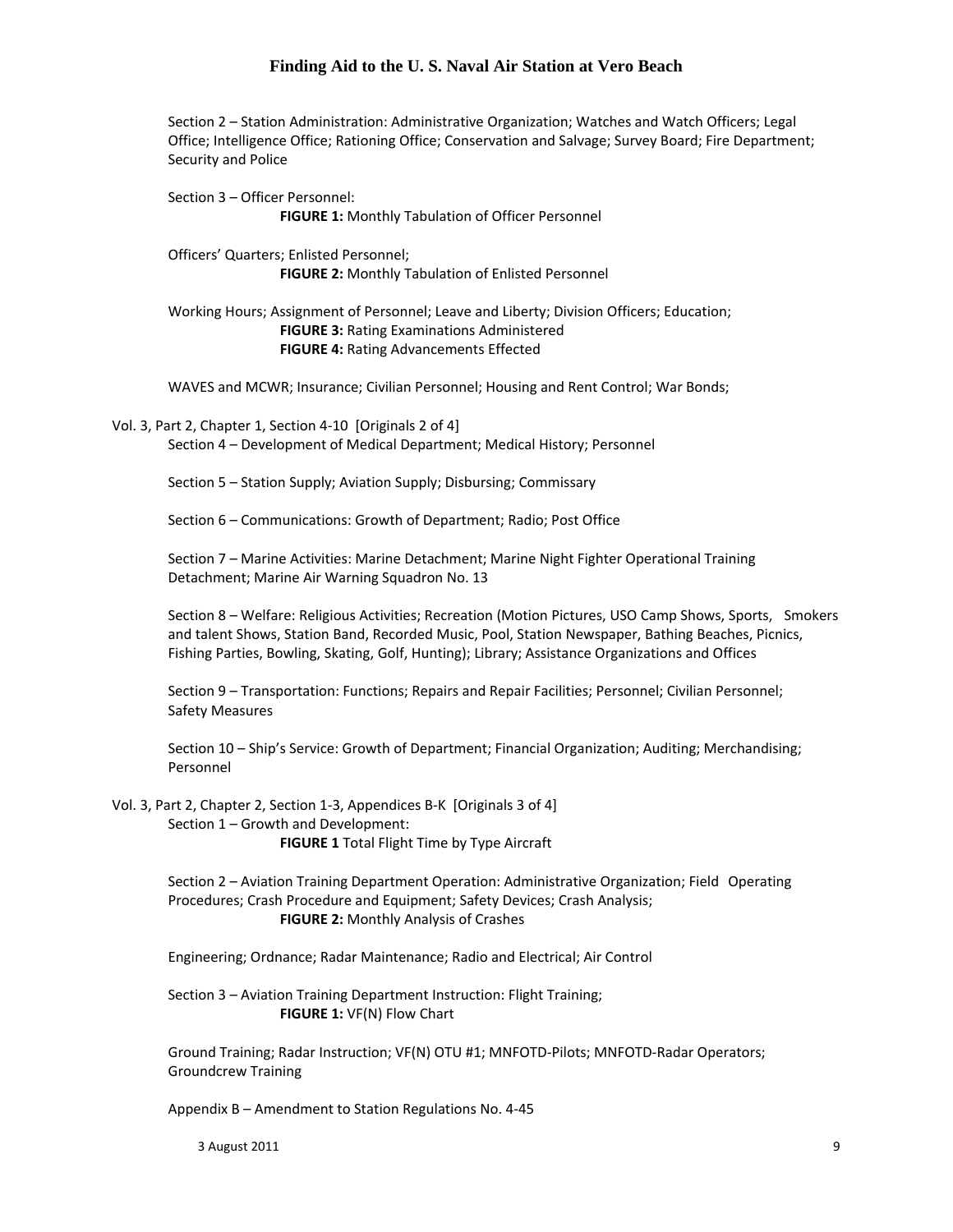Appendix E – Hurricane and Storm Bill for USNAS, Vero Beach: Aircraft Evacuation; General Instructions (Conditions 1‐3); General Preparations; Fire Bill; Liberty; Coordinating Officer; Control Station; Zones; Zone Officers; Orders; Conditions; Zone Officers Action; Department Action; Aviation Training; Public Works; Communications; Fire Department; Medical Department; Supply Department; Marine Guard; Transportation Department; Executive Officer; Officer‐Of‐The‐Day; Ship's Service; Personnel Evacuation Plan; Priority List of Buildings; Resumption of Condition III

Appendix F – Disaster Bill

Appendix G – Escape Bill: Brig Regulations (Administration, Confinement and Release of Prisoners, Brig Routine, Conduct of Prisoners, Solitary Confinement, Conduct of the Brig, Marine Detachment, Station Brig Fire Bill

Appendix I – Medals and Honors Awarded

Appendix K – Controlled Approaches: Points of control; Methods of Control; Instructions for Air Controllers; Instructions for Rendezvous Controllers; Instructions for Orange Approach Controllers; Instructions for Tower Duty Officer

#### Vol. 3, Part 2, Chapter 2, Appendices L‐U [Originals 4 of 4]

Appendix L – Training Department Order No. 12‐45: Watches; Aviation Training Department Order No. 13‐45: Traffic Control Procedure‐Main Station

Appendix N – Roster of Fatalities

Appendix O3 – Operational Flight Training Syllabus Single Engine VF(N) Electronics Phase NAOTC: Interceptions (Day‐Night); Multiple Problems (Intruder Intercepts); Formation (Radar Formation); Gunnery (Strafing, Minimum Altitude Bombing); Instruments (Type Instruments); Shipboard Qualifications (Field Carrier Landing Practice)

Appendix P3 – Pilot Ground training Syllabus F6F VF(N) OTU #1: Air Combat Information; Communications; Familiarization; Fighter Direction; Navigation; News Summary; Night Vision/Recognition; Radar and Tactics; Safety Lectures; Athletics

Appendix P4 – Pilot ground Training Syllabus F7F VF(N) OTU #1: Air combat Information; Communications; Familiarization; Fighter Direction; Instruments; Navigation; News Summary; Night Vision/Recognition; Radar and Tactics; Safety Lectures; Athletics

Appendix Q – Night Fighter Conference for Revision of Syllabus at NAS, Vero Beach, FLA – Letter written by E. R. Peck, Commanding; Sub‐Committee Report on Recommendations for VF(N) Syllabus Revisions

Appendix R – Sub‐Committee Report on Recommendations for Revisions of VF(N) Ground Training Syllabus

Appendix S – Analysis of Substantive Changes in Material: Air Combat Information; Communications; Familiarization; Night Vision/Recognition; Radar

Appendix T – Analysis of Substantive Changes in Material: Aerology; Air Combat Information; Communications; Familiarization; Gunnery; Fighter Direction; Instrument; Navigation; Night Vision/Recognition; Radar

Appendix U – Production of Airborne Intercept Radar Training Film

 $3$  August 2011  $10$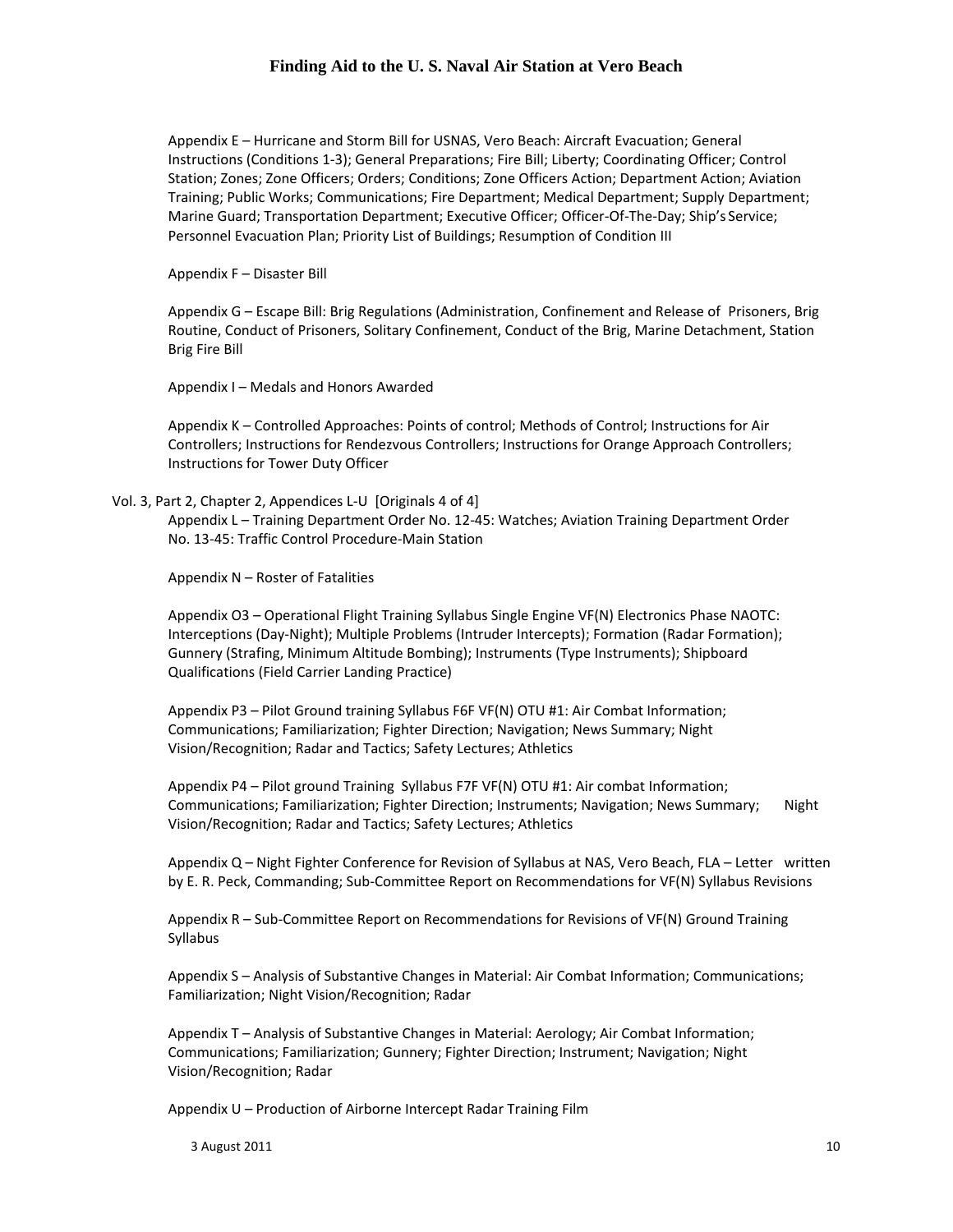### **MSS‐USN‐005 ‐ (Box #5) History of U.S. Naval Air Station, Vero Beach, FL Vol. 4 [Originals #1‐3] ‐ 1 July to 2 September 1945**

Any item that has a photograph number can be found in the blue acid‐free photo albums located with the NAS Vero Beach Collection in the Archive Center. Complete list of photographs can be found at the end of this finding aid.

Vol. 4, Part 1 – Chronology

#### Vol. 4, Part 2, Chapter 1,

Section 1 – Growth and Development: U.S. NAS, Vero Beach; Naval Auxiliary Air Field, Witham Field, Stuart, FLA; NAOTC Boat Facility, Ft. Pierce, FLA; Satellite Field, Roseland, FLA; Satellite Field, Ft. Pierce, FLA; Auxiliary Boat Facility, Port Mayaca; Miscellaneous Outlying Installations

Section 2 – Station Administration: Administrative Organizations; **FIGURE 1:** Organization of NAS Vero Beach, Florida

Navy Management Program; Watches and Watch Officers; Legal Office; Intelligence Office; Rationing Office; Conservation and Salvage; Survey Board; Fire Department; Security and Police

Section 3 – Personnel: Officer Personnel; Officers' Quarters; **FIGURE 1:** Monthly Tabulation of Officer Personnel

Enlisted Personnel; Working Hours; **FIGURE 2:** Monthly Tabulation of Enlisted Personnel

Leave and Liberty; Division Officers; Education;

 **FIGURE 3:** Rating Examinations Administered **FIGURE 4: (Unmarked)** Rating Advancements Effected

Discipline and Honors; Insurance; Rotation of Personnel; Berthing and Messing; Civilian Personnel; Housing and Rent Control; War Bonds

Section 4 – Medical: Development of the Department; Medical History; Personnel

Section 5 – Supply: Station Supply; Aviation Supply; Disbursing; Commissary

Section 6 – Communications: Growth of Department; Post Office

Section 7 – Marine Activities: Marine Detachment; Marine Night Fighter Operational Training Detachment

Section 8 – Welfare: Religious Activities; Recreation (USO Camp Shows, Sports, Smokers and Talent Shows, Station band, Pool, Skating); Library; Assistance Organizations and Offices

Section 9 – Transportation: Repairs and Repair Facilities; Personnel; Safety Measures

Section 10 – Ships' Service: Growth of department; Financial Organization; Merchandising; Personnel

#### Vol. 4, Part 2, Chapter 2

Section 1 – Aviation Training Department: Growth and Development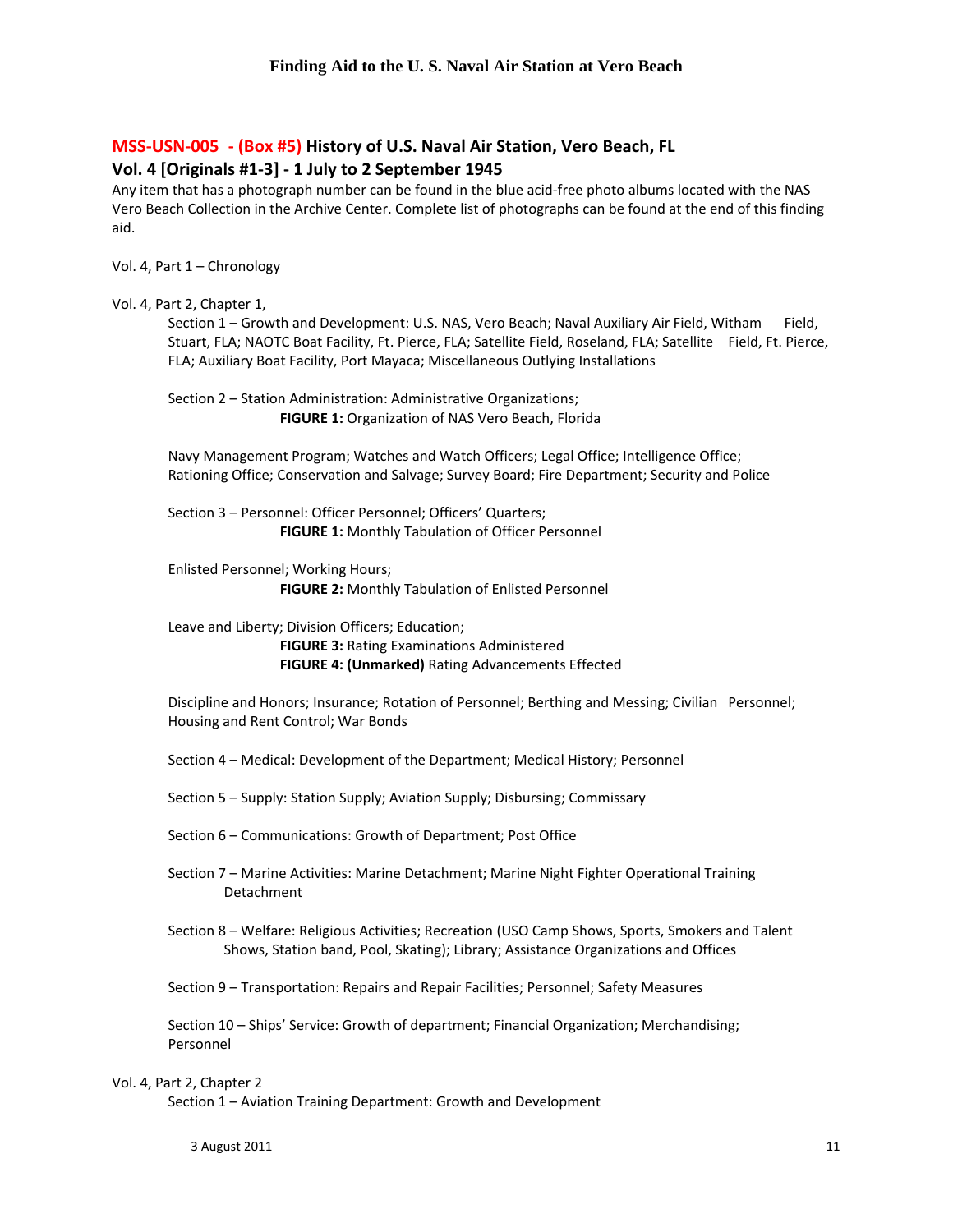**FIGURE 1:** Total Flight Time by Type Aircraft

Section 2 – Aviation Training Department Operation: Administrative Organization; **FIGURE 1:** Organization VF(N) OTU NAS Vero Beach, Florida **FIGURE 2:** U.S.N.A.S. Vero Beach Florida Oct 1945 Landing Field

Field Operating Procedures; Crash Procedure and Equipment; Safety Devices; Crash Analysis; **FIGURE 3:** Monthly Analysis of Crashes

Engineering; Ordnance; Radar Maintenance; Radio and Electrical; Air Control;

Section 3 – Aviation Training Department Instruction: Flight Training; Ground Training; VFN OTU #1; MNFOTD Pilots; MNFOTD Radar Operators; Groundcrew Training

#### Vol. 4, Part 3, Appendices

Appendix B – Amendment to Station Regulations No. 5‐45 – Liberty cards

Appendix H – Captain Robert C. Warrack **PHOTOGRAPH #10**: Captain Robert C. Warrack, USN

Appendix I – Medals and Honors Awarded

Appendix J – Altitude Training Unit, Naval Air Station, Vero Beach, Florida – A Report on the M‐N Device for Demonstrating Anoxic Effects on Night Vision and Day Vision

Appendix N – Pilot Training Fatalities 1 July 1945 to 2 September 1945

Appendix O4 – Pilot Flight training Syllabus: Twin‐Engine Night Fighter Electronic Phase **MAP –** VMF (N) Phase F Navigation 1 July 1945 – Florida routes **FIGURE ? –** Low Level Radar Bombing Pattern

Box #5 - Appendices A-O The following were found out of order.. Mostly photographs with one line descriptions. Any item that has a photograph number can be found in the blue acid‐free photo albums located with the NAS Vero Beach Collection in the Archive Center. Complete list of photographs can be found at the end of this finding aid.

Appendix A – PHOTOGRAPH #11 – Subject with eye‐piece in position (Initial Apparatus)

Appendix B – PHOTOGRAPH #12 – Subject with M‐N Scope (Initial Apparatus)

- Appendix C PHOTOGRAPH #13 ‐ Subject with black eye‐patch preserving dark adaptation
- Appendix D PHOTOGRAPH #14 (Second Scope) Subject with eye‐piece in position

Appendix E – PHOTOGRAPH #15 – Subject with M‐N Scope (Second Apparatus)

- Appendix F PHOTOGRAPH #15A Subject being tested for night visual acuity
- Appendix G Preliminary lecture for night vision demonstrator and tester: To be read to subject while dark adapting.
- Appendix H OVERSIZE PHOTOGRAPH (folded) Test Flight used in the M‐N Night Vision Demonstrator Appendix I – Data Obtained with Monocular Scope
- Appendix J GRAPH ‐ Average Number of Errors for Each Testing Session (Monocular Scope)
- Appendix K GRAPH ‐ Average Time Required for each Testing Session (Monocular Scope)
- Appendix L Data Obtained with binocular Scope
- Appendix M GRAPH Average time required for each the five sea level tests M-N Demonstration (Monocular Scope)
- Appendix N Macular Vision Results
- Appendix O GRAPH Average Number of Errors for each testing session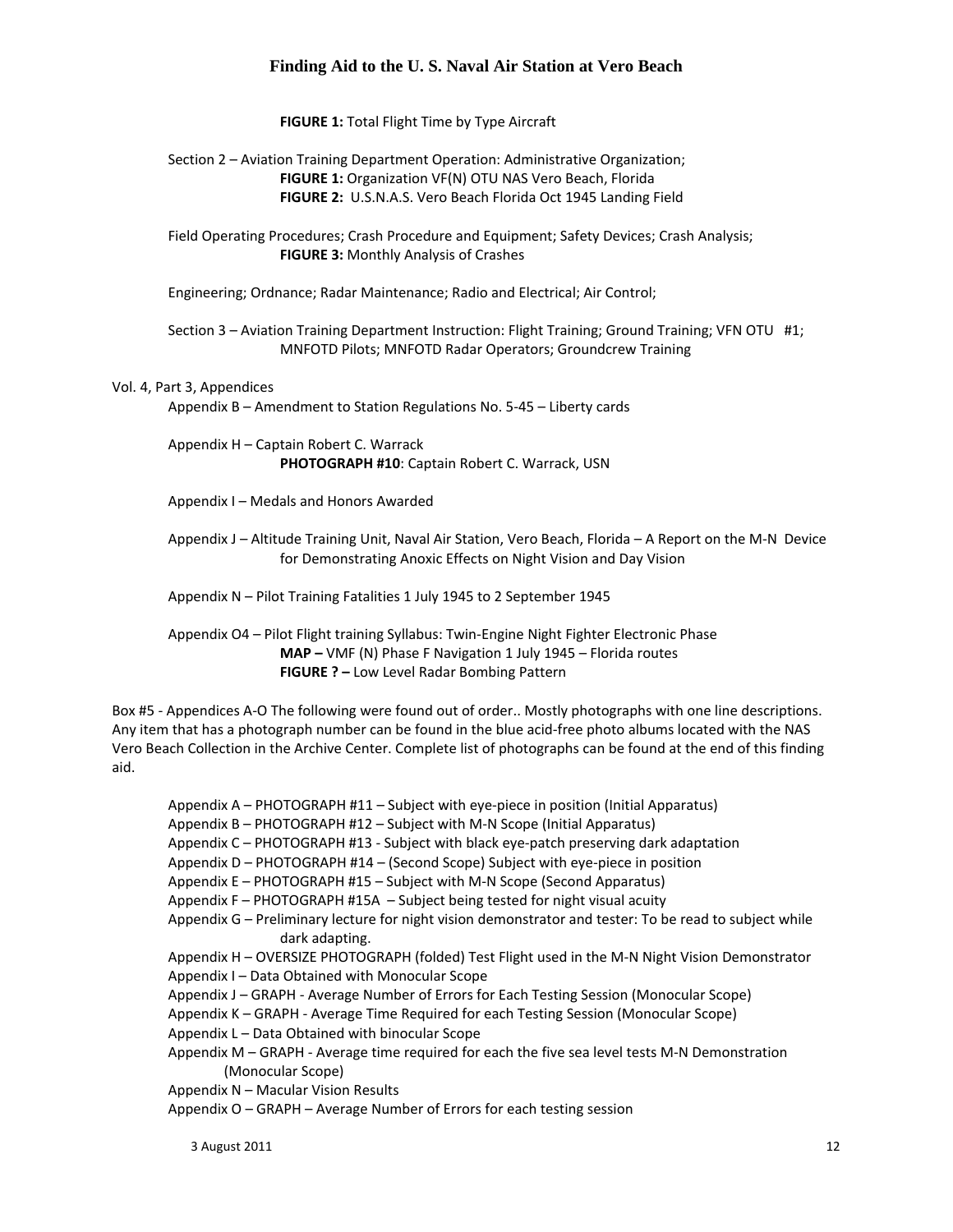## **MSS‐USN‐006 ‐ (Box #6) History of U.S. Naval Air Station, Vero Beach, FL.**

*Buccaneer* Newspaper

| <b>THE BUCCANEER</b>          |                |                |                                         |  |
|-------------------------------|----------------|----------------|-----------------------------------------|--|
| <b>U.S. NAVAL AIR STATION</b> |                |                |                                         |  |
| <b>DATE</b>                   | <b>VOL</b>     | <b>ISSUE</b>   | <b>COPY/ORIGINAL</b>                    |  |
| 1943 May 28                   | 2              | 22             | Original                                |  |
| 1943 Sep 21                   | $\overline{2}$ | 30             | Copy                                    |  |
| 1944 Feb 3                    | 3              | 5              | Copy                                    |  |
| 1944 Mar 9                    | 3              | 10             | Original                                |  |
| 1944 Aug 24                   | $\mathbf{1}$   | 10             | Original (IRCHS)                        |  |
| 1944 Sep 7                    | $\mathbf{1}$   | 11             | Original (IRCHS)                        |  |
| 1944 Sep 21                   | $\mathbf 1$    | 12             | Original (IRCHS)                        |  |
| 1944 Oct 5                    | $\mathbf{1}$   | 13             | Original (IRCHS)                        |  |
| 1944 Oct 23                   | $\mathbf{1}$   | 14             | Original (IRCHS)                        |  |
| 1944 Nov 2                    | $\mathbf{1}$   | 14             | Original (also IRCHS)                   |  |
| 1944 Nov 16                   | $\mathbf{1}$   | 15             | Copy (Original IRCHS)                   |  |
| 1944 Nov 23                   | $\mathbf{1}$   | 16             | Original (IRCHS)                        |  |
| 1944 Nov 30                   | $\mathbf{1}$   | 16             | Copy                                    |  |
| 1944 Dec 15                   | 1              | 17             | Original (IRCHS)                        |  |
| 1944 Dec 29                   | $\mathbf{1}$   | 18             | Original (IRCHS)                        |  |
| 1945 Jan 11                   | 1              | 19             | Copy (Original IRCHS)                   |  |
| 1945 Jan 20                   | $\mathbf{1}$   | 20             | Original (IRCHS)                        |  |
| 1945 Feb 8                    | $\mathbf{1}$   | 21             | Original (IRCHS)                        |  |
| 1945 Mar 8                    | $\mathbf{1}$   | 23             | Original (IRCHS)                        |  |
| 1945 Mar 22                   | $\mathbf{1}$   | 24             | Original (IRCHS)                        |  |
| 1945 Apr 5                    | $\mathbf{1}$   | 25             | Original (IRCHS)                        |  |
| 1945 Apr 19                   | $\mathbf{1}$   | 26             | Original (IRCHS)                        |  |
| 1945 May 3                    | $\mathbf{1}$   | 26             | Original (Also IRCHS)                   |  |
| 1945 May 17                   | $\mathbf{1}$   | 26             | Original (IRCHS)                        |  |
| 1945 May 31                   | $\mathbf 2$    | 3              | Original (Also IRCHS)                   |  |
| 1945 Jun 14                   | $\overline{2}$ | 4              | Original (IRCHS)                        |  |
| 1945 Jun 28                   | $\overline{2}$ | 4              | Original (also IRCHS)                   |  |
| 1945 Jul 12                   | $\overline{2}$ | 6              | Original (also IRCHS 2 copies)          |  |
| 1945 Jul 25                   | $\overline{2}$ | $\overline{7}$ | Original                                |  |
| 1945 Aug 9                    | $\overline{2}$ | 8              | Original (IRCHS)                        |  |
| 1945 Aug 23                   | $\overline{2}$ | 9              | Copy (also IRCHS)                       |  |
| 1945 Sep 7                    | $\overline{2}$ | 10             | Original (IRCHS)                        |  |
| 1945 Sep 20                   | 2              | 11             | Original (IRCHS)                        |  |
| 1945 Oct 4                    | $\overline{2}$ | 12             | Original                                |  |
| 1945 Oct 18                   | $\overline{2}$ | 13             | Original (IRCHS)                        |  |
| 1945 Nov 2                    | $\overline{2}$ | 14             | Original (IRCHS)                        |  |
| 1945 Nov 16                   | $\overline{2}$ | 15             | Original (IRCHS)                        |  |
| 1945 Nov 24                   | $\overline{2}$ | 16             | Original and Copy (Also IRCHS 3 copies) |  |
| 1945 Dec 7                    | $\overline{2}$ | 17             | Original (IRCHS)                        |  |
| 1946 Mar 29                   | $\overline{2}$ | 24             | Original and Copy                       |  |

IRCHS – Indian River County Historical Collection Box #17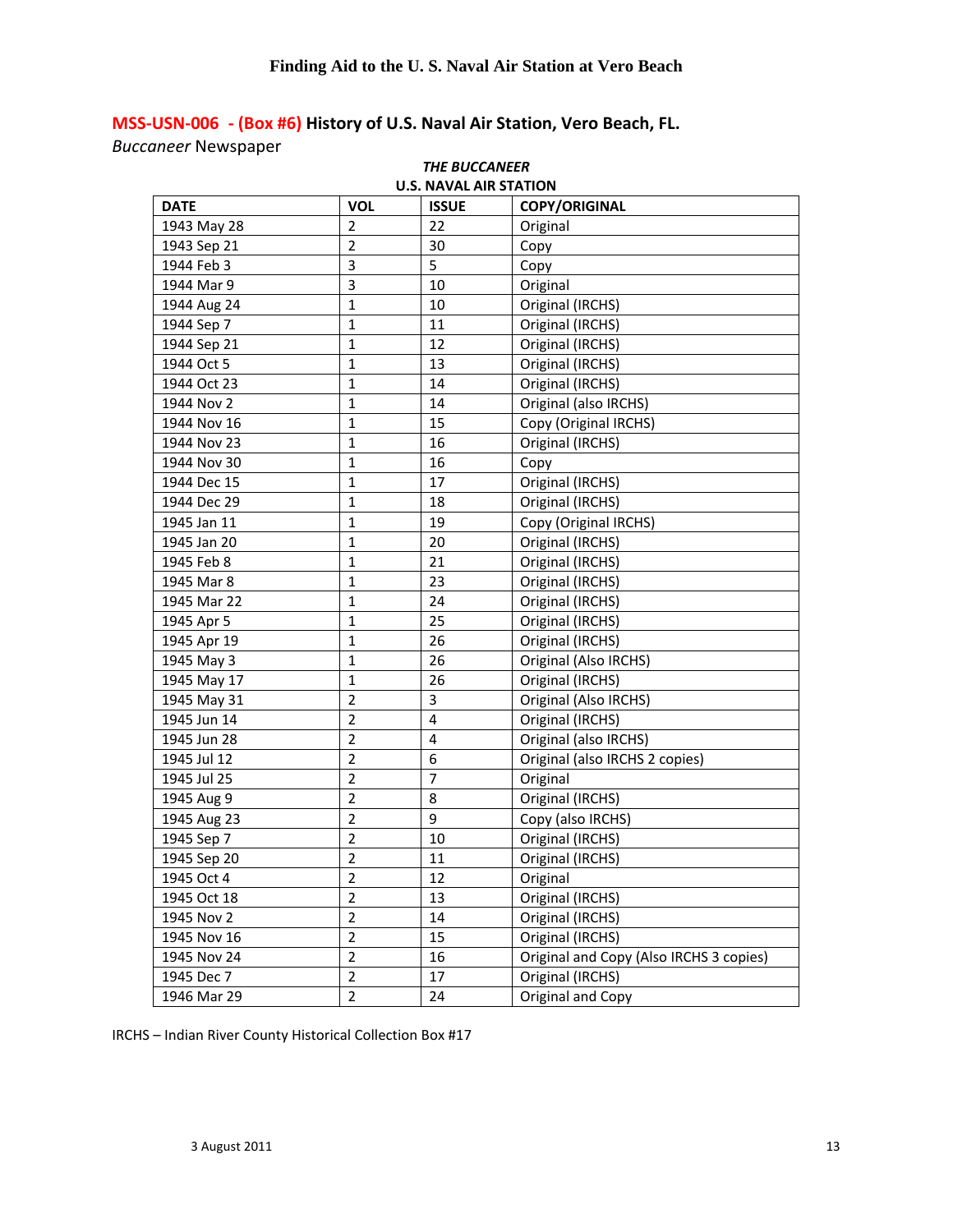| <b>Enlisted Man</b>              | Found in:                 |
|----------------------------------|---------------------------|
| Acquaviva, Anthony PFC USMCR     | V.3, #5, 3 Feb 1944 p.2   |
| Adair, J. W. MaM3c               | V.1, #16, 30 Nov 1944 p.6 |
| Alexander, Carmel                | V.3, #5, 3 Feb 1944 p.2   |
| Allen, W. F.                     | Tarmac                    |
| Amsworth, La Nelle               | V.1, #16, 30 Nov 1944 p.5 |
| Anderson, C.F. S1c               | V.1, #15 16 Nov 1944 p.4  |
| Archambault, R. G.               | Tarmac                    |
| Atkins, Byron                    | V.3, #5, 3 Feb 1944       |
| Audlin, Wanda, S2c               | V.1, #16, 30 Nov 1944 p.8 |
| Auer, T. E., AEM2c(T)            | V.1, #15 16 Nov 1944 p.4  |
| Bailep, Ruth, S1c                | V.2, #6 12 Jul 1945 p.3   |
| Baird, Myron T., AMM1c           | V.3, #5, 3 Feb 1944 p.10  |
| Ballew, A.D., F1c                | V.1, #15 16 Nov 1944 p.4  |
| Banker, Gordon, SP(G)3c          | V.1, #15 16 Nov 1944 p.2  |
| Banton, J. B.                    | Tarmac                    |
| Barger, Harvey N., MoMM1c<br>USN | V.2, #24 29 Mar 1946 p.1  |
| Barton, James R., Jr., S2c       | V.3, #5, 3 Feb 1944 p.10  |
| Bateman, Lt.                     | V.1, #16, 30 Nov 1944 p.7 |
| Beach, Janet                     | V.1, #16, 30 Nov 1944 p.5 |
| Bear, John H. Lt Cmdr (A1) USNR  | V.2, #24 29 Mar 1946 p.1  |
| Beard, R. L. Jr., Y3c            | V.2 #38 21 Sep 1945 p.6   |
| Beasley, S. S1c                  | V.1, #15 16 Nov 1944 p.4  |
| Biondolillo, R. J., PhM3c(T)     | V.1, #15 16 Nov 1944 p.4  |
| Birmingham, Joe H., GM2c USN     | V.2, #24 29 Mar 1946 p.1  |
| Black, D., S1c                   | V.2 #38 21 Sep 1945 p.6   |
| Blackmon, Virgel T., AMM2c       | V.3, #5, 3 Feb 1944 p.10  |
| Blanton, Henry, ART3c            | V.1 #14 2 Nov 1944 p.2    |
| Bourne, Byron, ARM3c             | V.1, #15 16 Nov 1944 p.2  |
| Bourne, Byron, ARM3c             | V.1, #15 16 Nov 1944 p.2  |
| Boykin, M. J., PhM3c(T)          | V.1, #15 16 Nov 1944 p.4  |
| Boyle, Joe, S1c                  | V.2, #6 12 Jul 1945 p.5   |
| Broadhead, B. G.                 | Tarmac                    |
| Broadhead, D. G., S2c            | V.2 #38 21 Sep 1945 p.6   |
| Brody, J. P., AER3c              | V.2 #38 21 Sep 1945 p.6   |
| Brown, C. E., Corp               | V.1 #14 2 Nov 1944 p.7    |
| Buck, Betty                      | V.1, #16, 30 Nov 1944 p.4 |
| Bulot, Freda                     | V.1, #16, 30 Nov 1944 p.4 |
| Burke, J. D., ART2c(T)           | V.1, #15 16 Nov 1944 p.4  |
| Burnett, HR.                     | Tarmac                    |
| Burris, Eugene S., MM1c USN      | V.2, #24 29 Mar 1946 p.1  |
| Burtis, Curly, SAD3c             | V.1, #15 16 Nov 1944 p.2  |
| Buzzard, R. K., Sp(W)3c          | V.1 #14 2 Nov 1944 p.2    |
| Buzzard, Romaine K., Sp.W        | V.1 #14 2 Nov 1944 p.4    |
| Callahan, Lee                    | V.1, #16, 30 Nov 1944 p.5 |
| Callender, Betty                 | V.1, #16, 30 Nov 1944 p.4 |
| Calvetti, L. C., RM2c            | V.2 #38 21 Sep 1945 p.6   |
| Calvetti, L., ARM1c(T)           | V.1, #15 16 Nov 1944 p.4  |
| Carr, Vince                      | V.1, #16, 30 Nov 1944 p.7 |
| Carroll, Albert F., Jr. Cox      | V.3, #5, 3 Feb 1944 p.10  |
| Carver, John L.                  | V.1, #15, 16 Nov 1944     |
| Cates, Jimmy                     | V.1, #16, 30 Nov 1944 p.7 |
| Chalk, Earl G., Cpl              | V.1 #14 2 Nov 1944 p.7    |

| <b>Enlisted Man</b>          | Found in:                 |
|------------------------------|---------------------------|
| Charles, James B. ACM3c      | V.3, #5, 3 Feb 1944 p.10  |
| Charvat, Joe, Chief          | V.1, #16, 30 Nov 1944 p.7 |
| Clayton, J. E., BM2c(T)      | V.1, #15 16 Nov 1944 p.4  |
| Clayton, Vernon E., Cox      | V.3, #5, 3 Feb 1944 p.10  |
| Clements, John L., AMM2c     | V.3, #5, 3 Feb 1944 p.10  |
| Clyatt, Irvin, Sc            | V.1, #16, 30 Nov 1944 p.6 |
| Cohen, A. D., Corp           | V.1 #14 2 Nov 1944 p.7    |
| Colter, Sherry Chief         | V.2, #24 29 Mar 1946 p.3  |
| Cone, Q., S2c                | V.2 #38 21 Sep 1945 p.6   |
| Conner, Shirley SP(T)3c      | V.3, #10, 9 Mar 1944      |
| Consoli, A. RdM3c            | V.2, #24 29 Mar 1946 p.4  |
| Convertino, Charlie          | V.1, #16, 30 Nov 1944 p.7 |
| Costello, Pasquale J., AMM3c | V.3, #5, 3 Feb 1944 p.10  |
| Cox, Frank "Fuzzy"           | V.3, #10, 9 Mar 1944      |
| Cox, Frank L., Jr., AEM2     | V.3, #5, 3 Feb 1944 p.10  |
| Crowley, Ward H.             | V.1, #16, 30 Nov 1944 p.7 |
| Cuff, Isabel, S1c            | V.2, #6 12 Jul 1945 p.3   |
| Dagenhart, Johnny            | V.3, #10, 9 Mar 1944      |
| Davis, E.                    | Tarmac                    |
| Davis, H. H.                 | V.3, #10, 9 Mar 1944      |
| Davis, Harry CPL, USMCR      | V.3, #5, 3 Feb 1944 p.2   |
| Davis, J. E., BK2c           | V.1, #16, 30 Nov 1944 p.1 |
| Davis, S. A., AOM5c          | V.2 #38 21 Sep 1945 p.6   |
| Davis, Steve, ART3c          | V.1 #14 2 Nov 1944 p.2    |
| Dawsey, Harry B.             | V.2, #24 29 Mar 1946 p.5  |
| Deasis, C. W.                | V.3, #10, 9 Mar 1944      |
| DeLoge, Robert J., SC3c USN  | V.2, #24 29 Mar 1946 p.1  |
| Demonia, Tawana, AMM3c       | V.3, #5, 3 Feb 1944 p.10  |
| Denzler, R. V., S1c          | V.1 #14 2 Nov 1944 p.3    |
| DeSmidt, Enamaine, S1c       | V.2, #6 12 Jul 1945 p.3   |
| Dollar, Joseph L. AMM3c      | V.3, #5, 3 Feb 1944 p.10  |
| Donnely, James F. Lt         | V.2, #24 29 Mar 1946 p.1  |
| Douglas, Lloym ANN2c YSB     | V.2, #24 29 Mar 1946 p.1  |
| Drymaski, E. T., RdM2c(T)    | V.1, #15 16 Nov 1944 p.4  |
| Durant, L.                   | Tarmac                    |
| Durham, G. C., SKV1c(T)      | V.1, #15 16 Nov 1944 p.4  |
| Dye, Don L., RM1c USN        | V.2, #24 29 Mar 1946 p.1  |
| Dyess, J. B., S1c            | V.1, #15 16 Nov 1944 p.4  |
| Eastus, Olivia               | V.1, #16, 30 Nov 1944 p.4 |
| Eierman, Barbette, S2c       | V.1, #16, 30 Nov 1944 p.8 |
| Eitel, Carroll P. AMM3c      | V.3, #5, 3 Feb 1944 p.10  |
| Eldridge, K., RdM2c(T)       | V.1, #15 16 Nov 1944 p.4  |
| Elsworth, Jack               | V.1, #16, 30 Nov 1944 p.7 |
| Ervin, E.S., S1c             | V.1, #15 16 Nov 1944 p.4  |
| Evans, Carl A., MM3c         | V.3, #5, 3 Feb 1944 p.10  |
| Feeback, Reggie              | V.1, #16, 30 Nov 1944 p.4 |
| Feehan, J. G.                | Tarmac                    |
| Ferguson, Dorothy, Sgt       | V.1, #16, 30 Nov 1944 p.8 |
| Fisher, C. L., MoMM1c        | V.1, #16, 30 Nov 1944 p.4 |
| Franzen, Margaret, Sgt       | V.1, #16, 30 Nov 1944 p.8 |
| Franzer, Margaret, Sgt USMWR | V.1, #16, 30 Nov 1944 p.1 |
| Fuhrman, W. A., SC1c(T)      | V.1, #15 16 Nov 1944 p.4  |
| Gapski, Eleanor              | V.1, #16, 30 Nov 1944 p.5 |

Names found in the *Buccaneer* newspapers on hand. (Does not include IRCHS collection.)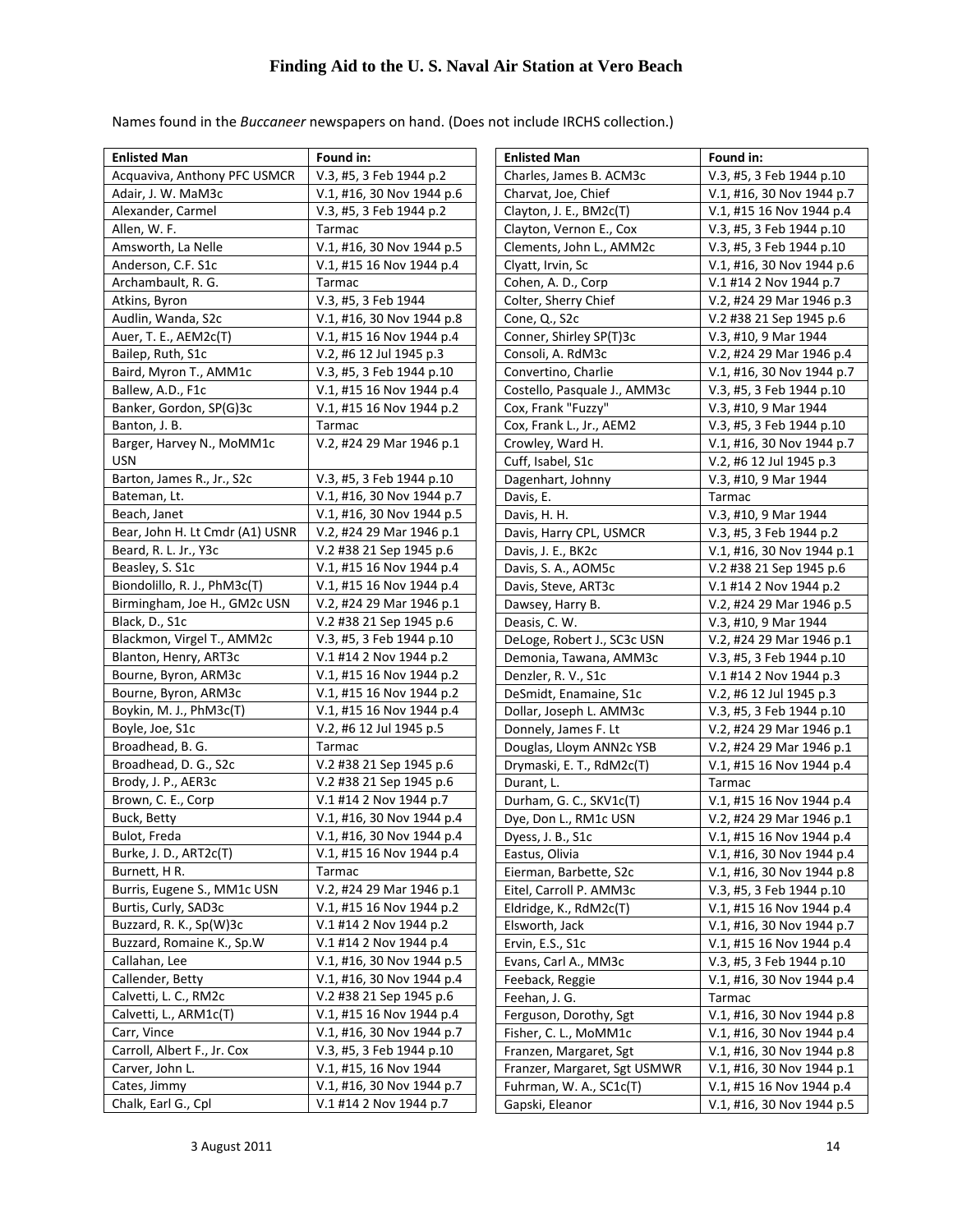| <b>Enlisted Man</b>           | Found in:                 |
|-------------------------------|---------------------------|
| Garth, Flo                    | V.1, #16, 30 Nov 1944 p.1 |
| Gates, George Arthur, Y2c     | V.3, #5, 3 Feb 1944 p.2   |
| Gay, D. W., ARM3c(T)          | V.1, #15 16 Nov 1944 p.4  |
| Gaylord, E.C., USNR           | V.3, #5, 3 Feb 1944 p.1   |
| Gibbon, Irene, Sp(X)3c        | V.2, #6 12 Jul 1945 p.3   |
| Gill, J. A., ART2c(T)         | V.1, #15 16 Nov 1944 p.4  |
| Glaser, B. S., PhM3c          | V.2 #38 21 Sep 1945 p.6   |
| Glassford, Hugh               | V.1, #16, 30 Nov 1944 p.4 |
| Glenn, Margaret               | V.1, #16, 30 Nov 1944 p.4 |
| Glenn, Margaret               | V.1, #16, 30 Nov 1944 p.4 |
| Glenn, Margaret               | V.1, #16, 30 Nov 1944 p.5 |
| Godsey, Carter G. SC3c        | V.3, #5, 3 Feb 1944 p.10  |
| Gold, R. E., Flc              | V.2 #38 21 Sep 1945 p.6   |
| Gonzales, Jimmy               | V.1, #16, 30 Nov 1944 p.7 |
| Gooch, H. L., PhoM3c          | V.2 #38 21 Sep 1945 p.6   |
| Gover, L. M., BM1c(T)         | V.1, #15 16 Nov 1944 p.4  |
| Green, J. B., StM1c(T)        | V.1, #15 16 Nov 1944 p.4  |
| Greenan, H. A., SKV2c(T)      | V.1, #15 16 Nov 1944 p.4  |
| Gross, Minerva, S1c           | V.1, #16, 30 Nov 1944 p.8 |
| Gunnoe, J. E., S1c            | V.2 #38 21 Sep 1945 p.6   |
| Guzzardo, D. S., Pfc          | V.1 #14 2 Nov 1944 p.7    |
| Hall, Lois                    | V.1, #16, 30 Nov 1944 p.5 |
| Harbin, Harrison, AMM3c       | V.3, #5, 3 Feb 1944 p.10  |
| Hardin, Grover C., Jr., S2c   | V.3, #5, 3 Feb 1944 p.10  |
| Harmon, William C.            | Tarmac                    |
| Harris, P. S.                 | Tarmac                    |
| Harris, W. A.                 | Tarmac                    |
| Hart, W. J., $ART1c(T)$       | V.1, #15 16 Nov 1944 p.4  |
| Hartley, A.J.                 | V.1, #16, 30 Nov 1944 p.7 |
| Harvey, Harry                 | V.1, #16, 30 Nov 1944 p.7 |
| Heath, D. F., SC2c(T)         | V.1, #15 16 Nov 1944 p.4  |
| Heath, D. J., $SC2c(T)$       | V.1, #15 16 Nov 1944 p.4  |
| Heath, R. G., RdM2c(T)        | V.1, #15 16 Nov 1944 p.4  |
| Hemman, J. W.                 | Tarmac                    |
| Higgins, W.                   | Tarmac                    |
| Hines, Sherwood L., AMM3c     | V.3, #5, 3 Feb 1944 p.10  |
| Hoffman, Donald J., AEM3c     | V.3, #5, 3 Feb 1944 p.10  |
| Hoffman, John R., AMM3c       | V.3, #5, 3 Feb 1944 p.10  |
| Hollimon, A. L., St3c(T)      | V.1, #15 16 Nov 1944 p.4  |
| Holloman, Steven C., AMM3c    | V.3, #5, 3 Feb 1944 p.10  |
| Holmes, Isaac D., AMM3c       | V.3, #5, 3 Feb 1944 p.10  |
| Holston, George               | V.1, #16, 30 Nov 1944 p.7 |
| Horner, Jack W., PhM2c        | V.3, #5, 3 Feb 1944 p.10  |
| Hossler, C. W., EM1c(T)       | V.1, #15 16 Nov 1944 p.4  |
| Hossler, Charles W., EM2c     | V.3, #5, 3 Feb 1944 p.10  |
| Howard, F. H.                 | Tarmac                    |
| Howe, C. F.                   | Tarmac                    |
| Hughes, R. G., Sgt            | V.1 #14 2 Nov 1944 p.7    |
| Hutchinson, k James T., AMM1c | V.3, #5, 3 Feb 1944 p.10  |
| Jackman, Sally                | V.1, #16, 30 Nov 1944 p.4 |
| Jackman, Sally S1c            | V.2, #24 29 Mar 1946 p.4  |
| Jackson, Craig A., AMM3c      | V.3, #5, 3 Feb 1944 p.10  |
| Jacobs, Bernard, AMM3c        | V.3, #5, 3 Feb 1944 p.10  |
| Jensen, Dorothy, S2c          | V.1, #16, 30 Nov 1944 p.8 |
|                               |                           |
| Johanson, C.E., SF2c(T)       | V.1, #15 16 Nov 1944 p.4  |

| <b>Enlisted Man</b>            | Found in:                 |
|--------------------------------|---------------------------|
| Johnson, James, AOM3c          | V.3, #5, 3 Feb 1944 p.10  |
| Johnson, Leo                   | V.1, #16, 30 Nov 1944 p.5 |
| Johnson, R. L.                 | Tarmac                    |
| Johnston, Cleo                 | V.1, #16, 30 Nov 1944 p.4 |
| Jones, Donald F. USNR          | V.2, #24 29 Mar 1946 p.1  |
| Jones, William F., EM1c        | V.3, #5, 3 Feb 1944 p.10  |
| Jordan, Robert A., AMM3c       | V.3, #5, 3 Feb 1944 p.10  |
| Kelley, M. J.                  | Tarmac                    |
| Kelly, James A., AMM3c         | V.3, #5, 3 Feb 1944 p.10  |
| Kerr, G. Y., S1c               | V.1, #15 16 Nov 1944 p.4  |
| Klepper, Mary Jane             | V.1, #16, 30 Nov 1944 p.4 |
| Kramer, Phillip H., Cox        | V.3, #5, 3 Feb 1944 p.10  |
| Krimmer, Hazel, Cpl USMCR      | V.1 #14 2 Nov 1944 p.2    |
| Ladd, A. B.                    | Tarmac                    |
| LaGrone, Andrew                | V.3, #5, 3 Feb 1944 p.2   |
| LaMaster, Laura                | V.3, #5, 3 Feb 1944 p.2   |
| Lane, Forrest J., AMM1c        | V.3, #5, 3 Feb 1944 p.10  |
| Lane, Muriel                   | V.1, #16, 30 Nov 1944 p.8 |
| Langenheim, James H., AM1c     | V.3, #5, 3 Feb 1944 p.10  |
| LaRue, J. T.                   | V.1, #16, 30 Nov 1944 p.4 |
| LaRue, James Y1C               | Tarmac                    |
| Leon, R.                       | Tarmac                    |
| Lewis, E. H., EH3c             | V.1 #14 2 Nov 1944 p.3    |
| Lewis, J. R., AEM3c(T)         | V.1, #15 16 Nov 1944 p.4  |
| Lewis, Josephine, Sp(X)3c      | V.2, #6 12 Jul 1945 p.3   |
| Lewis, Lloyd G., S1c           | V.3, #5, 3 Feb 1944 p.10  |
| Libcke, H. H., MaM3c           | V.1, #16, 30 Nov 1944 p.6 |
| Libcke, Harold W., MoM3c       | V.1, #16, 30 Nov 1944 p.7 |
| Lowe, L. W., StM1c(T)          | V.1, #15 16 Nov 1944 p.4  |
| Lowman, Joseph D., S2c         | V.3, #5, 3 Feb 1944 p.10  |
| Lowry, Al, PoM2c               | V.1, #15 16 Nov 1944 p.2  |
| Mackey, J. A., AOM1c(T)        | V.1, #15 16 Nov 1944 p.4  |
| MacNair, Florence              | V.1, #16, 30 Nov 1944 p.4 |
| Madden, W. C.                  | Tarmac                    |
| Maher, R. N.                   | Tarmac                    |
| Mancuso, S.                    | Tarmac                    |
| Marino, Art                    | V.1 #14 2 Nov 1944 p.7    |
| Martin, J. O., RdM2c(T)        | V.1, #15 16 Nov 1944 p.4  |
| Martin, T.S., S1c              | V.1, #15 16 Nov 1944 p.4  |
| Martin, Vincent J., MoMM3c     | V.3, #5, 3 Feb 1944 p.10  |
| Martinson, W. H., MoMM3c(T)    | V.1, #15 16 Nov 1944 p.4  |
| Mauncy, Clyde S., AMM3c        | V.3, #5, 3 Feb 1944 p.10  |
| Maxwell, T. W., S2c            | V.2 #38 21 Sep 1945 p.6   |
| May, Betty                     | V.1, #16, 30 Nov 1944 p.4 |
| May, Betty Chief               | V.2, #24 29 Mar 1946 p.3  |
| May, Betty, Sp(T)2c            | V.1 #14 2 Nov 1944 p.2    |
| May, Gerald RM                 | V.3, #10, 9 Mar 1944      |
| McCambell, V. R., SK3c(T)      | V.1, #15 16 Nov 1944 p.4  |
| McClain, Betty, Rm3c           | V.1, #16, 30 Nov 1944 p.8 |
| McCrary, Shannon W., Lt. (jg)  | V.2, #24 29 Mar 1946 p.1  |
| McDaniel, Walter Y1C           | Tarmac                    |
| McDonald, Herb, Lt. (jg)       | V.1, #16, 30 Nov 1944 p.4 |
| McFadden, Eddie                | V.1, #16, 30 Nov 1944 p.7 |
| McGimley, Audie, Jr., Cox. USN | V.2, #24 29 Mar 1946 p.1  |
| McKenzie, Ambie B., AMM2c      | V.3, #5, 3 Feb 1944 p.10  |
|                                |                           |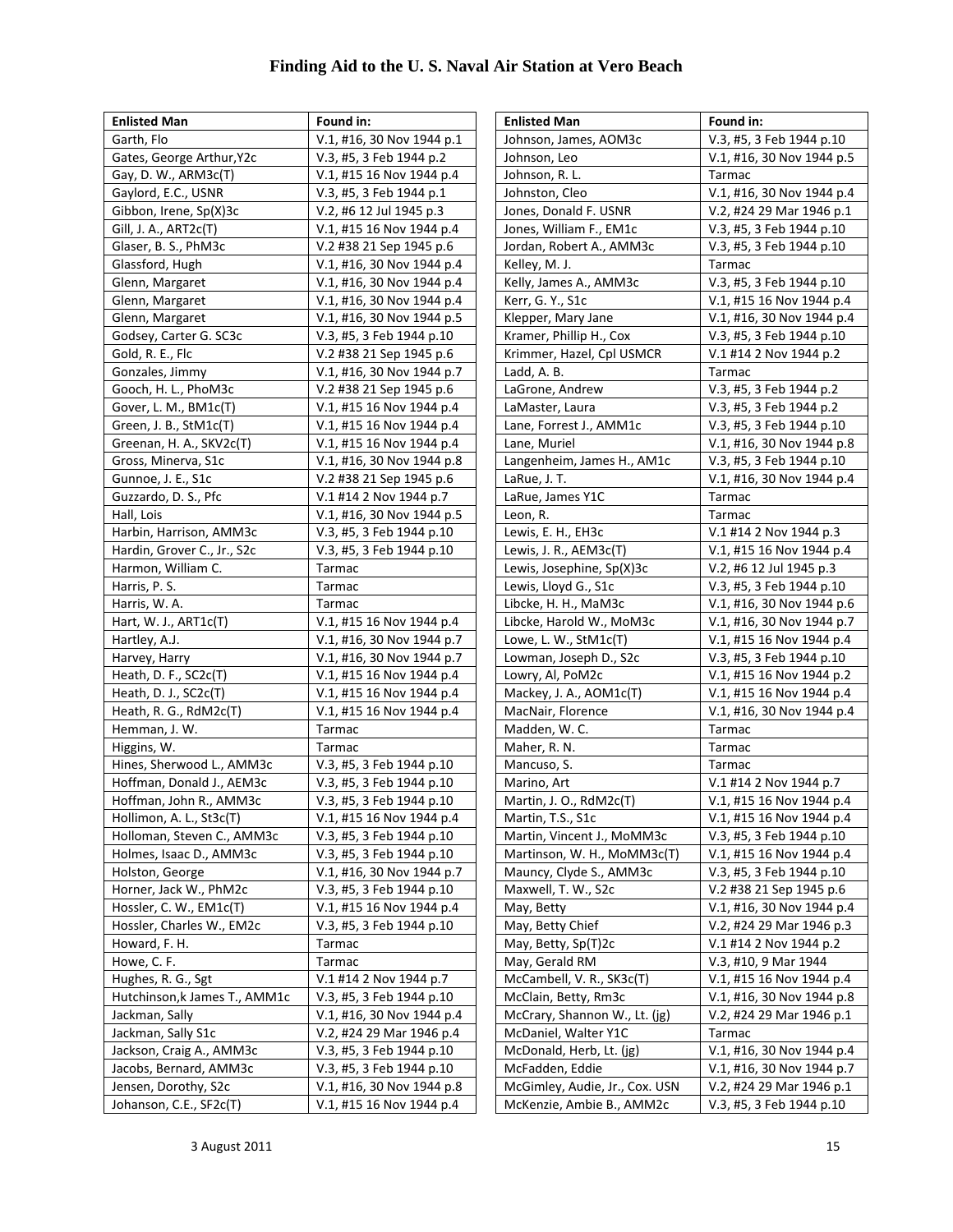| <b>Enlisted Man</b>          | Found in:                 |
|------------------------------|---------------------------|
| McLaud, E. C.                | Tarmac                    |
| McMonigle, C. W., SF2c(T)    | V.1, #15 16 Nov 1944 p.4  |
| McMunn, Pfc                  | V.1 #14 2 Nov 1944 p.7    |
| McNutt, D. R.                | Tarmac                    |
| McSwain, Frank T., MoMM3c    | V.3, #5, 3 Feb 1944 p.10  |
| Miles, Norma                 | V.1, #16, 30 Nov 1944 p.4 |
| Miles, Norma, Sp(T)2c        | V.1, #16, 30 Nov 1944 p.1 |
| Mills, L. E.                 | Tarmac                    |
| Moffett, R. M., SAD1c        | V.2, #6 12 Jul 1945 p.2   |
| Moffett, Robert M., AEM3c    | V.3, #5, 3 Feb 1944 p.10  |
| Monteleone, Frank, BM2c USNR | V.2, #24 29 Mar 1946 p.1  |
| Moon, Fred M., AMM3c         | V.3, #5, 3 Feb 1944 p.10  |
| Morris, Peggy                | V.1, #16, 30 Nov 1944 p.4 |
| Moss, Gloria                 | V.1, #16, 30 Nov 1944 p.4 |
| Moss, Gloria                 | V.1, #16, 30 Nov 1944 p.5 |
| Moye, Janie, Sp(Y)3c         | V.1, #16, 30 Nov 1944 p.8 |
| Mullaney, Lorraine           | V.1, #16, 30 Nov 1944 p.4 |
| Mullaney, Lorraine           | V.1, #16, 30 Nov 1944 p.5 |
| Murcko, Paul J., AoM3c       | V.3, #5, 3 Feb 1944 p.10  |
| Muscara, Anthony, AMM3c      | V.3, #5, 3 Feb 1944 p.10  |
| Nash, John O., AMM2c         | V.3, #5, 3 Feb 1944 p.10  |
| Needham, Lois                | V.1, #16, 30 Nov 1944 p.4 |
| Needham, Lois                | V.1, #16, 30 Nov 1944 p.5 |
| Needham, Lois, S1c           | V.2, #6 12 Jul 1945 p.2   |
| Neidlinger, F. B., S1c       | V.1, #15 16 Nov 1944 p.4  |
| Nelson, Isabel, Y1c          | V.2, #6 12 Jul 1945 p.2   |
| Nelson, Red, AMM1c           | V.1, #15 16 Nov 1944 p.2  |
| Ness, G. R., MoMM3c(T)       | V.1, #15 16 Nov 1944 p.4  |
| Nicholson, Jeanne, Sk3c      | V.1 #14 2 Nov 1944 p.2    |
| Nipper, R. X., AMM2c         | V.2 #38 21 Sep 1945 p.6   |
| Nixon, Marion                | V.1, #16, 30 Nov 1944 p.4 |
| Nixon, Marion                | V.1, #16, 30 Nov 1944 p.5 |
| Nock, C. H., $AMM1c(T)$      | V.1, #15 16 Nov 1944 p.4  |
| Norman, Barbara W.           | V.3, #10, 9 Mar 1944      |
| O'Brien, J. J., Y3c(T)       | V.1, #15 16 Nov 1944 p.4  |
| Odell, Hubert H., ARM2c      | V.3, #5, 3 Feb 1944 p.10  |
| Oliver, L. D., Ck2c(T)       | V.1, #15 16 Nov 1944 p.4  |
| Olmstead, Roy                | V.1, #16, 30 Nov 1944 p.7 |
| Ostrowski, Eugene J., AMM3c  | V.3, #5, 3 Feb 1944 p.10  |
| Owen, William E., Bkr1c      | V.3, #5, 3 Feb 1944 p.10  |
| Palmer, Jean T. Capt         | V.2, #24 29 Mar 1946 p.2  |
| Panzer, F. E.                | Tarmac                    |
| Panzer, L.R., F1c            | V.1, #15 16 Nov 1944 p.4  |
| Parolini, R. K.              | Tarmac                    |
| Pearson, Jesse L., F2c       | V.3, #5, 3 Feb 1944 p.10  |
| Perkins, R. M., S1c          | V.1, #15 16 Nov 1944 p.4  |
| Peterson, Bob                | V.1, #16, 30 Nov 1944 p.7 |
| Petty, J. C., MoMM3c(T)      | V.1, #15 16 Nov 1944 p.4  |
| Phillipi, F. W.              | V.1, #16, 30 Nov 1944 p.4 |
| Phillips, Art                | V.1 #14 2 Nov 1944 p.7    |
| Pickering, A.A., S2c         | V.1, #16, 30 Nov 1944 p.6 |
| Pollock, Joe                 | V.1 #14 2 Nov 1944 p.7    |
| Powel, Leslie, S2c           | V.1, #16, 30 Nov 1944 p.8 |
| Powell, Dave, SAD2c          | V.1, #15 16 Nov 1944 p.2  |
| Powell, Davis E., AEM2c      | V.3, #5, 3 Feb 1944 p.10  |

| <b>Enlisted Man</b>                                 | Found in:                                             |
|-----------------------------------------------------|-------------------------------------------------------|
| Powers, R. G., AMM1c(T)                             | V.1, #15 16 Nov 1944 p.4                              |
| Prendergast, John J., Jr., AMM3c                    | V.3, #5, 3 Feb 1944 p.10                              |
| Price, T. V., Corp                                  | V.1 #14 2 Nov 1944 p.7                                |
| Prows, Ernest C., AEM3c                             | V.3, #5, 3 Feb 1944 p.10                              |
| Pyous, J. E., StM1c(T)                              | V.1, #15 16 Nov 1944 p.4                              |
| Quinn, F. G., PhM2c(T)                              | V.1, #15 16 Nov 1944 p.4                              |
| Rattazzi, Hank                                      | V.1, #16, 30 Nov 1944 p.4                             |
| Ray, Grady, Lt                                      | V.1, #16, 30 Nov 1944 p.7                             |
| Reid, John W., AoM3c                                | V.3, #5, 3 Feb 1944 p.10                              |
| Renfroe, N. C., S2c                                 | V.2 #38 21 Sep 1945 p.6                               |
| Rich, J. D.                                         | Tarmac                                                |
| Richard, L., StM1c(T)                               | V.1, #15 16 Nov 1944 p.4                              |
| Richards, Dorothy, Ens USN(NC)                      | V.1, #16, 30 Nov 1944 p.1                             |
| Richards, Margurete PhM2c                           | V.1, #16, 30 Nov 1944 p.8                             |
| Richey, Peggy, S1c                                  | V.2, #6 12 Jul 1945 p.3                               |
| Ricks, R. C., S2c                                   | V.2 #38 21 Sep 1945 p.6                               |
| Roney, W. V., S1c                                   | V.1, #15 16 Nov 1944 p.4                              |
| Routon, Abner R., Ptr3c                             | V.3, #5, 3 Feb 1944 p.10                              |
| Rudd, C. E., Sgt                                    | V.1 #14 2 Nov 1944 p.7                                |
| Ruhl, Charles F., AoM3c                             | V.3, #5, 3 Feb 1944 p.10                              |
| Russell, W. F., AMM3c                               | V.2 #38 21 Sep 1945 p.6                               |
| Russon, Joseph A., AMM2c                            | V.3, #5, 3 Feb 1944 p.10                              |
| Sanders, Daisy, S2c                                 | V.1, #16, 30 Nov 1944 p.8                             |
| Sauser, Rudolph, Jr., MoMM3c                        | V.3, #5, 3 Feb 1944 p.10                              |
| Sawicki, Joseph, MoMM3c                             | V.3, #5, 3 Feb 1944 p.10                              |
| Sawyer, F. B., S1c                                  | V.2, #6 12 Jul 1945 p.2                               |
| Schilling, A. G., Cox (T)                           | V.1, #15 16 Nov 1944 p.4                              |
| Schism, Wally PoM2c                                 | V.1, #15 16 Nov 1944 p.2                              |
| Schlueter, Ruth, S1c                                | V.2, #6 12 Jul 1945 p.3                               |
| Segal, A. L.                                        | Tarmac                                                |
| Seibold, Bob, Sp.(A)1c                              | V.1, #16, 30 Nov 1944 p.7                             |
| Seitzinger, Charlie                                 | V.1 #14 2 Nov 1944 p.7                                |
| Sellman, Adelia                                     | V.1, #16, 30 Nov 1944 p.4                             |
| Sellman, Adelia                                     | V.1, #16, 30 Nov 1944 p.5                             |
| Seppi, Art AEM3c                                    | V.1, #15 16 Nov 1944 p.2                              |
| Shasteen, S. J., M aM1c                             | V.1, #16, 30 Nov 1944 p.6                             |
| Shelby, J. D. Sgt USMCR                             | V.1, #15, 16 Nov 1944                                 |
| Shelby, J.D. Corp                                   | V.1. #16. 30 Nov 1944 p.6                             |
| Shimer, Henry H., Lt USNR                           | V.2, #24 29 Mar 1946 p.1                              |
| Shuman, Frank J., SC3c                              | V.3, #5, 3 Feb 1944 p.10                              |
| Siebold, Robert, Sp(A)1c                            | V.1 #14 2 Nov 1944 p.7                                |
| Simmons, Robert H. Lt. Comdr                        | V.2, #24 29 Mar 1946 p.4                              |
| Sipes, Glenn, S2c                                   | V.2, #6 12 Jul 1945 p.2                               |
| Smith, C. P., S1c                                   | V.1, #15 16 Nov 1944 p.4                              |
| Smith, C.E. Lt.                                     | V.1, #16, 30 Nov 1944 p.4                             |
| Smith, Rod                                          | V.1, #16, 30 Nov 1944 p.4                             |
| Smith, W. G., S1c                                   | V.1, #15 16 Nov 1944 p.4                              |
| Smith, W. H., Corp<br>Snyder, Robert A., Jr., AMM3c | V.1 #14 2 Nov 1944 p.7                                |
|                                                     | V.3, #5, 3 Feb 1944 p.10<br>V.1, #16, 30 Nov 1944 p.4 |
| Soard, Lorraine<br>Soard, Lorraine                  |                                                       |
|                                                     | V.1, #16, 30 Nov 1944 p.5                             |
| Sorgen, William MMS3c                               | V.1, #16, 30 Nov 1944 p.7                             |
| Spadaro, J. G.                                      | Tarmac<br>V.1 #14 2 Nov 1944 p.2                      |
| Spencer, H. W., AMM3c                               |                                                       |
| Spoon, Jean                                         | V.3, #10 9 Mar 1944                                   |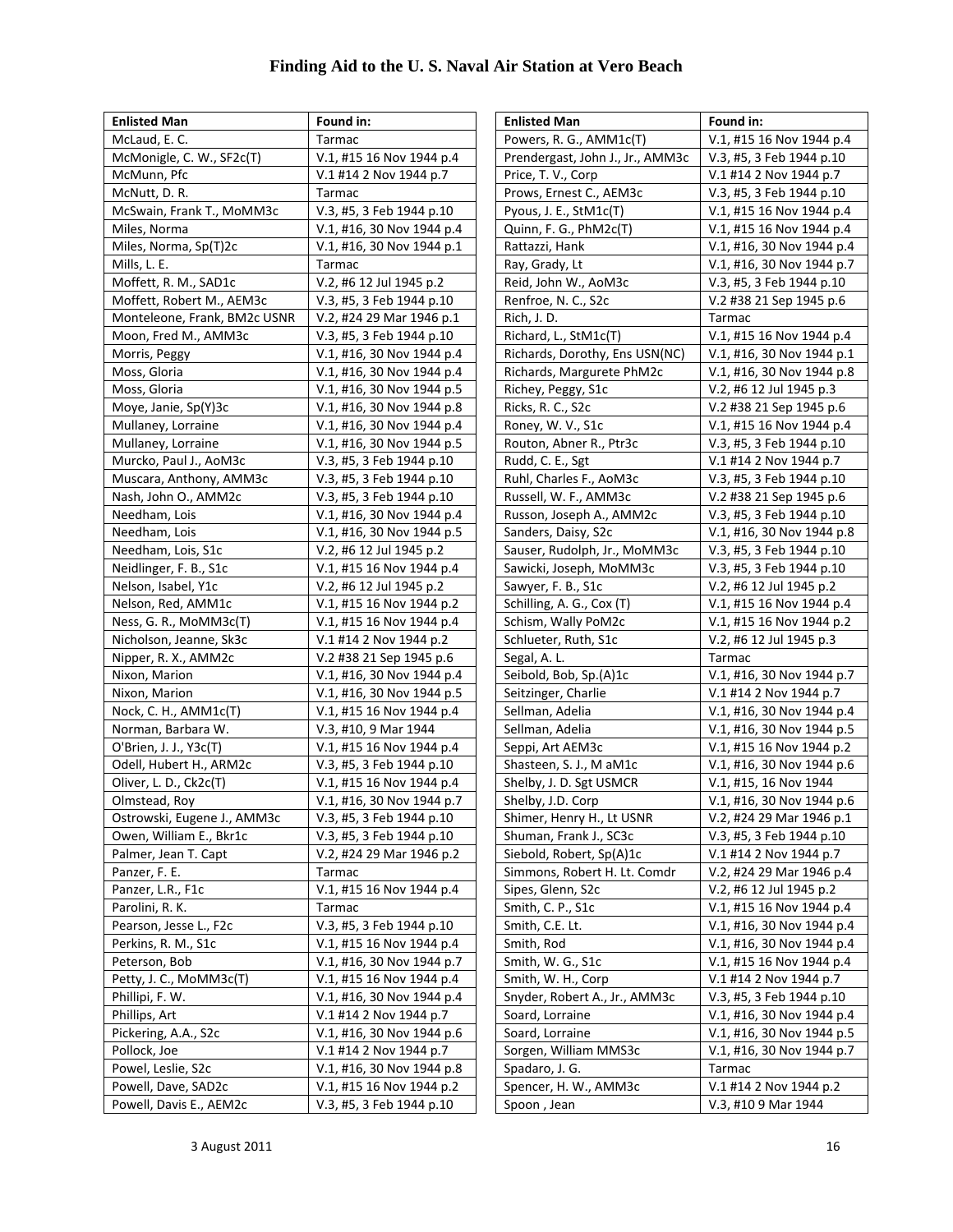| <b>Enlisted Man</b>            | Found in:                 | <b>Enlisted Man</b>         | Found in:                 |
|--------------------------------|---------------------------|-----------------------------|---------------------------|
| Spoon, Jean, Sp(t)2c           | V.1, #15 16 Nov 1944 p.2  | Vargo, Ann, PFC USMCWR      | V.1, #16, 30 Nov 1944 p.4 |
| Stanley, Paul F., AMM3c        | V.3, #5, 3 Feb 1944 p.10  | Venetianer, M. R., Jtr3c(T) | V.1, #15 16 Nov 1944 p.4  |
| Statler, Grace, Sp(T)2c        | V.1, #16, 30 Nov 1944 p.8 | Vuoto, Lee CSp.(T)          | V.2, #24 29 Mar 1946 p.3  |
| Stevens, John                  | V.1, #16, 30 Nov 1944 p.7 | Waldo, Gretchen             | V.1, #16, 30 Nov 1944 p.4 |
| Straughn, Bobby, PhoM2c        | V.1 #14 2 Nov 1944 p.2    | Waldo, Sandy B.             | V.1, #16, 30 Nov 1944 p.5 |
| Swain, Gloria, Sp(X)3c         | V.2, #6 12 Jul 1945 p.3   | Wallace, J. E., S1c         | V.1, #15 16 Nov 1944 p.4  |
| Taaffe, G. R., ART2c(T)        | V.1, #15 16 Nov 1944 p.4  | Walters, Geraldine          | V.1, #16, 30 Nov 1944 p.5 |
| Taylor, Otis L., Jr., AEM3c    | V.3, #5, 3 Feb 1944 p.10  | Walters, Gerry              | V.1, #16, 30 Nov 1944 p.4 |
| Taylor, Otis, AEM2c            | V.1, #15 16 Nov 1944 p.2  | Walton, J.                  | Tarmac                    |
| Taylor, T. A., MoMM3c(T)       | V.1, #15 16 Nov 1944 p.4  | Watson, Robert L., MoMM3c   | V.3, #5, 3 Feb 1944 p.10  |
| Theofilos, Charles G., AMMC1c  | V.3, #5, 3 Feb 1944 p.10  | Wehmeier, J. H., Sgt        | V.1 #14 2 Nov 1944 p.7    |
| Thompson, Dorothy              | V.3, #10, 9 Mar 1944      | Wehmeier, Joe Lt.           | V.1, #16, 30 Nov 1944 p.7 |
| Thompson, L. H.                | V.1, #16, 30 Nov 1944 p.4 | Weikert, John R., ACMM(AA)  | V.3, #5, 3 Feb 1944 p.10  |
| Thompson, Lloyd C., AMM1c      | V.3, #5, 3 Feb 1944 p.10  | Welch, E. L.                | Tarmac                    |
| Thompson, Mace L., AMM3c       | V.3, #5, 3 Feb 1944 p.10  | Weller, Donald A., ARM2c    | V.3, #5, 3 Feb 1944 p.10  |
| Thompson, R. J., PhM3c(T)      | V.1, #15 16 Nov 1944 p.4  | West, June                  | V.3, #10, 9 Mar 1944      |
| Thomson, Dorothy Sp(T)2c       | V.1, #16, 30 Nov 1944 p.8 | West, W.T.                  | Tarmac                    |
| Tice, Olin                     | V.1, #16, 30 Nov 1944 p.4 | White, Elise                | V.1, #16, 30 Nov 1944 p.4 |
| Tice, Olin                     | V.1, #16, 30 Nov 1944 p.4 | White, Elsie, G1            | V.2, #6 12 Jul 1945 p.3   |
| Timson, R. D. Sp(T)3c          | V.1, #15 16 Nov 1944 p.2  | Whiteside, C. E., SC3c(T)   | V.1, #15 16 Nov 1944 p.4  |
| Timson, R. D., Sp(T)(LT)3c(T)  | V.1, #15 16 Nov 1944 p.4  | Whitley, Anne (Mrs.)        | V.3, #5, 3 Feb 1944 p.2   |
| Titus, Toni, S1c               | V.2, #6 12 Jul 1945 p.3   | Whitley, F. B., Y2c         | V.2 #38 21 Sep 1945 p.6   |
| Toleman, Harold F., Jr., AMM1c | V.3, #5, 3 Feb 1944 p.10  | Whittaker, Tom              | V.1, #16, 30 Nov 1944 p.4 |
| Toner, James J., Jr., AoM3c    | V.3, #5, 3 Feb 1944 p.10  | Wilkes, Max                 | V.1, #16, 30 Nov 1944 p.7 |
| Tornow, Betty, Sp(X)3c         | V.2, #6 12 Jul 1945 p.3   | Wilkinson, R. S., ART1c(T)  | V.1, #15 16 Nov 1944 p.4  |
| Touchstone, R. B., Cox (T)     | V.1, #15 16 Nov 1944 p.4  | Wingfield, David, AOM3c     | V.3, #5, 3 Feb 1944 p.10  |
| Touchstone, R. B., S2c         | V.2 #38 21 Sep 1945 p.6   | Wise, J. G., Pfc            | V.1 #14 2 Nov 1944 p.7    |
| Tramontana, Carmen PhM3c       | V.1, #16, 30 Nov 1944 p.8 | Wohler, Gerhard C., GM2c    | V.3, #5, 3 Feb 1944 p.10  |
| Truck, Gertie SP(G)            | V.1, #15, 16 Nov 1944     | Wright, Ralph K., AM3c      | V.1 #14 2 Nov 1944 p.7    |
| Turnipseed, Derrick C. Comdr   | V.2, #24 29 Mar 1946 p.1  | Young, E. F., AMM1c(T)      | V.1, #15 16 Nov 1944 p.4  |
| Van Riper, F., StM1c(T)        | V.1, #15 16 Nov 1944 p.4  | Young, W. J., StM1c(T)      | V.1, #15 16 Nov 1944 p.4  |
| VanNess, J. M., ART1c          | V.2, #6 12 Jul 1945 p.2   |                             |                           |

#### **MSS‐USN‐07 ‐ (Box #7) History of U.S. Naval Air Station, Vero Beach, FL.**

*R. C. A. F. Night Vision Trainer Instructor's Manual* – compiled by the Staff of the R.C.A.F. Biophysicis Laboratory, McGill University, Montreal, 2<sup>nd</sup> Edition, February 1944

*Notes on Night Vision* compiled by the Staff of the Royal Air Force Physiological Laboratory – 5 pages

#### **Table of Contents**

- Description of the Apparatus
- Review of the Development of the R.C.A.F. Night Vision Training Program
- Elementary Demonstration for Use at the Initial Training School Level
- Syllabus of Exercises for Use at Operational Training Units
- Methods of Pre-adaptation
- Instrument Panel Lighting
- Map Reading
- Oscilloscope Viewing
- The Brightness of the Night Sky
- The Brightness of the Ground
- The Reflectivity of Various Surfaces
- The B rightness of Water Surfaces
- The Effect of Contrast on Visibility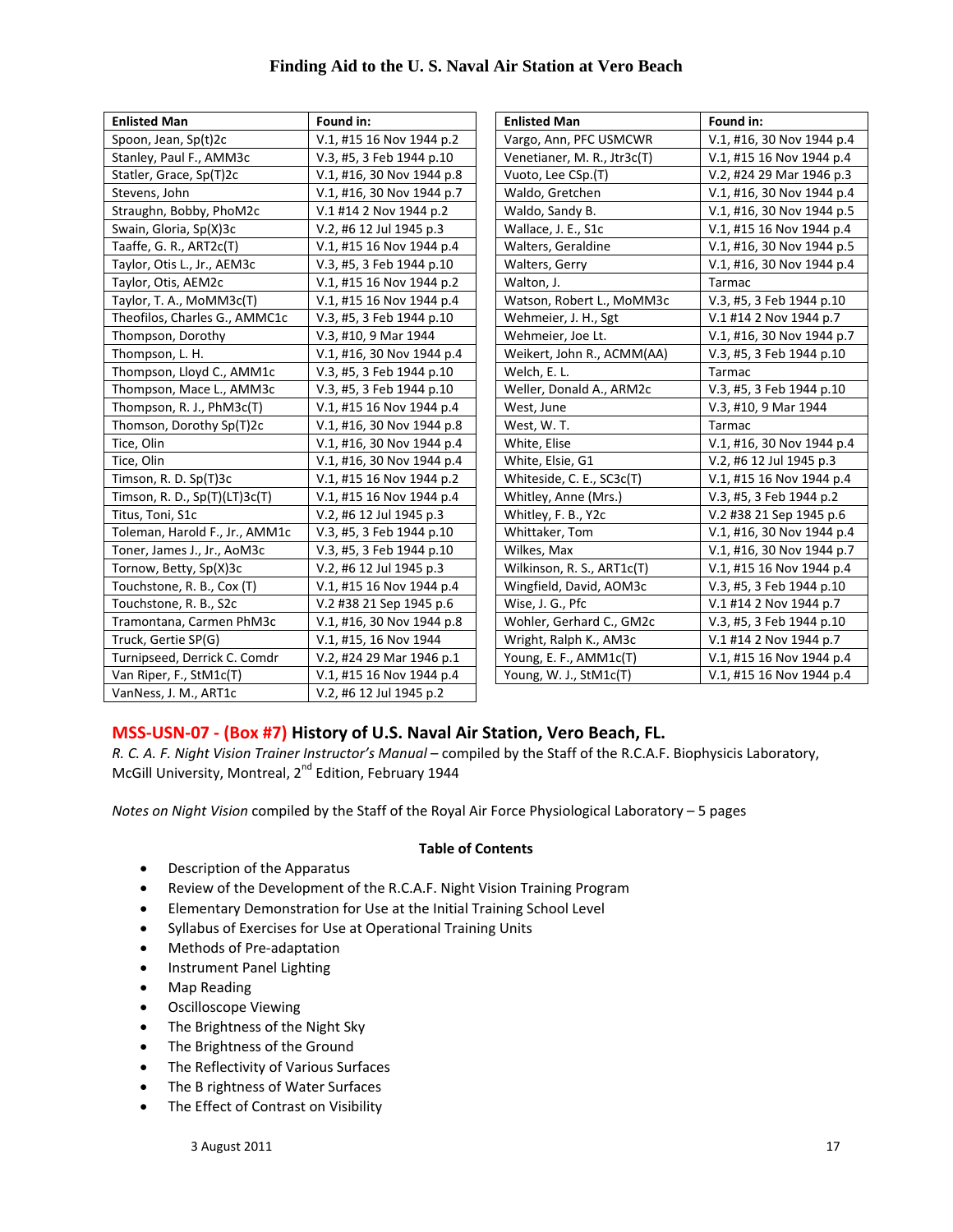- Visual Acuity in Air to Ground Observations
- The Effect of Shadow on the Appearance of Ground Objectives
- The Effect of Haze on Visibility
- Reconnaissance Flares
- **•** Searchlights
- Summary of Factors which affect the Appearance of the Ground at Night
- Visual Acuity in Air to Air Observations
- Technique of Scanning
- **•** Effect of Perspex on Visibility
- Use of Night Binoculars
- Physical Fitness Fatigue Anoxia
- "What You Should Know About Night Vision"
- "What You Should Do About Night Vision"
- The Present Status of Night Vision Tests
- The Characteristics of An Ideal Night Vision Test

 **FIGURE ?? –** Ranges of Visibility of a Bomber Aircraft from Above and Below are Shown For Different Weather Conditions. Oversize (19 x 12.5) folded After page 8: **FIGURE 1:** Dark Room for Elementary Night Vision Training  **FIGURE 2:** Dark Room For Advanced Night Vision Training (O.T.U. Level)  **FIGURE 3:** Silhouette Illuminator Lamp  **FIGURE 4:** Slide Projector After Page 8C: **FIGURE 5:** Two‐Dimensional Trainer – Front View **FIGURE 6:** Two‐Dimensional Trainer – Rear View **FIGURE 7:** Two‐Dimensional Trainer – Wiring Diagram After Page 88: **FIGURE 8:** Three‐Dimensional Model in Metal Tank **FIGURE 9:** Location of Moons for Three‐Dimensional Model **FIGURE 10:** Artificial Moon **FIGURE 11:** Artificial Moon (with baffle in place) **FIGURE 12:** Three‐Dimensional Control Box **FIGURE 13:** Wiring Diagram of Three‐Dimensional Control Box After Page 111:  **Table I:** Relation Between Voltage and candlepower of "Moons" **TABLE II:** Relation Between Rheostat Setting and Candlepower of Moons

#### **MSS‐USN‐08 ‐ (Box #8) History of U.S. Naval Air Station, Vero Beach, FL.**

Roster of Officers – August 1943 to January 1946

Fully searchable on CD version or copy that is located on the computer in the Archive Center. Details include rank and classification, date of rank, home addresses (on some) in Vero Beach, Fort Pierce and other local towns, telephone primary duty, Courts and Boards. In some cases, provides information about the officer if he is married, and if the family is with him.

1 August 1943

- Personnel Department, Communications Department, Yard Department, Boat Facilities, Medical Department, Supply Department, Disbursing Division, Public Works Department, Marine Detachment
- Roster of Officers
- Courts and Boards

1 December 1943

Roster of Officers

 $3$  August 2011  $18$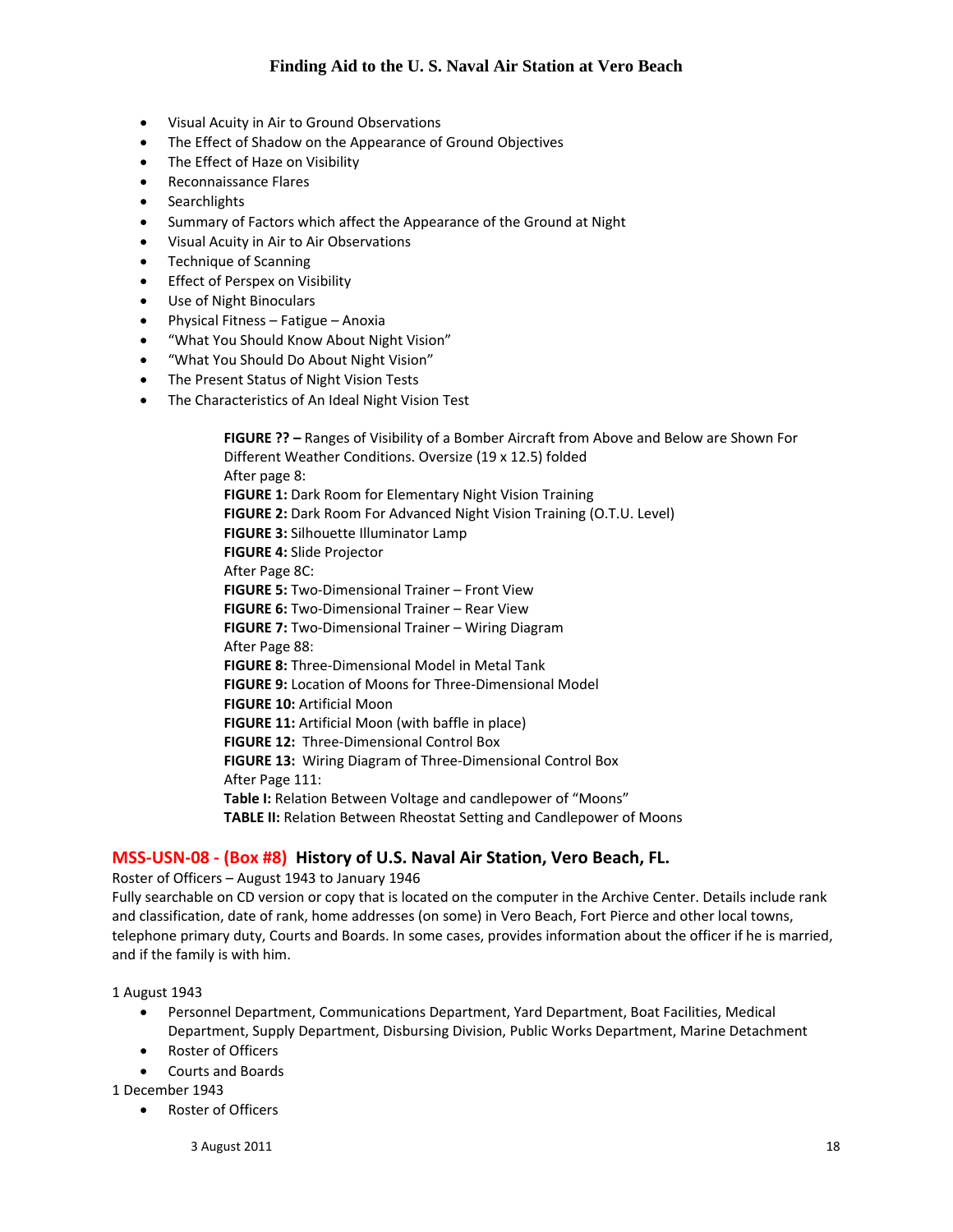Courts and boards

1 January 1944

- Office of the commanding Officer, Base Administration, Executive Department, Personnel & Education, Athletics, Transportation, Communications Department, Yard Department, Medical Department, Supply Department, Public Works Department, NAOpTraCom Boat Facilities, Ft. Pierce, Fl., Marine Detachment
- Aviation Training Department: Administration, Flight, Operations, Maintenance & Repair, Ground Training, Ordnance and Gunnery
- Roster of Officers Officer Students Undergoing Operational Training
- Courts and Boards

1 July 1944

- Office of the Commanding Officer, Office of the Executive Officer, Communications, Personnel, Ordnance and Gunnery, Yard and Security, Operations, Air control, Physical Training, Supply, Medical, Dental, Public Works
- Ship Station Operational Training Unit, VF #7: Administration, Flight Training, Ground Training, Engineering, Gunnery Training, Communication Training, A.C.I., Communications & Radar Training, Recognition,
- Roster of Officers
- Courts and Boards

1 December 1944

- Base Administration: Office of the commanding Officer, Office of the Executive Officer, Communications, Personnel, Ordnance and Gunnery, Yard and Security, Operations, Air Control, Physical Training, Supply, Medical, Dental, Public Works
- Night Fighter Operational Training Unit VF(N) #1
- NAOpTraCom Boat Facility (Fort Pierce, Fla.)
- Marine Night Fighter Operational Training Detachment
- Alphabetical List of Station Officers
- Alphabetical List of Argus Unit 26
- Alphabetical List of Marine Air Warning Squadron 13
- Alphabetical List of Aviators Undergoing VF(N) Operational Training

1 February 1945

- Base Administration: Office of the commanding Officer, Office of the Executive Officer, Communications, Personnel, Ordnance and Gunnery, Yard and Security, Operations, Air Control, Physical Training, Supply, Medical, Dental, Public Works
- Night Fighter Operational Training Unit VF(N) #1
- NAOpTracCom Boat Facility (Fort Pierce, Fla.)
- Marine Night Fighter Operational Training Detachment
- Alphabetical List of Station Officers
- Alphabetical List of Marine Air Warning Squadron 13
- Alphabetical List of Aviators Undergoing VF(N) Operational Training
- Alphabetical List of Landing Signal Officers Under Instruction

1 June 1945

- Base Administration: Office of the commanding Officer, Office of the Executive Officer, Communications, Personnel, Ordnance and Gunnery, Yard and Security, Operations, Air Control, Physical Training & Welfare Department, Supply, Medical, Dental, Public Works
- Night Fighter Operational Training Unit VF(N) #1
- NAOpTracCom Boat Facility (Fort Pierce, Fla.)
- Marine Night Fighter Operational Training Detachment
- Alphabetical List of Station Officers
- Alphabetical List of Marine Air Warning Squadron 13
- Alphabetical List of Aviators Undergoing VF(N) Operational Training
- Alphabetical List of Landing Signal Officers Under Instruction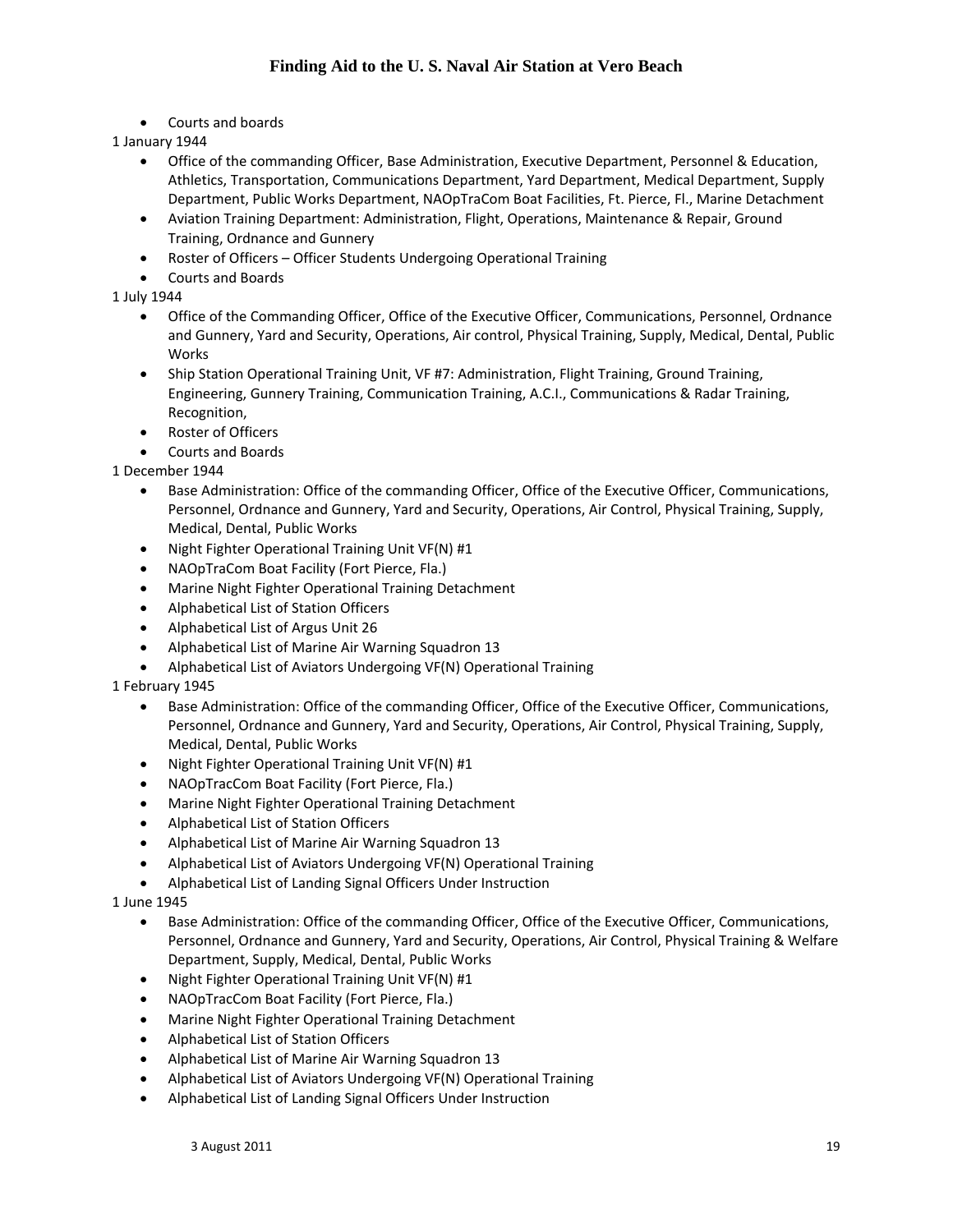1 January 1946

- Base Administration: Office of the commanding Officer, Office of the Executive Officer, Communications, Personnel, Yard and Security, Operations, Air Control, Physical Training & Welfare Department, Supply, Medical, Dental, Public Works
- Night Fighter Advanced Training Unit VF(N) #1
- NAOpTracCom Boat Facility (Fort Pierce, Fla.)
- Marine Night Fighter Operational Training Detachment
- Alphabetical List of Station Officers
- Alphabetical List of Aviators Undergoing VF(N) Training
- Courts and Boards

#### **MSS‐USN‐09 ‐ (Box #9) History of U.S. Naval Air Station, Vero Beach, FL.**

Photocopies of Volume 1‐2 located in Boxes 1‐3.

#### **MSS‐USN‐10 ‐ (Box #10) History of U.S. Naval Air Station, Vero Beach, FL.**

Photocopies of Volume 2‐4 located in Boxes 3‐5 and photocopy of *R. C. A. F. Night Vision Trainer Instructor's Manual* located in Box 7.

#### **MSS‐USN‐11 ‐ (Box #11) History of U.S. Naval Air Station, Vero Beach, FL.**

Men and Women who Served at the Naval Air Station – A‐M Most of these records were created as a direct result of researching those who died at NAS, Vero Beach and those

requested copies of the book by George W. Gross called *U. S. Naval Air Station at Vero Beach, Florida During World War II,* 2002.

- 1. WAVES Unknown maiden names. [Adelene Clemons; Pat McLaughlin; Nancy Yates;] Photo of three women from the Buccaneer of March 29, 1946: Betty May of Newark, OH; Sherry Colter of Iowa and Leonie (Lee) Vuoto (Choquette) (1921‐1995) of Connecticut and Nanuet, New York.
- 2. Men who died in Indian River County during the war, but was stationed elsewhere: Lester Alden Gehrmann; Aston John Januscheitis; Thomas R. Perkins; Besesa Owen Sanford]
- 3. Alcorn, Thomas of Staten Island, New York Wife visited the library October 3, 2005. Copy of letter written to George Gross by Betty (Easton) Alcorn who was a civilian employee and met Thomas Alcorn. They married May 1945.
- 4. Allison, Joseph Record of funeral. Died in a plane crash 20 July 1944.
- 5. Atkisson, Leo James of Long Beach, California. Son of Mr. & Mrs. J.B. Atkisson Record of funeral. Died in a plane crash 4 May 1943. Copy of newspaper article about the crash *Vero Beach Press Journal*, May 1943.
- 6. Audrey, Sherwood Jackson of Talladega, Alabama. Son of John Thomas Audrey. Copy of newspaper article from the *Vero Beach Press Journal* 7 September 19145 about his death from a plane crash.
- 7. Barker, Jesse T. of born 1 Feb 1916 Newton, Utah, son of Jesse and Archa (Cannon) Barker. Died 1 Feb 2008. Copy of letter from Arnold W. Olson regarding his service as the first instructor for BTU‐type Navy dive bomber aircraft at NAS Vero Beach I n1943. Copies also include obituary and census records.
- 8. Barrett, Robert K. of Washington D. C. Son of Louis R. Barrett Sr. Copy of newspaper article from the *Vero Beach Press Journal* 1 December 1944.
- 9. Bazzel, John Harold of Savannah, Georgia. Son of Wade Bazzel. Record of funeral and copy of casualty report. Died 24 April 1944 from a crushed chest caused by an airplane running over his body.
- 10. Bonkowski, Louis John of Detroit, Michigan. Son of V. V. Bonkowski. Record of funeral, Photocopy of newspaper article from *Vero Beach Press Journal* 18 August 1943 regarding the airplane crash. The first cousin Shirley B. LaRiviere of Venice, Florida visited the library August 6, 1996.
- 11. Boocock, Kenneth of Great Coates, Grimsby, Lincolnshire, England. Son of B. J. Boocock. Record of funeral, casualty details, copy of newspaper article from the *Vero Beach Press Journal* 4 September 1943. Buried in Crestlawn Cemetery.
- 12. Boothe, Sammy Pershing of Evanston, Wyoming. Son of Jennie A. Spencer. Copy of newspaper article from the *Vero Beach Press Journal* 20 April 1945 about the pilot missing.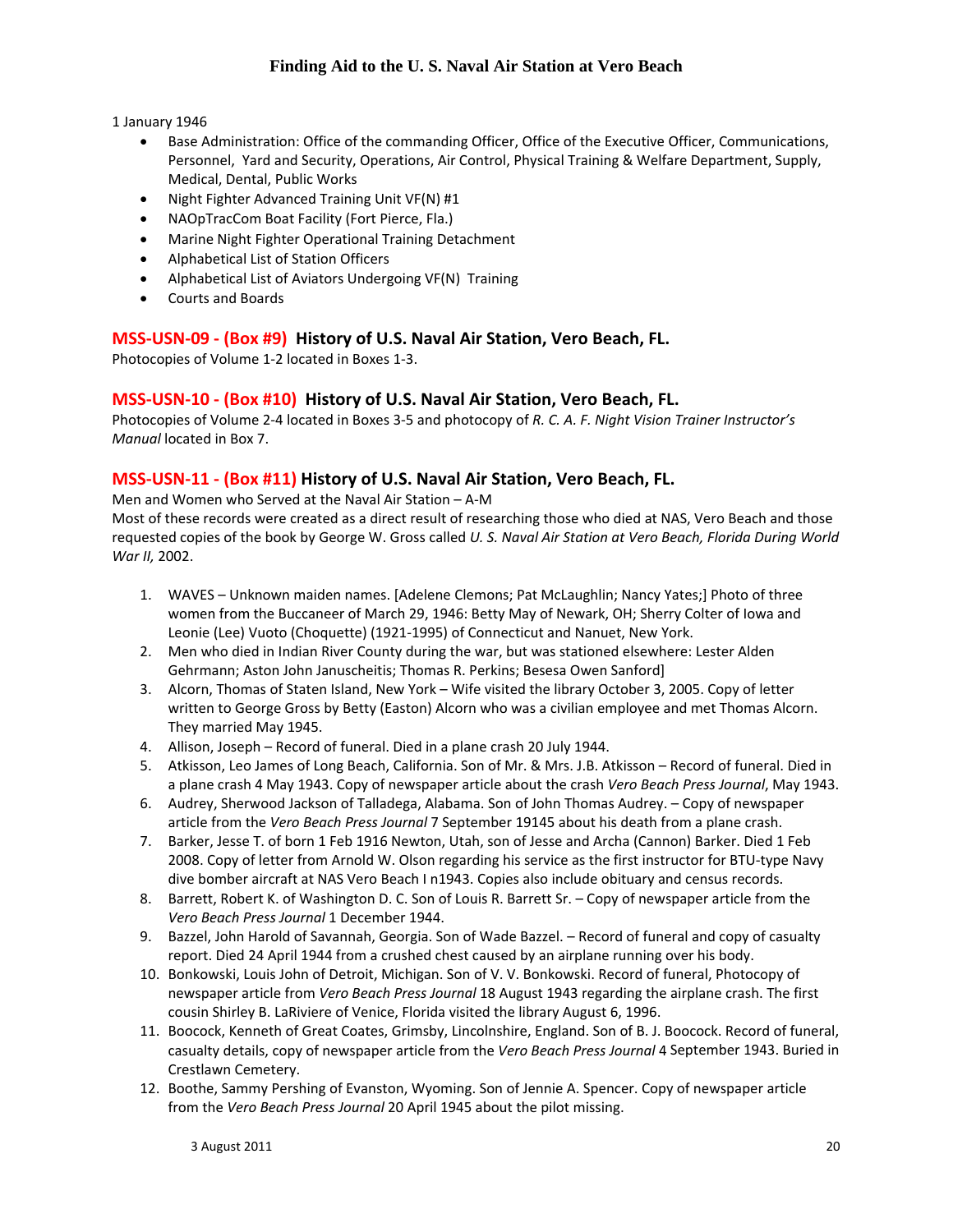- 13. Boyer, Grant S. Letter to George W. Gross on April 21, 2000 regarding the book and his donation of his passes and badge (has his picture on it) that he had to wear in order to go through the gate.
- 14. Brown, Arthur Edwin of Casper, Wyoming. Son of Arthur E. Brown. Copy of newspaper article from the *Vero Beach Press Journal* 21 April 1944 regarding crash.
- 15. Carden, Sam Thomas of Terrell, Texas. Son of Sam Knight Carden. Record of funeral and copy of newspaper article from the *Vero Beach Press Journal* 18 June 1943 about plane crash.
- 16. Chastain, Travis Davis of McMinnville, Tennessee. Son of Miles Thomas and Myra Elizabeth Chastain. Record of funeral and copy of casualty report.
- 17. Clark, John Curtis of Greenwich, Connecticut. Son of John C. Clark. Record of funeral and Copy of newspaper article from the *Vero Beach Press Journal* 13 July 1945 regarding plane crash.
- 18. Clinnin, John Vincent of Oak Park, Illinois. Son of Winifred Clinnin. Copy of newspaper article from the *Vero Beach Press Journal* 12 May 1944 regarding plane crash and record of funeral.
- 19. Cox, Frank "Fuzzy" of Vero Beach, Florida. See vertical file located in the Archive Center.
- 20. Creighton, Richard James, Jr. of Granby, Connecticut. Son of Bertha M. Creighton. Record of funeral and copy of casualty report. Died September 11, 1943 from a plane crash.
- 21. Daniel, Paul F. [Marine] Letter dated October 5, 1998 to the Chamber of Commerce in Vero Beach. He is requesting information about military activities and mentions a ship that sunk May 1942. It is not certain if he served here. Said he worked in the drug store and bus station.
- 22. Davenport, William W. of Vero Beach, Florida. Obituary from the *Vero Beach Press Journal* dated November 22, 2002. U.S. Navy Not certain of his relationship with USNAS Vero Beach.
- 23. Davidson, Nathan Eddison of Dyer, Tennessee and New Orleans, Louisiana. Son of Allie M. Davidson. Copy of newspaper article from the *Vero Beach Press Journal* 1 December 1944 regarding plane crash. Record of funeral and casualty report.
- 24. Davis, Richard E. of Englewood, New Jersey. Son of Ed K. and Helen F. Davis. Copy of newspaper article from the *Vero Beach Press Journal* 16 February 1945 regarding missing men.
- 25. Dean, Lowell Vance of Webb City, Missouri. Son of Virgie Alma Dean. Copy of newspaper article from the *Vero Beach Press Journal* 3 December 1943 regarding plane crash. Record of funeral.
- 26. Delventhal, Warren H. [Marine] Copy of obituary from the *Vero Beach Press Journal* June 12, 2007. Donated copies of his passes and cards: Altitude Training Unit; Liquor Rationing Card; Commissioned Officers' Mess and the following photographs:

| Picture #223                  | Marine Night Fighter Operational Training Detachment NAS, Vero Beach, FL., May 1945.        |
|-------------------------------|---------------------------------------------------------------------------------------------|
|                               | Warren H. Delventhal Top row 2 <sup>nd</sup> from left.                                     |
| Picture #224                  | May 1945 Marine Night Fighter Operational Training Detachment, NAS, Vero Beach, FL.         |
|                               | Rear row-Standing left to right F7F Pilots: Charles Walton, Bill Mann, Robert Slay, Carroll |
|                               | Bump, Forest Thurston Clary III, Arthur Arcand, Ed Lesson, Richard Pierce, Wm Lloyd         |
|                               | Hughes. Front Row, Warrant Officers, AVN/RDM: Jos. Cohen, Jim Brownlee, D.S. McGee,         |
|                               | C.M. McKenzie, Warren H. Delventhal, N.D. Bishop, R. C. Buckingham, J. W. Smith             |
| Picture #225                  | May 1945, MAS., Vero Beach, FL. USMC MNFOTD F7F Tigercat. Pilot: Capt. Forest               |
|                               | Thurston Clary III AVN-RdM and Warrant Officer Warren H. Delventhal                         |
| Picture #226                  | Two copies, one sepia and one grey scale. May 1945, MAS., Vero Beach, Fl. USMC              |
|                               | MNFOTD F7F Tigercat. Pilot: Capt. For3st Thurston Clary III AVN-RdM and Warrant             |
|                               | Officer Warren H. Delventhal                                                                |
| Picture 1 <sup>st</sup> Class | First Class of Pilot – Radar Operator teams trained at the Marine Nightfighter Training     |
|                               | Detachment at the U.S. Naval Air Station, Vero Beach, Florida 1944-45. Grumman F7F          |
|                               | Tigercat Aircraft. Names: Capt Spenger-Ramsey; Capt. Swenson-DeMartino; Capt.               |
|                               | Brenneman-Franks; Capt gantz-Kiddon; Capt Hougan?-Kramer; Capt Gardner-Lane; Capt.          |
|                               | Smith-Campbell; Capt Patterson-Pni??; Lt. Keenan-Dombek                                     |
| Picture 3rd Class             | Believed to be the third class of Pilot – Radar Operator teams to be trained at the         |
|                               | Marine Nightfighter Training Detachment, US Naval Air Station, Vero Beach, Florida,         |
|                               | 1944-1945. Names: W. O. Seitz; W. O. Bassett; W.O. Kiddon; Capt. Gantz; Capt. Horgan?;      |
|                               | Capt. Swenson; Capt. Gardner; Capt. Smith; W. O. Kramer; Capt. Spanger, W. O. Ramsey;       |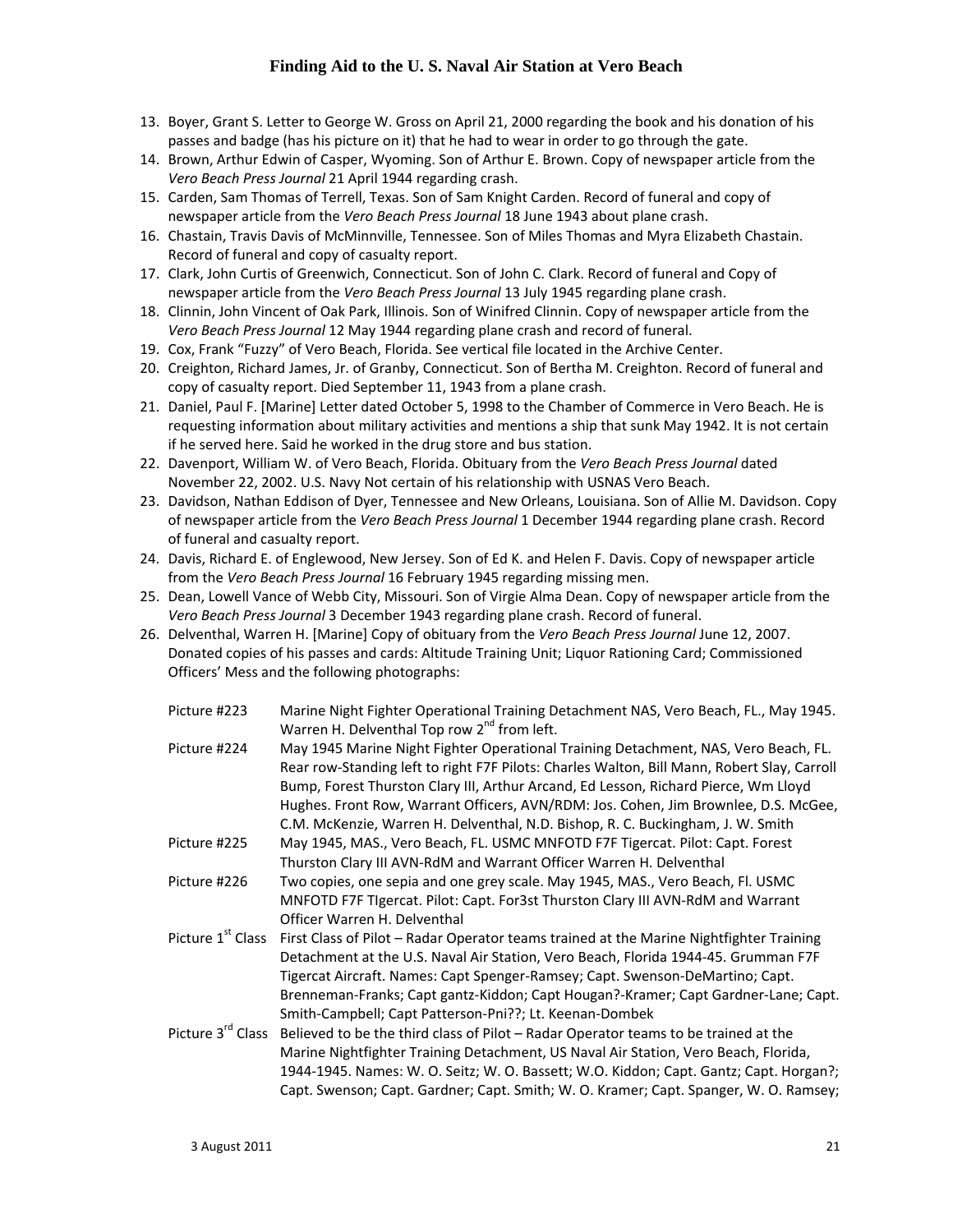Capt. Brenneman; W. O. Dombek; Capt. Patterson; Lt. Keenan; W. O. DeMartino; W. O. Lane; W. O. Campbell

- 27. DeMasi, Donal G. of Harrison, New York. Son of Ralph DeMasi. Copy of newspaper article from the *Vero Beach Press Journal* 28 May 1943. Record of funeral and copy of casualty report.
- 28. Doran, William Reginald of Detroit, Michigan. Son of Reginald M. Doran. Copy of newspaper article from the *Vero Beach Press Journal* 25 October 1943. Record of funeral.
- 29. Draper, Wallace C. of Sarasota, Florida. Son of Arthur D. and Jean W. Draper. Copy of newspaper article from the *Vero Beach Press Journal* 13 October 1944. Record of funeral.
- 30. Durden, Lafar Jack of Miami, Florida. Wife Mrs. Jeanne Marie Durden and two children: Patricia Joanne and Lafar Jack, Jr. Copy of newspaper article from the *Vero Beach Press Journal* 17 March 1944. Record of funeral.
- 31. Dworak, Lloyd of Omaha, Nebraska. Son of Arthur F. and Jessie Dworak. Copy of newspaper article from the *Vero Beach Press Journal* 12 January 1945. Record of funeral.
- 32. Elliott, Joseph L. Letter from wife Orajean (Jeanie) H. Elliott dated August 14, 2008. Details about their life as newlyweds in Vero Beach. Replied to her April 2009.
- 33. Emerson, Gil of Vero Beach, Florida. The following donated "copies" of pictures can be found in the Collection box accession #2007.25
	- Picture #1 F6F Hellcat minus its engine. F6F means: F=Fighter; 6=model; F=by Groman. They use F for Groman because G means Good Year.
	- Picture #2 Two boys walking took the pictures. Crazy nut in back works with me.
	- Picture #3 Building possibly barracks
	- Picture #4 The two boys who took the pictures rear of shack.
	- Picture  $#5$  F6F behind Us. I worked in engine change. I am in front row  $4<sup>th</sup>$  head from left.
	- Picture #6 Hanger about where today's terminal
	- Picture #7 Crane in foreground for lifting engines. Note number of planes on apron.
	- Picture #8 Installing an engine on an SB2C Dive Bomber. Engine almost installed in a Helldiver.
	- Propeller not installed yet. Unreadable words then SB2C S=Scout; B=Bomber (dive); 2=2<sup>nd</sup> model; C=Curtis (manufacturer) [Photograph #249]
- 34. Famulare, R. Anthony of Dix Hills, New York. Visited the library February 21, 1999. Member of Marine Dir Warning Squadron 13, 1944‐45.
- 35. Finan, Farrell Bernard of Oshkosh, Wisconsin. Son of Chester T. Finan. Copy of newspaper article from the *Vero Beach Press Journal* 25 October 1943. Record of funeral.
- 36. Floyd, Paul S. of Newberry, South Carolina. Son of Richard Clark and Blanche Smith Floyd. Copy of newspaper article from the *Vero Beach Press Journal* 16 February 1945.
- 37. Franzen, Margaret of Bisbee, Arizona. [WAVE]Letter dated August 16, 2002 regarding book. Obituary found online at the newspaper web site of Sierra Vista, Arizona.
- 38. Garner, E. F. of Wayzata, Minnesota. Letter dated September 28, 1992 regarding his donation of an original copy of the *Buccaneer*. Stationed at NAS 1944‐46. Letter sent to him in 2000 was returned.
- 39. Gooch, Sidney Charles of Hollis, New York. Son of Grace Gooch. Copy of newspaper article from the *Vero Beach Press Journal* 30 March 1945 regarding plane crash. Record of funeral and copy of casualty report.
- 40. Gostovny, John Jay of Cliffside Park, New Jersey. Son of Bruno Gostovny. Copy of newspaper article from the *Vero Beach Press Journal* 19 January 1945 regarding plane crash. Record of funeral.
- 41. Gottlieb, Alan of Winnetka, Illinois. Son of Harry N. Gottlieb. Copy of newspaper article from the *Vero Beach Press Journal* 5 March 1943 regarding plane crash and drowning. Record of funeral.
- 42. Gover, Laurel Manly of Bellevue, Ohio. Son of William Bankey of Duluth, Minnesota. Copy of obituary from the *Bellevue Gazette* March 14, 1945. Record of funeral.
- 43. Hagie, John Leo of Milwaukee, Wisconsin. Mother Laura Rose Hagie and his wife was Helen Viola Hagie. Copy of newspaper article from the *Vero Beach Press Journal* 14 September 1945 regarding plane crash. Record of funeral.
- 44. Hare, Robert Grice of Washington D. C. Son of Donald Eugene Hare. Copy of newspaper article from the *Vero Beach Press Journal* 11 February 1944 regarding plane crash. Record of funeral.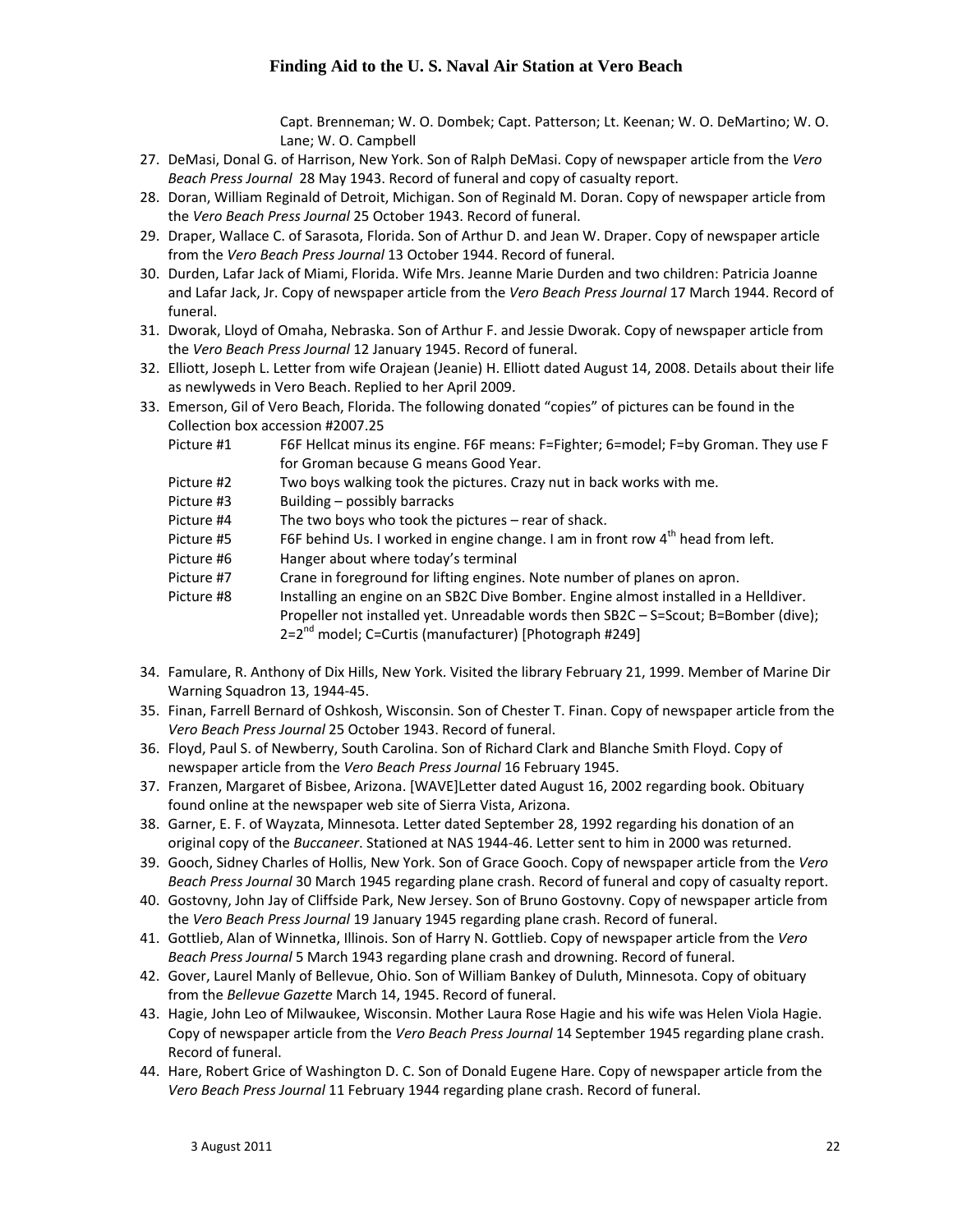- 45. Hawthorne, Charles Pershing of Melbourne, Florida. Son of Martha Ann Hawthorne. Copy of newspaper article from the *Vero Beach Press Journal* September 1943 regarding plane crash. Record of funeral.
- 46. Harris, Homer Marion of New Orleans, Louisiana. Plane crash November 3, 1943. Record of funeral.
- 47. Harrison, Lemuel Woodward of Dallas, Texas. Son of T. R. Harrison. Copy of newspaper article from the *Vero Beach Press Journal* 10 November 1944 regarding plane crash.
- 48. Heins, William E. of Bossier City, Louisiana. Letter sent to Marjorie Gray (library staff) on August 30, 2004 regarding photograph copies that he sent. See below:

| Picture #1 | Night Ordnance Crew. They were responsible for cleaning, repairing machine guns used<br>in the fighter planes. Additionally they made up the belts of ammunition used. Names<br>on back of picture are as follows: Standing left to right: Benedict, Mitchell; Consales,<br>Shelton; Neal, Tucker; Allen, Plunkett; Oltmann. Front row knelling: *Ordmann, Carter,<br>Smejhal, Kmiecik. * Ordmann was killed there in 1946. |
|------------|-----------------------------------------------------------------------------------------------------------------------------------------------------------------------------------------------------------------------------------------------------------------------------------------------------------------------------------------------------------------------------------------------------------------------------|
| Picture #2 |                                                                                                                                                                                                                                                                                                                                                                                                                             |
|            | Left to right: ? Oltman, Nick Carter (Dallas, Tx): William E. Heins (Bossier City, LA) Ed<br>Parker (Mercedes, TX). Picture taken somewhere in town. Not sure where.                                                                                                                                                                                                                                                        |
| Picture #3 | Charles "Chuck" Benedict from Bremerton, Washington.                                                                                                                                                                                                                                                                                                                                                                        |
| Picture #4 | William E. Heins, Bossier City, LA.                                                                                                                                                                                                                                                                                                                                                                                         |
| Picture #5 | Can't remember their names. Notice barracks. You can see these same barracks in the<br>book U.S. Naval Air Station at Vero Beach.                                                                                                                                                                                                                                                                                           |
| Picture #6 | Ed Parker (Mercedes, TX) This picture was taken at a park in Vero Beach. You may<br>recognize the location.                                                                                                                                                                                                                                                                                                                 |
| Picture #7 | Robt. J. "Jack" Tucker of Atlanta, Georgia.                                                                                                                                                                                                                                                                                                                                                                                 |

- 49. Henley, Benjamin Jules, Jr. of Shreveport, Louisiana. Son of Benjamin J. Henley. Record of funeral and copy of casualty report.
- 50. Hinrich, Herbert Walter of Bronx, New York. Brother J. H. Hinrichs of Bronx, NY and sister Katherine M. Hinrich, New York, NY. Copy of newspaper article from the *Vero Beach Press Journal* 2 June 1943 regarding plane crash. Record of funeral.
- 51. Hitchcock, Henry of Escondido, California. Called and left message. Said he was a Marine Night Fighter at Vero Beach. No further information available.
- 52. Hogan, John Henry of Fort Wayne, Indiana. Son of Harry G. Hogan. Copy of newspaper article from the *Vero Beach Press Journal* 29 January 1944 regarding plane crash. Record of funeral.
- 53. Hornett, Michael Aldrich of Hampton Bays, New York. Son of Mable A. and Daniel D. Hornett. Copy of newspaper article from the *Vero Beach Press Journal* 15 September 1944 regarding plane crash. Record of funeral and copy of casualty report.
- 54. Howard, Jimmie L. and his wife Betty were both stationed at Vero Beach. Letter to Pamela Cooper dated February 19, 2004 and request for book.
- 55. Huff, John Max (aka Maxhuff) of Bellevue, Ohio. Wife of Joan Elizabeth and son of Flora Huff. Record of funeral and casualty report. Two letters from Jack Denehy dated Mar 21, 2000 and April 9, 1999 regarding the identity of John Huff vs. John Maxhuff.
- 56. Hulsizer, Alvin of Poughkeepsie, New York. Correspondence between Alvin Hulsizer and Pam (Hall) Cooper regarding donation to the NAS fund. Visited the library January 2000.Copies of newspaper articles from *Florida Today* (Jan 24, 2000) regarding his visit to Vero Beach. Donated twelve photographs of VB NAS:
	- Picture #1 Two boys in bathing suits in front of a two-story building to the left.
	- Picture #2 Two boys in bathing suits in front of a building.
	- Picture #3 Sailor with a woman in front of a three-story home.
	- Picture #4 Palm tree-lined street scene of an unknown downtown, possibly Vero Beach. Sign in front says Airport pointing to the right and beach pointing to the left. Store in background looks like it may be called "Monty E Walters…"
	- Picture #5 Quonset Hut used by ARGUS Group 26 close‐up
	- Picture #6 Quonset Hut used by ARGUS Group 26 the door is open and there are two poles in front, one appears to be black and white and leaning down.
	- Picture #7 Quonset Hut used by ARGUS Group 26 vehicles and appears to be a large spotlight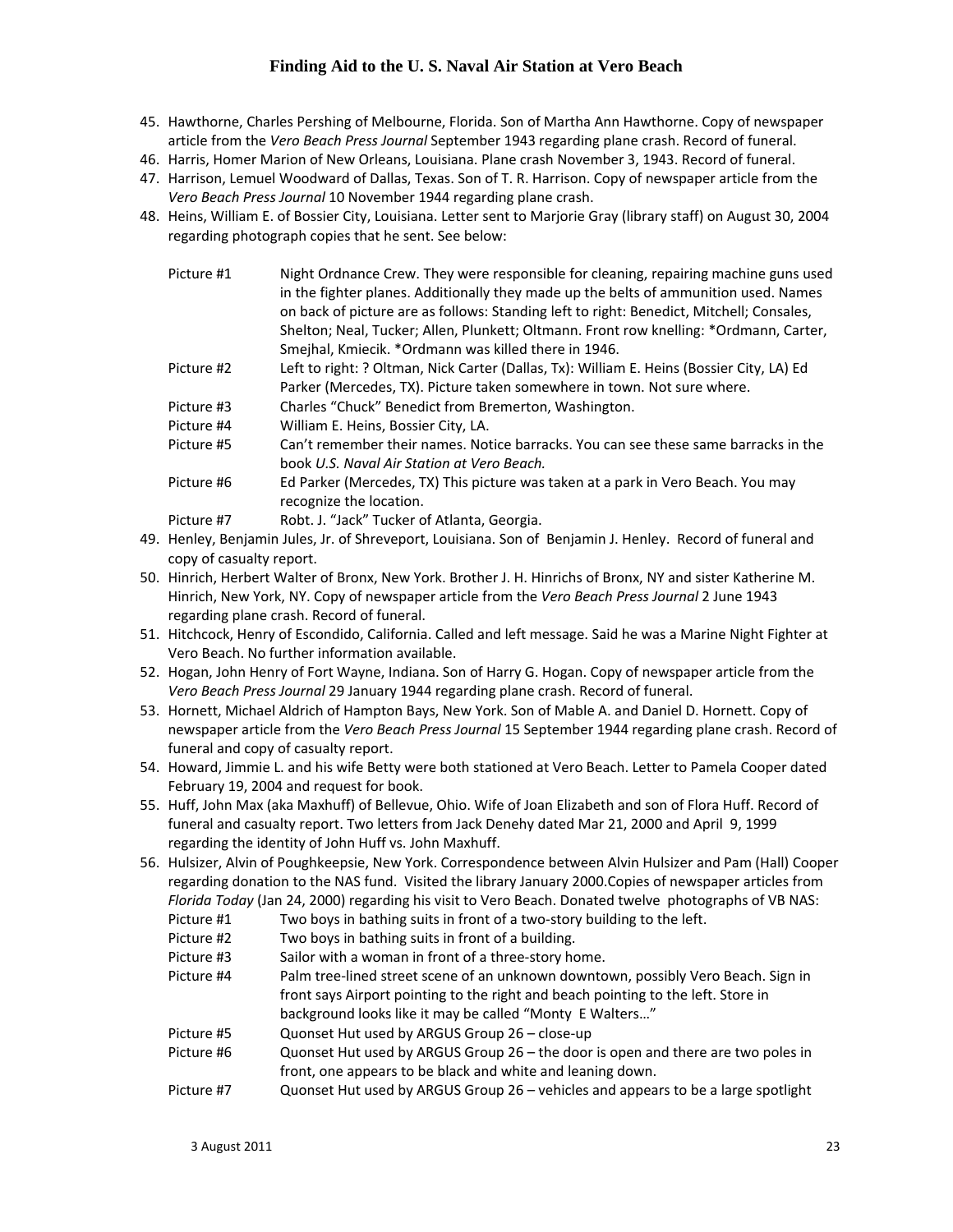| Picture #8  | Quonset Hut used by ARGUS Group 26 – Smaller building with a black and white pole |
|-------------|-----------------------------------------------------------------------------------|
|             | leaning and wire in the foreground.                                               |
| Picture #9  | Quonset Hut used by ARGUS Group 26 – "Danger High Voltage"                        |
| Picture #10 | Quonset Hut used by ARGUS Group 26 – Spotlight                                    |
| Picture #11 | Quonset Hut used by ARGUS Group 26 – Electrical tower?                            |
| Picture #12 | Quonset Hut used by ARGUS Group 26 - Top of building with wires going up.         |

- 57. Iselin, William of Racine Wisconsin. Son of Harry P. Iselin. Died May 1, 1945 and drowned from a plane crash. Record of funeral and casualty report.
- 58. Iverson, Daniel of Miami, Florida. Son of Daniel Iverson and wife was Margaret H. His daughter Margaret Lynn was born six‐weeks prior to his death on 22 Jan 1944. Photocopy of *Vero Beach Press Journal* newspaper article about Captain Iverson receiving the Silver Star 11 June 1943. Letter to John Denehy, 24 February 2001 from daughter whose name is Dana Lynne Neefe regarding a plane that was her father flew at Midway. Copy of an article *On Deck* donated by Bill Griffith of Vero Beach regarding the National Museum of Naval Aviation in Pensacola. It discusses the airplane that Iverson flew. Unknown source. Casualty report.
- 59. Jarrett, Milton Leon, Jr. of Huntington, West Virginia. Son of Milton Leon Jarrett and his wife Elizabeth. Copy of newspaper article from the *Vero Beach Press Journal* 7 June 1943 regarding plane crash. Record of funeral.
- 60. Jones, Robert Dongan of Bergenfield, New Jersey. Son of Florence and Frank Jones. Copy of newspaper article from the *Vero Beach Press Journal* 8 Sept 1944 regarding plane crash.
- 61. Judt, Robert Dean of Aurora, Illinois. Son of Milton Albert Judt. Copy of newspaper article from the *Vero Beach Press Journal* 23 June 1944 regarding plane crash. Record of Funeral.
- 62. Karentz, Varoujan of Jamestown, Rhode Island and Vero Beach. Donation 16 January 2007:
	- Mickey & the Night Fighters by W Slater Allen. *United States Naval Institute* October 2003, p. 48‐ 51 – Article talks about the Hellcats of Night Fighter Squadron 107.
	- Mickey Unruly Hurricanes with Same Uncanny Accuracy. By Russell Didsbury. *Providence Sunday Journal,* August 18, 1946, p. 4. Includes five photographs.
	- Oral History of the 76<sup>th</sup> Night Fighters. Interviews by John Howard, Slater Allen or Sue Maden/ Madden for the 60<sup>th</sup> reunion of the squadron. Interviewed several members: John Gilman or Gilmore; Fred Dungan; Archie Stockebrand, Varoujan Karentz; Paul Kepple. 22 pages
- 63. Kunz, Robert Earnest of Lincoln, Missouri. Son of Elmer Kunz. Record of funeral. Died March 17, 1945 from motorcycle accident.
- 64. Kendrick, Frank Ernest III of Colorado. Son of Frank E. Kendrick. Died February 4, 1944 from Pneumonia. Record of funeral.
- 65. Kennedy, Lincoln N. of Wilkes‐Barre, Pennsylvania. Son of Frank H. & Fannie L. Kennedy. Brothers: Theodore H. and Frank M. Kennedy. Copy of newspaper article from the *Vero Beach Press Journal* 11 and 18 August 1944 regarding missing pilot. Record of funeral.
- 66. Knight, Winifred (Winnie), wife of George Francis Hervochon of Melbourne Beach, Florida. Letter received February 7, 2003 requested copy of book. Stationed at VB NAS in 1945.
- 67. Kreide, William Miller of Seattle, Washington. Son of Albert William and Mildred Kreide. Copy of newspaper article from the *Vero Beach Press Journal* 3 March 1944 regarding plane crash. Record of funeral.
- 68. Kreidler, Jack Wentworth of Los Angeles, California. Son of John (Jack) W. and Helen Kreidler. Copy of newspaper article from the *Vero Beach Press Journal* 19 October 1945 regarding plane crash in Anderson, Indiana. Casualty report.
- 69. Kriz, Joseph F. of Hemingford, Nebraska. Son of Frank and Helen Kriz. Copy of military record; typed biography and newspaper article from *Crusade Ministry* "In Memory of Joe Kriz."
- 70. Lambert, Richard Thurston of Steelville, Missouri. Son of Clifford and Anna Lambert. Copy of newspaper article from the *Vero Beach Press Journal* 1 December 1944 regarding plane crash.
- 71. Lane, Forrest James of Vero Beach, Florida. (1921‐2011) Son of Frank E. and Pauline Lane. Copy of newspaper article from the *Vero Beach Press Journal* 7 November 1993 "Lanes Celebrate 50th." Obituary dated April 15, 2011. Married to Lomey Anderson. Daughter Louise Roberts lives in Vero Beach.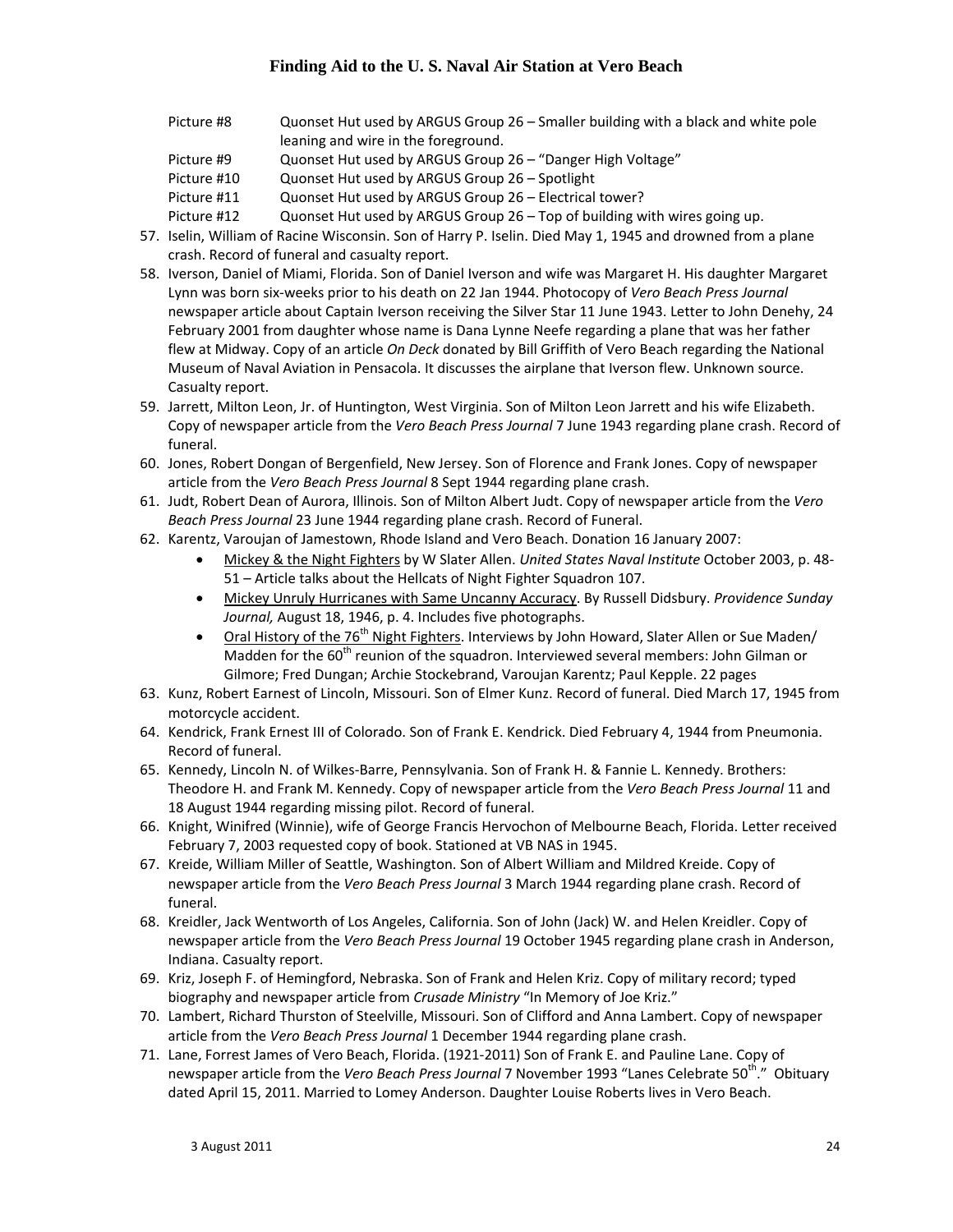72. Larson, Roger. Died October 20, 2007. Copy of obituary. Donated three 8‐1/2 x 11 photographs:

| Picture #1 | Some early training planes. Douglas SBD Dive Bomber, three SNJ trainers, single |
|------------|---------------------------------------------------------------------------------|
|            | engine Beechcraft Stagger Wing. Picture was taken early in WWII, since the star |
|            | emblems, used to identify United States airplanes, had not been modified        |
|            | [Photograph #251 on the cover of the book by George W. Gross]                   |
| Picture #2 | Brewster airplane. [Photograph #233]                                            |
| Picture #3 | Six planes in the air. [Photograph #231]                                        |

- 73. Leon, Eugene. [Marine] Stationed at Vero Beach in the 3<sup>rd</sup> Marine Division. No further information.
- 74. Levesque, William George of Holyoke, Massachusetts. Son of Toussant and Virginia (Eugenia) Levesque. Letter of December 3, 1999 from Veterans' Service Department of Holyoke, MA regarding detailed information. Includes a copy of his obituary, details about his service and place of burial. Record of funeral. Casualty report. Died June 17, 1945 due to a cerebral Hemorrhage.
- 75. Lohman, Edgar of Vero Beach, Florida. 1921‐2011. Copy of obituary from the *Vero Beach Press Journal* 13 March 2011.
- 76. Luce, Joseph William of Watervliet, New York. Son of Joseph E and Bessie M. Luce. Copy of newspaper article from the *Vero Beach Press Journal* 13 October 1944 regarding plane crash. Casualty report and record of funeral.
- 77. Lynn, Frank Rowell of Peoria, Illinois. Son of Homer and Sara Lynn. Copy of newspaper article from the *Vero Beach Press Journal* 20 April 1945 regarding plane crash. Record of funeral.
- 78. Lysne, Sigfred of Bergen, North Dakota and Vero Beach, Florida. Son of Ole and Dena Lysne. Copy of newspaper article from the *Vero Beach Press Journal* ca, 1994 "Lysnes Marking 50th" anniversary announcement.
- 79. MacIntosh, Herbert George of Irvington, New York. (1914‐2000) Son of Herbert E. Lillian MacIntosh. Husband of WAVE, Jean Otto – see her entry. They were married in Vero Beach while stationed at VBNAS.
- 80. McAskill, Barbara of Marblehead, Massachusetts. [WAVE] Married John Larkin. Daughter of Frank and Edna (Sayball) McAskill. Served 1944‐1946, Spec(x) 2nd class. Copy of obituary from *Marblehead Reporter*.
- 81. McFarland, Raymond Francis of Houston, Texas. Son of Robert F. (deceased) and Anna Laura McFarland of Donna, Tx. Died Nov 24, 1943 from plane crash. Copy of newspaper article from the *Vero Beach Press Journal* 3 Dec 1943. Record of Funeral.
- 82. McGloin, William J. (1917‐1999) [Marine] His wife Mary McGloin of 270 steeplechase Drive, Exton, PA visited the library. Said her husband was station at VBNAS 1944‐46.
- 83. McGraw, Richard H. Navy pilot station at VBNAS Jan-Mar 1944. Visited the library February 24, 1997. Address: 5555 Deerfoot Trail, W. Bloomfield, Michigan. 810‐681‐6624.
- 84. McMillan, Charles Albert. Died August 18, 1943 from plane crash. Copy of newspaper article from the *Vero Beach Press Journal* August 18, 1943 regarding crash. Record of funeral.

#### **MSS‐USN‐12 ‐ (Box #12) History of U.S. Naval Air Station, Vero Beach, FL.**

Men and Women who Served at the Naval Air Station – A‐M

Most of these records were created as a direct result of researching those who died at NAS, Vero Beach and those requested copies of the book by George W. Gross called *U. S. Naval Air Station at Vero Beach, Florida During World War II,* 2002.

- 85. Maksym, Walter P. Wife: Rose (Sidlik) Maksym. Died May 12, 1976. Stationed at VBNAS 1942‐1944. Daughter Arlene R. George of Wheaton, Illinois visited the library. His picture can be found on p.63 of the book by George W. Gross.
- 86. Mallette, George M. Daughter Margie Lynch of Caldwell, New Jersey contacted the library February 2004 regarding her father George M. Mallette who was stationed at the Fort Pierce boat facility. Four photographs were sent to her.
- 87. Malnick, Richard Leroy. Died July 26, 1944 of a plane crash. Copy of newspaper article from the *Vero Beach Press Journal* July 28, 1944 regarding crash. Record of funeral.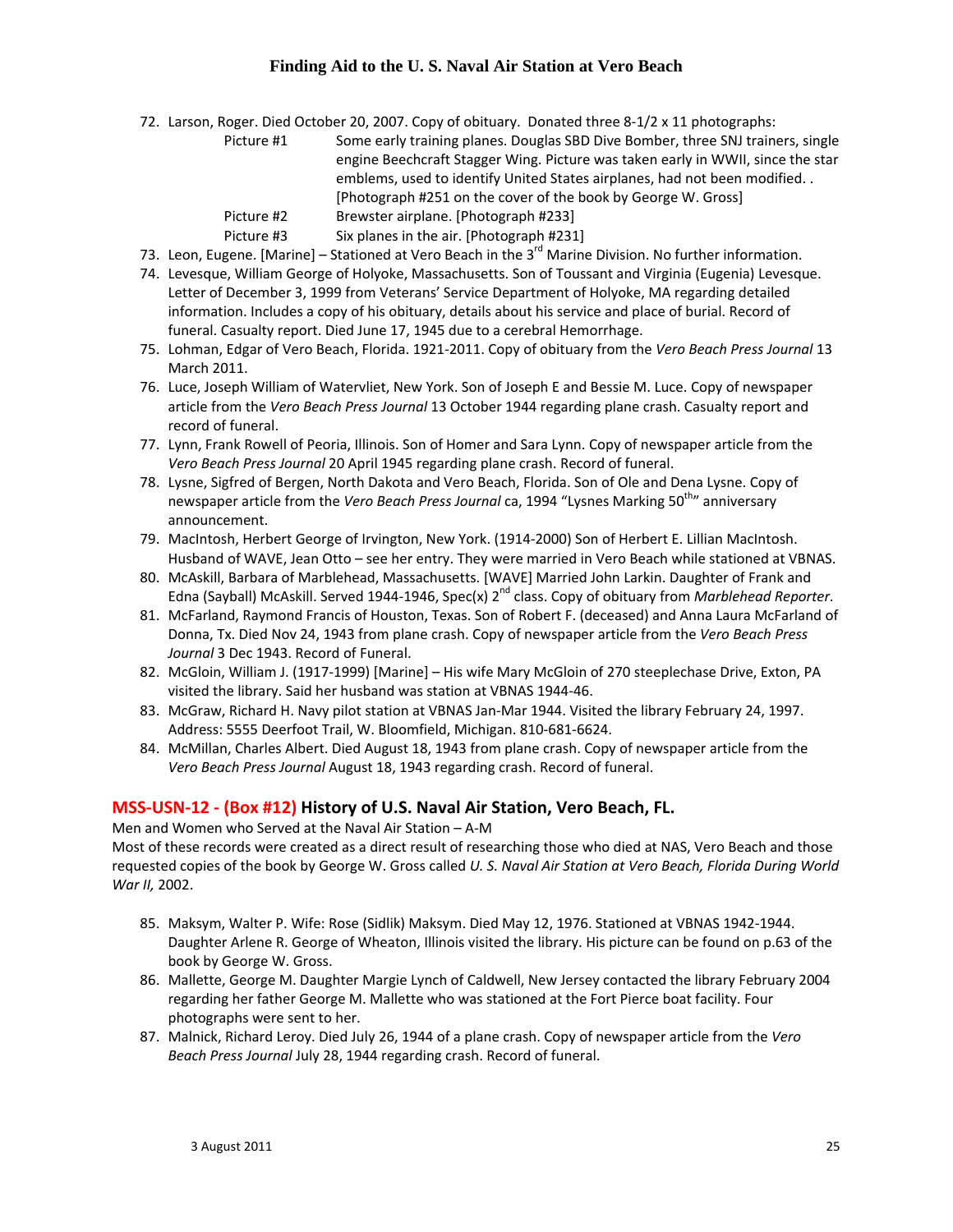- 88. Mandile, Vincenzo. Died October 26, 1943 from plane crash. Son of Franzisco (Frank) and Anna Mandile of Waltham, MA. Copy of newspaper article from the *Vero Beach Press Journal* October 25, 1943 regarding plane crash. Record of funeral.
- 89. Mann, Darell Myron. Died May 4, 1943 from plane crash. Son of David and Blanche Mann of Vail, Iowa. Copy of newspaper article from the *Vero Beach Press Journal* May 4, 1943 regarding plane crash. Record of funeral.
- 90. Marshall, Donald Irving. Died May 23, 1945. Son of Clinton and Agnes Marshall. Copy of casualty report.
- 91. Melson, Kenneth Ermal. Died 14 September 1944. Son of Lula Schmidt. Copy of medical report and record of funeral.
- 92. Meyer, Robert Michael. Died September 8, 1945 from plane crash. Son of R. M. Meyer of Elmwood Park, Illinois. Copy of newspaper article from the *Vero Beach Press Journal* 14 September 1945. Record of funeral.
- 93. Midbust, Howard Eugene. Died April 13, 1945 from plane crash. Son of Arthur and Mabel Midbust of Superior, Wisconsin. Copy of newspaper article from the *Vero Beach Press Journal* April 20, 1945 regarding plane crash. Record of funeral and copy of property damage report.
- 94. Middleman, Morton. Son of William L and Ida Middleman. Visited the library February 21, 1996 and said that he was stationed at VBNAS August 1944 to May 1945. Currently lives in Hollywood, Florida. Donation: Picture #1 AWS‐13 men. Taken in Vero Beach 7 June 1945. Standing left to right: Mort Middleman, Harvey J. Paquette, Jr., John D. Kelly III, John Kostock, John T. Mullins, John Kucharski. Seated left to right: Unknown, Joe Pollock, Alfred
- Marine. 95. Miller, Donald Robert, 2<sup>nd</sup> Lt. Letter from Helene A. Wilson, a friend of Mr. Miller's dated May 2004. She enclosed a copy of "Epitaph of Utility" which Donald Miller wrote August 1, 1945. He starts out by saying "This is my way of saying goodbye to a bunch of mighty swell fellows. It is four type pages about his time at VBNAS.
- 96. Miller, Lawrence E. of Bourbon, Missouri. Died July 20, 1944 from plane crash. Son of William A. and Jessie M. Miller. Record of funeral.
- 97. Miller, Samuel David of Mansfield, Ohio. Died April 11, 9144 from plane crash. Son of Julia Miller. Record of funeral and casualty report.
- 98. Morris, James Emmett of Flat River, Missouri. Son of James E. Morris. Died May 24, 1944 from plane crash. Record of funeral. Copy of newspaper article from the *Vero Beach Press Journal* 2 June 1944 regarding plane crash.
- 99. Murphy, Harold Ray of Los Angeles, California. Son of Athel L. and Mildred Murphy. Died January 29, 1944 from plane crash. Record of funeral and copy of newspaper article from the *Vero Beach Press Journal* 29 January 1944.
- 100.Nall, John Van Buren, Jr. of Mississippi. Son of John V.B. and Winnie G. Nall. Copy of newspaper article from the *Vero Beach Press Journal* 28 January 1944 regarding plane crash.
- 101.Norman, John Francis (Foster?), Jr. of Akron, Ohio. Died October 26, 1943 from plane crash. Son of John F. and Edith A. Norman. Record of funeral and copy of newspaper article from the *Vero Beach Press Journal* 25 October 1943 regarding crash.
- 102.Odom, Fred C. of Georgia. Died October 23, 1943 from plane crash. Son of Robert E. and Bertha L. Odom living in Jacksonville, Florida 1930. Record of funeral and copy of newspaper article from the *Vero Beach Press Journal* 25 October 1943 regarding crash.
- 103.Olson, Arnold W. of Chula Vista, California. Copies of correspondence between him and George Gross. In addition, information about his days on the USS Enterprise. Book donation: "Batmen: Night Air group 90 in World War II" by John W. MacGlashing.
- 104.O'Neill, John L., Jr. of St. Paul, Minnesota. Purchased VBNAS book in 2002. Said he was stationed at NAS Vero Beach October 17, 1944 thru March 10, 1945. Radar Operator in F7F(N) Tigercat.
- 105.Ordman, Arnold Melvin of Chicago, Illinois. Died January 15, 1946 due to a fractured skull. Son of Maurice and Rose Ordman. Record of funeral and copy of casualty report.
- 106.Otto, Jean W. of Naples, New York. [This file is located in the Indian River County Historical Society collection box #21 ] Daughter of Harvey and Josephine Otto. Married Commander Herbert MacIntosh.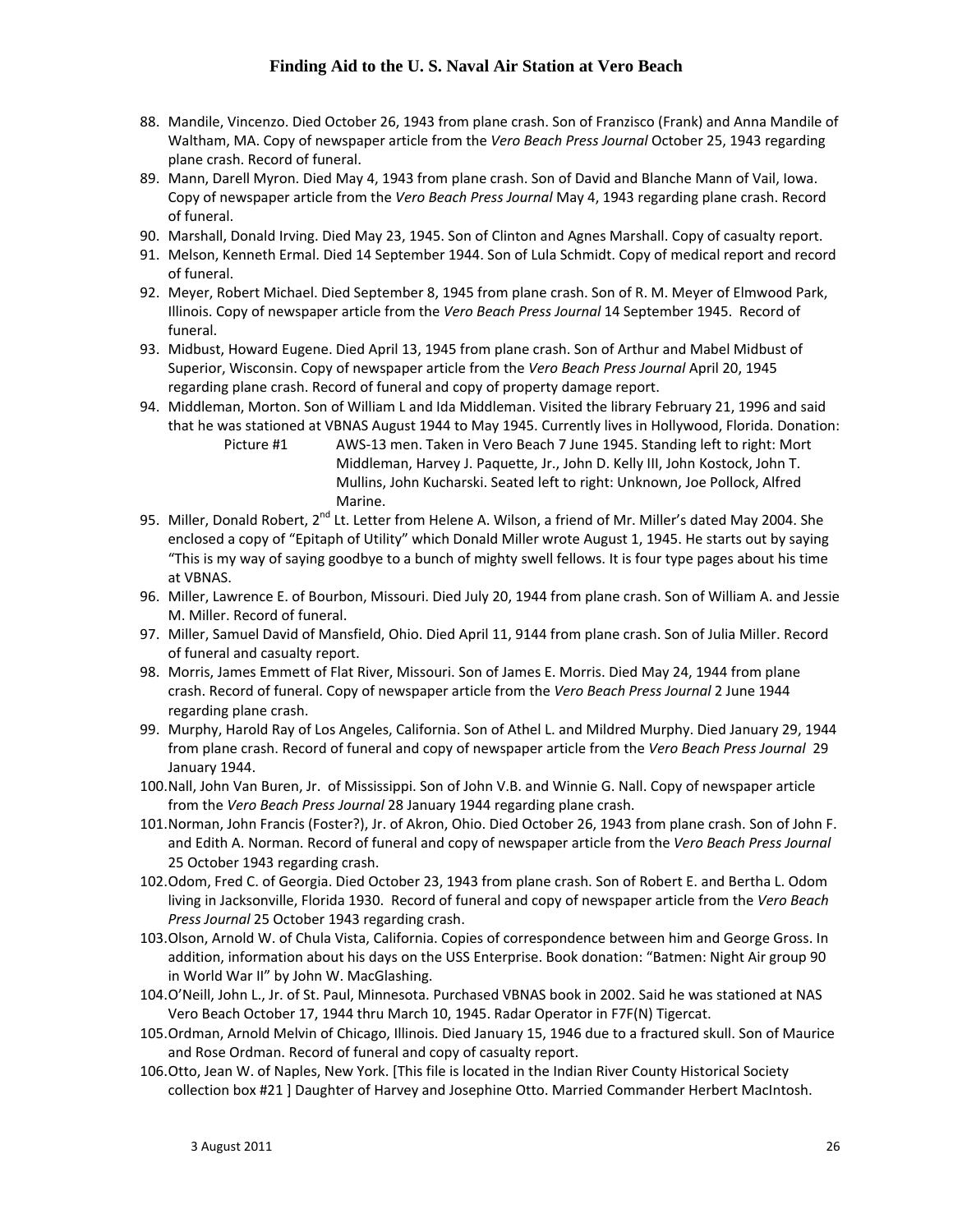Letter dated Aug 17, 2002 to Mary Ann Skiscim. Mrs. McIntosh last address was 98 Fargo Lane, Irvington, NY 10533. Items include:

- 1. Copies of photographs that were donated by WAVE Jean Otto McIntosh. See list below.
- 2. Christmas, 1953 letter to Ex-Vero-ites, 2 pages written by Jean Otto. (Copy)
- 3. Correspondence from Jean Otto dated 17 Aug 2002 (2 pages); 10 Oct 2004 (4 pages) and 18 Oct 2004 (2 pages) to Mary Ann Skiscim.
- 4. My Wonderful Days at Vero Beach, Sept 1944 March 1946 by Jean Otto. (9 pages written 3 Aug 2003)
- 5. Community Church bulletin, 8 Mar 1953
- 6. Photocopies only turned into a booklet by Jean Otto. Has many pictures and identifies many of the women and men on the base.
- 7. Photocopies of two photographs (photos by Ray Scent) of men and women in front of the Royal Park Inn. Some names are given. Refers to the "Big Apple" owned by Jimmy Barret and she called it "a favorite eating place of the Unit G.I.'s and 'Skip' Scent."
- 8. "War Friends Reunite in Vero for WAVE of Memories" from the Vero Beach Press Journal, 11 Nov 1990, p.1

The following material can be found in the U.S. Naval Collection of Enlisted Men and Women:

- 1. Christmas, 1953 letter to Ex‐Vero‐ites, 2 pages written by Jean Otto. (Original)
- 2. Census records
- 3. Obituary of her husband Herbert MacIntosh
- 4. Copies of photographs

|         | ORIGINAL ARE IN THE IRCHS PHOTOGRAPH COLLECTION AND ONLINE                |
|---------|---------------------------------------------------------------------------|
| 3756.   | WAVES anniversary at US Naval Air Station                                 |
| 3757.   | WAVE officers cutting cake                                                |
| 3758.   | WAVE officers at table cutting cake                                       |
| 3759.   | WAVES exercising by Beachland Pool                                        |
| 3760.   | WAVES Mess Hall, Beachland Casino                                         |
| 3761.   | WAVES in Mess Hall, Beachland Casino                                      |
| 3762.   | WAVES in Mess Hall, Beachland Casino                                      |
| 3763.   | WAVE officers visiting at US Naval Air Station                            |
| 3764.   | WAVE reception, home of Commander and Mrs. Peck                           |
| 3765.   | WAVE tea, home of Commander and Mrs. Peck                                 |
| 3766.   | WAVES, review of troops, Capt Worrack                                     |
| 3767.   | WAVES, review of troops                                                   |
| 3768.   | WAVES, review of troops                                                   |
| 3768-01 | Sailors drilling, review of troops                                        |
| 3769.   | Downtown, 14 <sup>th</sup> Avenue and 20 <sup>th</sup> Street             |
| 3770.   | Pocahontas Park                                                           |
| 3771.   | WAVES 50 <sup>th</sup> Anniversary                                        |
| 3772.   | <b>WAVES at reunion</b>                                                   |
| 3773.   | WAVE officers and enlisted man                                            |
| 3774.   | Servicemen and woman at picnic                                            |
| 3775.   | Jean Ott MacIntosh, WAVE                                                  |
| 3776.   | Navy personnel at picnic                                                  |
| 3777.   | Navy personnel at picnic                                                  |
| 3778.   | WAVES, in front of barracks, Beachland Hotel. Pictures noted are Ens Jean |
|         | Otto; Ens. Jean Sears; Ens Janette Schaeffer                              |
| 3779.   | <b>WAVES and officers</b>                                                 |
| 3780.   | Cmdr. Herbert MacIntosh and Ensign Jean Ott, wedding                      |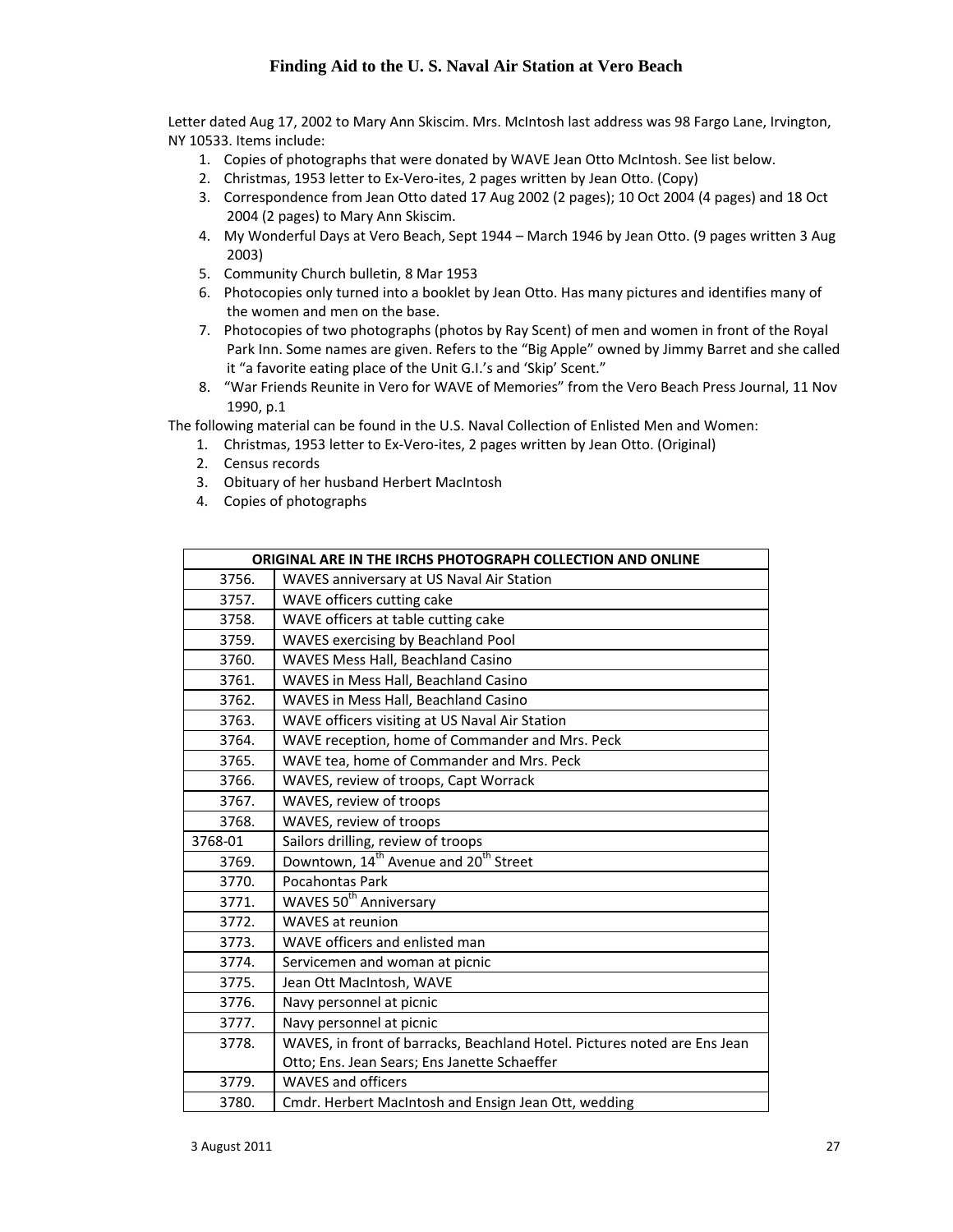| 3781. | Naval Officers, US Naval Air Station                        |
|-------|-------------------------------------------------------------|
| 3782. | Cmdr. Herbert MacIntosh and Cmdr. Turnipseed                |
| 3783. | Capt Robert Worrack, Commanding Officer                     |
| 3784. | Officers Club dance                                         |
| 3785. | Vero Beach Railroad Station Museum                          |
| 3786. | Cmdr. Herbert MacIntosh and Ensign Jean Ott, receiving line |
| 3787. | Cmdr. Herbert MacIntosh and Ensign Jean Ott, receiving line |
| 3788. | Cmdr. Herbert MacIntosh and Ensign Jean Ott, wedding        |
| 3789. | Cmdr. Herbert MacIntosh and Ensign Jean Ott, wedding        |
| 3790. | Ensign Jean Ott, wedding of                                 |
| 3791. | Ensign Jean Ott, wedding of                                 |
| 3792. | Cmdr. Herbert MacIntosh and Ensign Jean Ott, wedding        |
| 3793. | Cmdr. Herbert MacIntosh and Ensign Jean Ott, wedding        |
| 3794. | Cmdr. Herbert MacIntosh and Ensign Jean Ott, wedding        |
| 3795. | Cmdr. Herbert MacIntosh and Ensign Jean Ott, wedding        |
| 3796. | Cmdr. Herbert MacIntosh and Ensign Jean Ott, wedding        |
| 3797. | Capt and Mrs. Worrack, LtCmdr Boyd and Mrs. Mewburn         |
|       |                                                             |

- 107.Papaloni, Anthony James of Ardmore, Montgomery County, Pennsylvania. Died November 9, 1943 from an accidental gunshot wound. Son of O
- 108.Patterson, Robert Dirck of Reading, Pennsylvania. [Marine] Died April 26, 1946 as a result of a car accident. Son of Mae R. Patterson. Record of funeral and copy of casualty report.
- 109.Peate, Joseph Henry of Methuen, Massachusetts. Son of Thomas and Mary Peate. Died September 11, 1943 from a plane crash. Record of funeral.
- 110.Peck, Captain Edwin R. of Buchanan, Michigan, son of Lester and Maud Peck. Died March 1, 1998 in Vero Beach. Copy of biographical information and obituary.
- 111.Pike, Otis G. of River Head, Long Island, New York. Son of Otis G. and Belle Pike. Stationed at Vero Beach and trained for night-fighter pilot. Newspaper article from the Vero Beach Press Journal, August 8, 1999, p. A3.
- 112.Pitts, John Walter died April 9, 1944. Parents are listed as Dr. and Mrs. S. W. Bohls of Livingston, Texas. Record of funeral and copy of newspaper article from the *Vero Beach Press Journal* April 21, 1944 regarding plane crash.
- 113.Porter, Bruce. Copy of article called "Topaz One at Twilight" by Brian Bateman. Mr. Bateman visited the library and stated the man in the picture received training at VBNAS. In the paragraph it states "Major Bruce Porter was commanding officer of VMF(N)‐542, Night Fighter Squadron 542. No further information available.
- 114.Porter, Robert Sherwood of New York, son of Ralph and Florence Porter. Husband of Jacqueline Dickey Lanier. Information taken from their web site: http://www.porterhistory.com
- 115.Pritchard, William John of Hampshire, England. Son of William Harold and Florence Pritchard. Husband of Anne Gwendoline Pritchard of Edinburgh. Died March 14, 1945. Copy of Commonwealth War Grave Commission report.
- 116.Proudman, David Eaton, son of Fred E. and Ina E. Proudman of Boston (Rosindale), Massachusetts. Died November 9, 1944 from a plane crash. Copy of newspaper article from the *Vero Beach Press Journal* November 10, 1944 regarding plane crash.
- 117.Renfrow, James Gerald of Kansas City, Kansas died September 27, 1945 from a plane crash. Son of Emmett and Ila Renfrow. Record of funeral; copy of casualty report and copies of obituaries from the Kansas City Star and the Johnson County Herald.
- 118.Reed, James W. of Rockville, Maryland and Crescent City, Florida. Copy of 50<sup>th</sup> wedding anniversary from the Vero Beach Press Journal, December 26, 1993 with his wife Lois. States that Jim Reed met his wife at the Naval Air Station. Died March 4, 2000.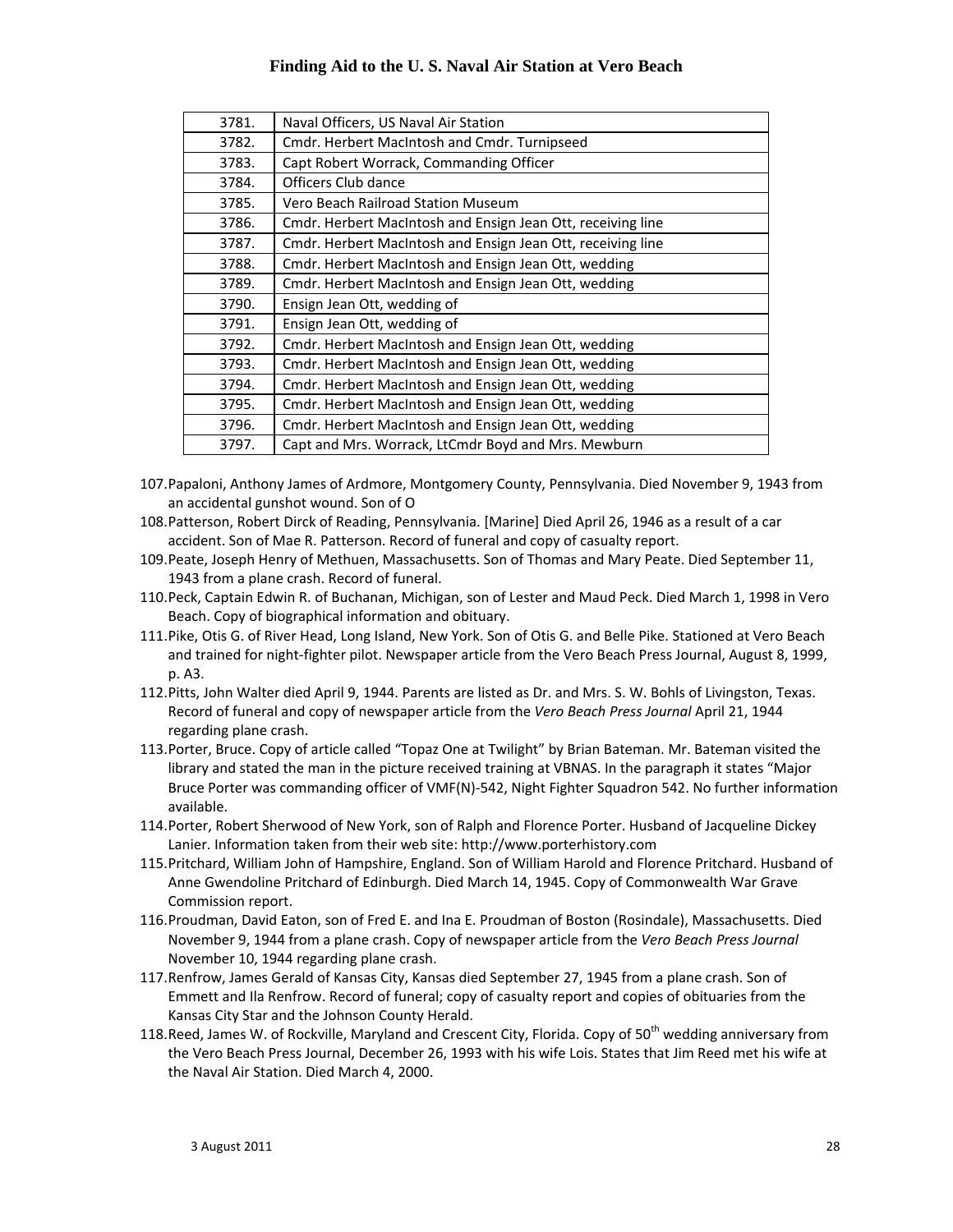- 119.Sampson, John E. possibly of Kanawha, West Virginia. Received a letter on August 22, 2005 from his nephew John S. Sampson requested a copy of the Navy book by George Gross. He states "my uncle John E. Sampson, Aviation Electronics Mate 2<sup>nd</sup> Class was stationed at Vero Beach..."
- 120.Schneider, John Ginniff of Aspinwall, Pennsylvania. Son of Elmer Charles and Genevieve Schneider. Died June 24, 1944 from a plane crash. Record of funeral and copy of newspaper article from the *Vero Beach Press Journal* June 30, 1944 regarding plane crash.
- 121.Seaborne, Frederick of Philadelphia, Pennsylvania. Died May 25, 1943 from a plane crash. Son of Frederick and Matilda Seaborne. Record of funeral and copy of newspaper article from the *Vero Beach Press Journal* May 28, 1943 regarding plane crash.
- 122.Shearer/Sherrer/Sherer, Charles Shelton of Atlanta, Georgia. Died October 6, 1944 from plane crash. Son of Carey and Vera Sherer or Shearer. Record of funeral and copy of newspaper article from the *Vero Beach Press Journal* October 13, 1944 regarding plane crash.
- 123.Shiller, Gilbert Raymond of William Henry and Marie Shiller. Died January 29, 1944 from a plane crash. Record of funeral and copy of newspaper article from the *Vero Beach Press Journal* February 4, 1944 regarding crash. Letters received:
	- February 15, 2000 from Sharon N. Albert (niece) of Colleyville, Texas, to John Denehy. Sent copies of obituaries, Card of Thanks, poem written by Mrs. Ruby Coker called "A Neighbor Lad" in memory of Gilbert R. Shiller and photograph of Gilbert R. Shiller. Made a donation to the memorial fund.
	- February 17, 2000 from Leroy Shiller (brother) of Dallas, Texas to John Denehy. Requesting copies of newspaper articles.
	- December 4, 2000 from Sharon N. Albert (niece) of Southlake, Texas to John Denehy. Regrets at not being able to attend the dedication. She also provided more memories about Gilbert.
- 124.Shindler, Charles E. of Cape May, New Jersey. He ordered a copy of the book by George W. Gross and according to George lives in Vero Beach.
- 125.Sidbury, George C. Jr. of Bradenton, Florida. Requested copies of photographs from VBNAS. Sent on March 29, 2000 and received a letter from Judy MacGowan, daughter to George Sidbury. Sent check and request for more copies. Received letter on April 10, 2000 from George C. Sidbury, Jr. thanking us for the photographs and he sent a roster of the personnel in his communications division. Also a description of his duties. Names listed are as follows:

|           | Bellamy, Emmet           | <b>RM 3/C</b>                | Birmingham, AL    |
|-----------|--------------------------|------------------------------|-------------------|
|           | Bertas, D.E.             | Chief Petty Officer          | Indianapolis, IN  |
|           | Calvettie, Louis         | <b>RM 2/C</b>                | Chicago, IL       |
|           | Cowart, C. W.            | Chief Petty Officer          | Pensacola, FL     |
|           | Grey, Thomas Lloyd       | $S$ 1/C RM                   | Huntington, WV    |
| $\bullet$ | Hardin, Grover Cleveland | $S$ 1/C RM                   | Caroleen, NC      |
|           | Hunter, (Lieutenant)     | <b>Communication Officer</b> | New York, NY      |
|           | Hurlocker, Clyde B.      | $S$ 1/C RM                   | Winston Salem, NC |
|           | Lickliter, George Riley  | $S$ 1/C RM                   | Salisbury, PA     |
|           | Lovelace,                | $S$ 1/C RM                   | Gastonia, NC      |
|           | Parham, Harry            | $S$ 1/C RM                   | Franklinville, NC |
|           | Pritchard, David         | <b>RM 3/C</b>                | Burlington, NC    |
| ٠         | Scheckler, Pearl         | RM 3/C WAVE                  | Unknown           |
|           | Sidbury Jr., George C    | <b>RM 3/C</b>                | Bradenton, FL     |
|           | Swann, E. G.             | <b>RM 3/C</b>                | Lanett, AL        |
|           | Wells,                   | <b>RM 1/C</b>                | Unknown           |
|           |                          |                              |                   |

126.Simning, Ensign Donald H. of Wabasso, Redwood County, Minnesota. Born 14 Aug 1921 and died 18 Oct 1944 when his plane crashed during a hurricane. Correspondence and census records.

127.Simmons, Robert H. (1911‐????) of Illinois. Two copies of "Application for Supplemental and Occupational Mileage Ration" completed by Mrs. R. H. Simmons, dated 1944 and 1945. Census copies included.

128.Skiscim, Walter (Wally) Joseph of Throop, Pennsylvania and Vero Beach, Florida. Son of Lawrence and Stella Skiscim. Photographer's Mate First Class. Copy of Notice of Separation from the U.S. Naval Service. Married Mary Ann Maher of Vero Beach. WW II memorabilia was sent to the Florida State Archives.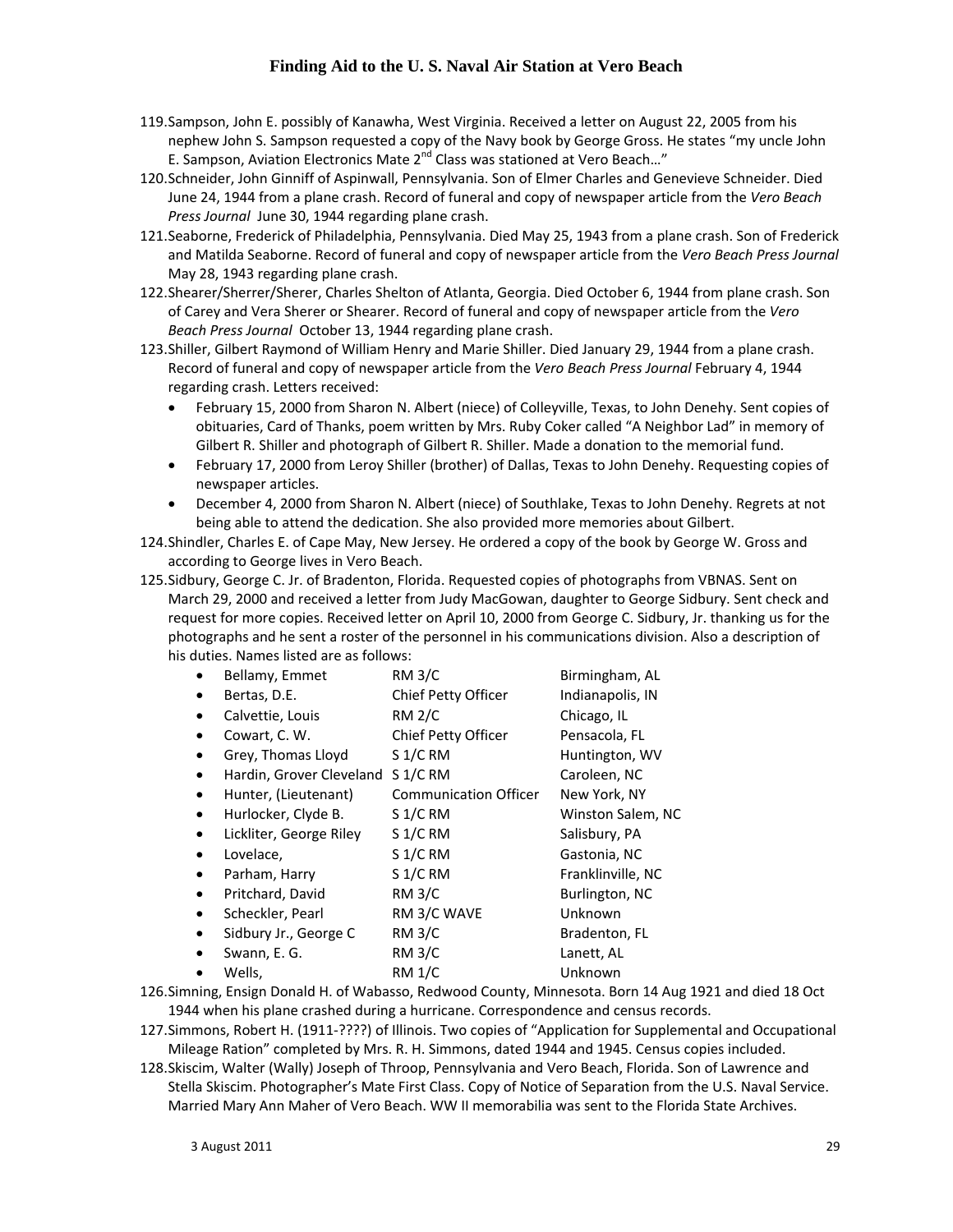- Photograph Picture of Wally Skiscim in front of the engine of an airplane.
- 129. Slade, Elbert J. of Heber City, Utah. Son of William E. and Chloe Slade. Died July 26, 1944 result of a plane crash. Record of funeral and copy of newspaper article from the *Vero Beach Press Journal* August 11, 1944 regarding crash.
- 130.Smith, Kenneth. Stationed at VBNAS 1945. Marine nightfighter. No further information.
- 131.Soule, George (See Josephine Steinmeyer)
- 132.Spencer, Henry W. of Massachusetts. Received an email on July 17, 2002 from his son Charles Spencer. Said his father was in Vero from 1943 to 1945 and they lived in the Graves family home in Wabasso.
- 133.Stefanki, John X. born Chicago, Illinois and now lives in Los Altos Hills, California. Letter received November 9, 2007 requested a copy of the Navy book by George W Gross. Received  $2^{nd}$  letter on February 4, 2008 describing a few details about his life in Florida and mentioned his roommate Larry Vorse.
- 134.Steinmeyer, Josephine S. (see George Soule) of Tolland County, Connecticut and Vero Beach, Florida, daughter of Fritz and Marie Steinmeyer. Died June 1, 2006 in Vero Beach.
- 135.Stewart, Harry Robert of Conneaut, Ohio. Son of Garnet C Stewart. Died August 14, 1945 from a plane crash. Copy of casualty report and copy of newspaper article from the *Vero Beach Press Journal* August 19, 1945 regarding crash.
- 136.Stokes, George Edward of Pennsylvania and Vero Beach, Florida. Died May 9, 1998 in Vero Beach. Copy of *Vero Beach Press Journal* Anniversary for Dorothy Lou Weber and George Edward Stokes, Sr. States they met while he was stationed at the Naval Air Station.
- 137.Stone, William Earl of South Gate, California, son of Luella C. and Harry A. Stone. Died January 16, 1945 from a plane crash. Record of funeral and copy of newspaper article from the *Vero Beach Press Journal* January 19, 1945 regarding crash.
- 138.Stillson, Richard H. of Chicago, Illinois. Son of William Wallace and Maude Harding Stillson. Died February 1945. Copy of newspaper article from the *Vero Beach Press Journal* February 16, 1945 regarding crash.
- 139.Stringham, Henry Charles of Pittsburg, Kansas. Son of Henry C. Lois F. (Dose). Copy of newspaper article from the *Vero Beach Press Journal* August 19, 1945 regarding plane crash.
- 140.Surgi, William (Bill) Francis of New Orleans, Louisiana and Rockville, Maryland. Son of William and Lee Surgi. His obituary of November 7, 2003 states he died November 1 and was aboard the USS Yorktown at the Battle of Midway. Emailed library regarding the newspaper *Bucaneer.*
- 141.Takewell, Harold Owen of Monroe, Louisiana. Son of George Allen and Pearl Takewell. Died January 29, 1944 from a plane crash. Record of funeral and copy of newspaper article from the *Vero Beach Press Journal* January 29, 1944.
- 142.Teats, Robert Crawford of Pittsburgh, Pennsylvania. Son of Walter and Esther Teats. Died July 19, 1945 from a plane crash. Record of funeral and copy of casualty report.
- 143.Their, Louis of Middletown, Ohio. Son of Charles and Katherine Their. Died August 6, 1945 from a plane crash. Record of funeral and copy of newspaper article from the *Vero Beach Press Journal* August 10, 1945 regarding the crash.
- 144.Thomas, William Charles of Pittsburgh, Pennsylvania. Son of William Earl and Marie Elizabeth Thomas. Died May 16, 1945 from a plane crash. Copy of casualty report.
- 145.Turner, Charles Lewis of Washington, Georgia. Died May 10, 1945 from a plane crash. Record of funeral and copy of casualty report.
- 146.Tweedy, Lieutenant Farrington of San Francisco. Copy of marriage from the Vero Beach Press Journal, October 23, 1942 to Gladys Marie Smith of St. Louis, Missouri. Ceremony was performed at Trinity Episcopal Chapel.
- 147.Underwood, Stanley Wayne of Vero Beach, Florida. Letter sent to the library October 2002 from Mr. Underwood regarding the purchase of Navy book by George Gross. "I was an aviation radioman, aircrewman, radioman‐gunner. My first flight in the S‐B‐2‐A Brewster Buccaneer, was on May 17, 1943 and my last was on June 22, 43."
- 148.Vorse, Larry. Referred to in letter from John X Stefanki on Feb. 4, 2008. He states: "My roommate Larry Vorse courted a WAVE. He had a difficult time as she was an enlisted girl and he was an officer. He eventually married Janet and I was best man in Corpus Christi." Found a Larry Vorse, a retired U.S. Navy Captain in Council Bluffs, Iowa.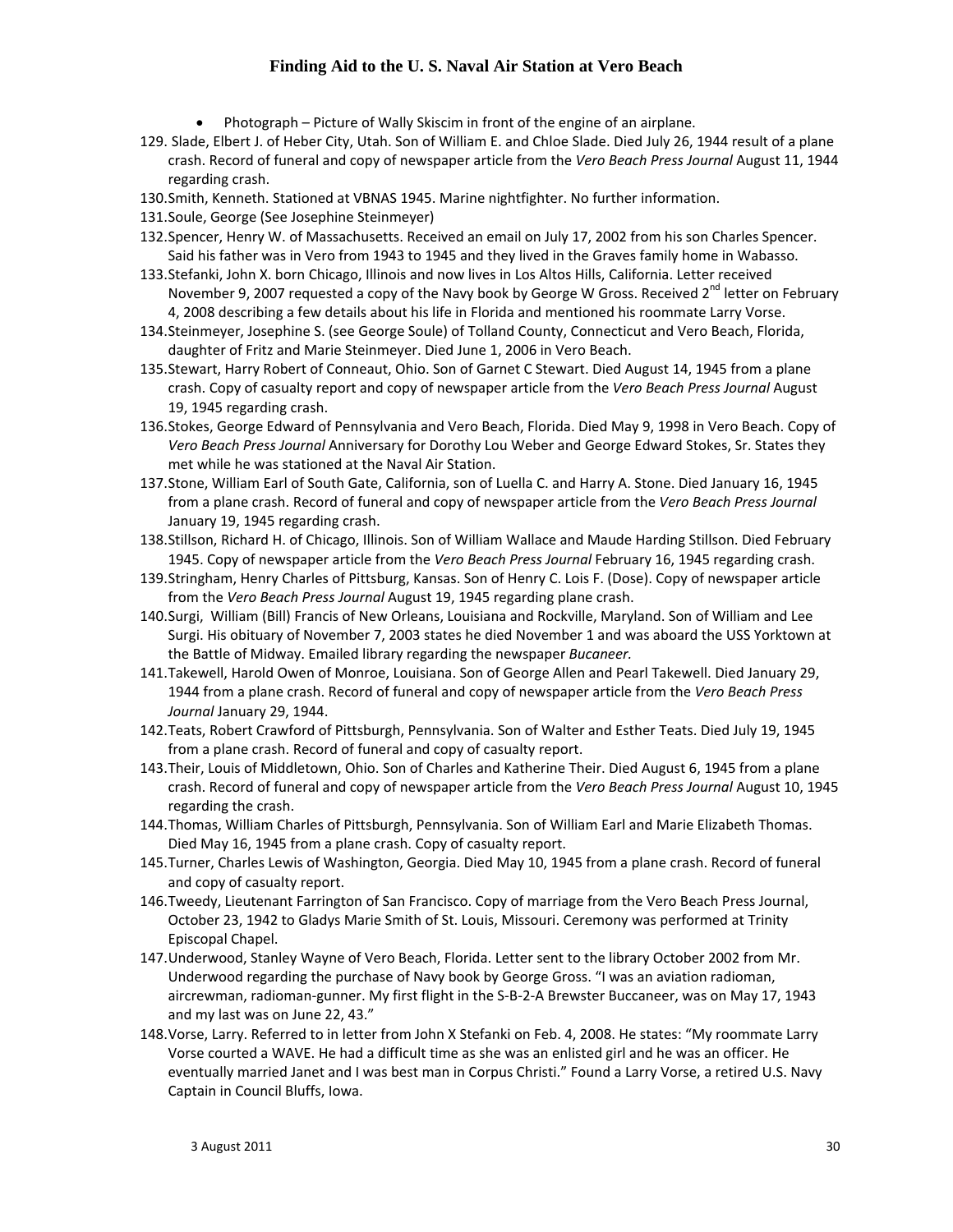- 149.Wade, Howard W. of Jamaica, New York. Died June 15, 1944 from burns due to a plane crash. Son of Edward W and Lillie Jans Wade. Record of funeral and copy of casualty report.
- 150.Wamback, Donald J. of Park Ridge, Illinois. Son of Peter J and Anna Wamback. Died Aug 30, 2000 Boulder, Colorado. Served at the Naval Air Station according to a newspaper article from the Park Ridge Herald, dated November 24, 1944.
- 151.Weems, Robert Anthony of Brooklyn, New York and Vero Beach, Florida. Lieutenant in charge of air‐sea rescue operations stationed at the Fort Pierce Inlet. Son of Gerald L. Weems. Died October 16, 2000 in Vero Beach‐copy of obituary. Donated four copies of photographs, two of which were used in the book on the history of VBNAS by George Gross.
	- Picture #1 Six navy men on the bow of a ship that has the number C-18363.
	- Picture #2 Five men in the look-up on top of the ship.
	- Picture #3 Six men on the stern of a ship (#206). From the book: "Vero Beach resident Bob Weems (third from right) shows him with a six-man crew – one Chief Boatswain, two seamen, one gunnersmate, one engineer, and one officer. He recalls an incident when a plane was in the water off Humiston Beach when they were able to save the pilot but not the other occupant."
- Picture #4 Eight men standing in the middle of the ship from a distance. (#207) 152.Weizel, Lauren Walford of Minneapolis, Minnesota. Son of Richard and June Weizel. Died March 14, 1944 from a plane crash. Record of funeral, copy of casualty report and copy of newspaper article from the *Vero Beach Press Journal* March 17, 1944 regarding plane crash.
- 153.West, James Monroe of Cedartown, Georgia. Son of Lawson and Vassie West. Died July 1944. Copy of newspaper article from the *Vero Beach Press Journal* July 7, 1944 regarding plane crash.
- 154.White, Howard of Brooklyn, New York. Died June 30, 1944 from a plane crash. Record of funeral and copy of newspaper article from the *Vero Beach Press Journal* July 7, 1944 regarding crash.
- 155.Whiteside, Charles Richard of Jackson, Tennessee and Vero Beach, Florida. Son of Robert C. Mildred Whiteside. Died October 4, 2005 in Vero Beach. Served at the VBNAS and met Jeanette Martin at the Heritage Center. Copy of  $50<sup>th</sup>$  anniversary announcement and obituary.
- 156.Wilson, Kathryn (Schroeder) [WAVE] Marine Corps Operational Training Detachment as a Link Trainer instructor. Married Arlo Schroeder. Letter dated August 14, 1999 to Pamela Hall (Cooper) regarding her assignment at the Navy base.
- 157.Wohl, Samuel Joseph of Brooklyn, New York. Son of Benjamin Wohl. Died January 16, 1945 from a plane crash. Record of funeral and copy of newspaper article from the *Vero Beach Press Journal* January 19, 1945 regarding crash.
- 158.Wright, Edwin G. of Wilmington, North Carolina and Vero Beach, Florida. Stationed at the VBNAS and met his wife Freda Roberts. They married June 17, 1944. Died Feb 10, 1998 in Vero Beach. Copy of  $50<sup>th</sup>$ anniversary announcement and obituary.

### **MSS‐USN‐13 ‐ (Box #13) History of U.S. Naval Air Station, Vero Beach, FL.**

- Airplanes at the Vero Beach Naval Air Station research materials
- Commissioning Day Program 24 Nov 1942
	- 1. Original and photocopy of Official Program for Commissioning Day (5 pages)
	- 2. Cover to "Wings of the Navy" march for bands composed by John P. Koscielny. Types at the top of the page "Copy‐Mayor Macwilliams: Notes; This is copy of original score that will be presented to the admiral at the park. You make the presentation. Koscielney has original score he will hand it to the Admiral after your remarks."
- Ebay purchase (April 1999) of Vero Beach NAS original documents. Includes correspondence, Florida Humanities Grant application and reward (Aug‐Oct 1999) and declassification from the National Archives, July 1999.
- Enlisted men research notes by George Gross
- Historical Marker: Application; Correspondence; Collings Foundation; Dedication Brochure; *Vero Beach Flyer* (VB Airport) Spring 2000 and newspaper articles.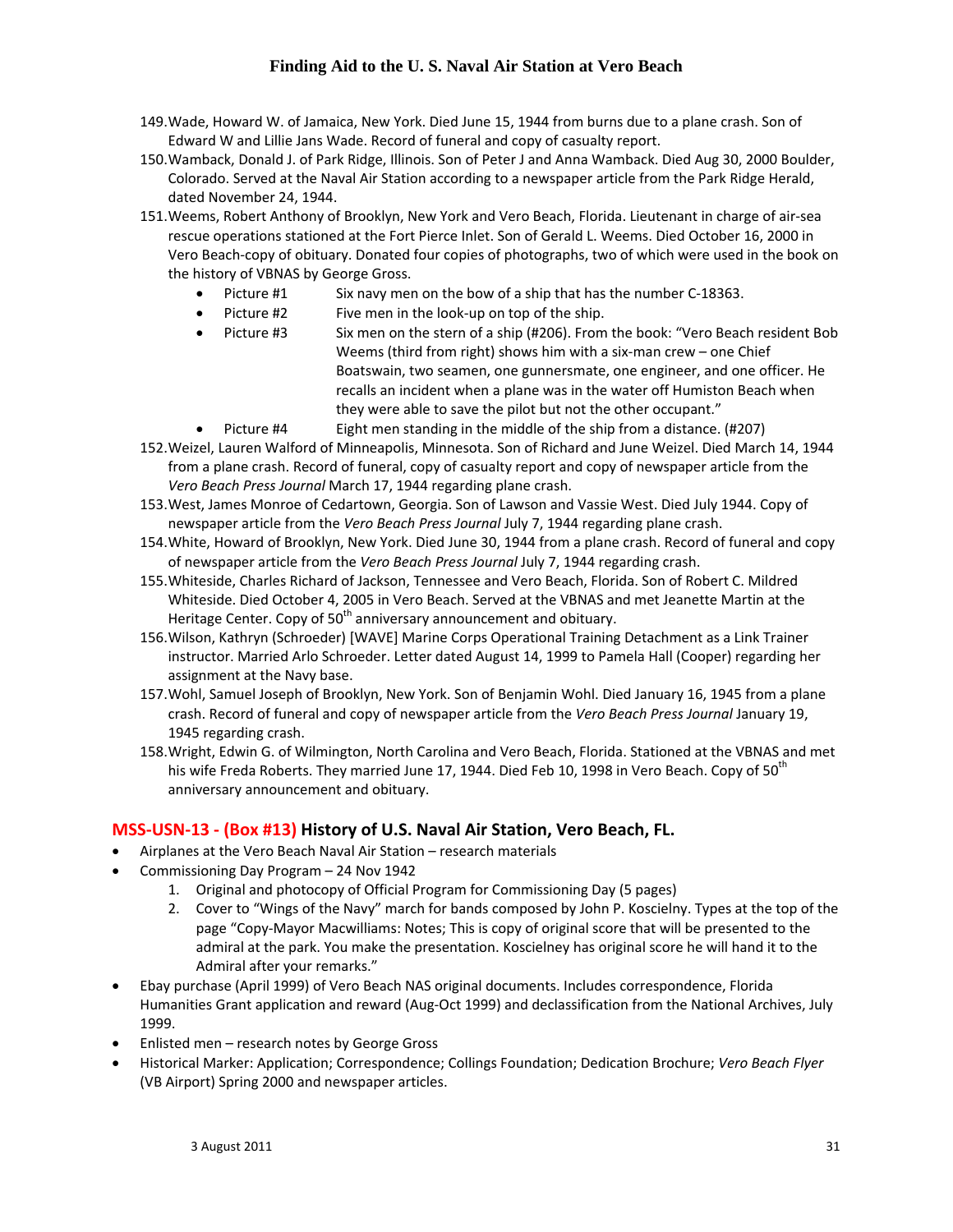- Melbourne NAS ‐ William R. Barnett published a book on the naval air station. Included are newspaper articles and brochures from the marker dedication on Oct 20, 2001.
- Memorial Plaque and dedication ceremony at Vero Beach Airport, 7 Dec 2000 ‐ Includes list of names, correspondence, newspaper articles, brochures and proclamation.
- Civilian housing utilized by married officers in Vero Beach. List of apartment buildings and their addresses.

| <b>DATE</b>               | <b>NEWSPAPER TITLE</b>   | <b>ARTICLE TITLE</b>                                                                  |
|---------------------------|--------------------------|---------------------------------------------------------------------------------------|
| Unknown                   | Vero Beach Press Journal | Ca. 1946 - 285,000 Visited Service Center in 4-year period -                          |
|                           |                          | This is the closing of the center.                                                    |
| Unknown                   | Vero Beach Press Journal | Dodgertown by Joe Crankshaw                                                           |
| 1937 Nov 8                | <b>New York Times</b>    | Two Navy Fliers Killed                                                                |
| $1941 - 24$ <sup>th</sup> | Vero Beach Press Journal | Naval Air Station to Have War Bond Queen                                              |
|                           |                          | Chief Petty Officer's Club Opened                                                     |
| 1941 Nov 5                | <b>New York Times</b>    | List of Missing - Evans, Gene Guy                                                     |
| 1942 Jan 30               | Vero Beach Press Journal | Army-Navy Inspect Airport                                                             |
| 1942 Mar 4                | <b>New York Times</b>    | J.D. Tew Jr Killed over Malta                                                         |
| 1942 May 1                | Vero Beach Press Journal | \$4,350,000 Naval Air Training Base to Accommodate<br>Personnel of 1700               |
| 1942 May 22               | Vero Beach Press Journal | Work on Naval Air Base to Ext 10 days or two weeks.                                   |
| 1942 June 5               | Vero Beach Press Journal | Good Progress Being Made on Air Base Construction Work;<br><b>Properties Acquired</b> |
| 1942 Aug 7                | Vero Beach Press Journal | 750 Workers Employed on Local Naval Air Station                                       |
| 1942 Aug 14               | Vero Beach Press Journal | Six Vero Beach Soldiers Drown in Indian River                                         |
| 1942 Aug 28               | Vero Beach Press Journal | U. S. Navy Air Station Now Employs 900                                                |
| 1942 Sep 25               | Vero Beach Press Journal | Vero Naval Air Station Work Rushed                                                    |
| 1942 Oct 22               | Vero Beach Press Journal | Commanding Officer at Local Base                                                      |
| 1942 Oct 25               | Vero Beach Press Journal | Naval Air Base Soon                                                                   |
| 1942 Oct 29               | Vero Beach Press Journal | Vero Beach Naval Air Station Will be Commissioned on                                  |
|                           |                          | November 24th                                                                         |
| 1942 Nov 20               | Vero Beach Press Journal | Vero Beach Naval Air Station to be Commissioned Next                                  |
|                           |                          | Tuesday                                                                               |
| 1942 Nov 27               | Vero Beach Press Journal | Naval Air Station Commissioned 3,000 enjoy celebration in<br>Park                     |
| 1942 Nov 27               | Vero Beach Press Journal | Dramatic Moment of Commissioning Ceremonies                                           |
| 1943                      | Vero Beach Press Journal | AD: Can you afford to take the risk? Airplanes out of control                         |
|                           |                          | sometimes strike buildings and your Fire Insurance policy                             |
|                           |                          | will not pay for such a loss.                                                         |
| 1943 Feb 7                | <b>New York Times</b>    | Brooklyn Flier is Decorated                                                           |
| 1948 May 28               | Vero Beach Press Journal | Two Killed as Plane Crashes                                                           |
| 1943 Sep 14               | New York Times           | Connecticut Officer Dies in Crash                                                     |
| 1943 Oct 29               | Vero Beach Press Journal | 2 Plane Crashes Take Five Lives                                                       |
| 1944 Jan 16               | New York Times           | Fliers Train Here for British Navy                                                    |
| 1944 Jun 17               | New York Times           | Flier Dies of Burns                                                                   |
| 1945 Sep 28               | Vero Beach Press Journal | Vero Naval Air Base to Be Released                                                    |
| 1946 Apr 17               | <b>New York Times</b>    | New Jersey Flier Dies in Crash                                                        |
| 1946 Jun 7                |                          | Lights Out-Curtain Falls                                                              |
| 1948 Sep 17               | Vero Beach Press Journal | Council Dissolves Airport Authority, Managership                                      |
| 1949 Aug 12               | Vero Beach Press Journal | Operation of Air Base by City is Showing Progress                                     |

### **Newspaper Articles**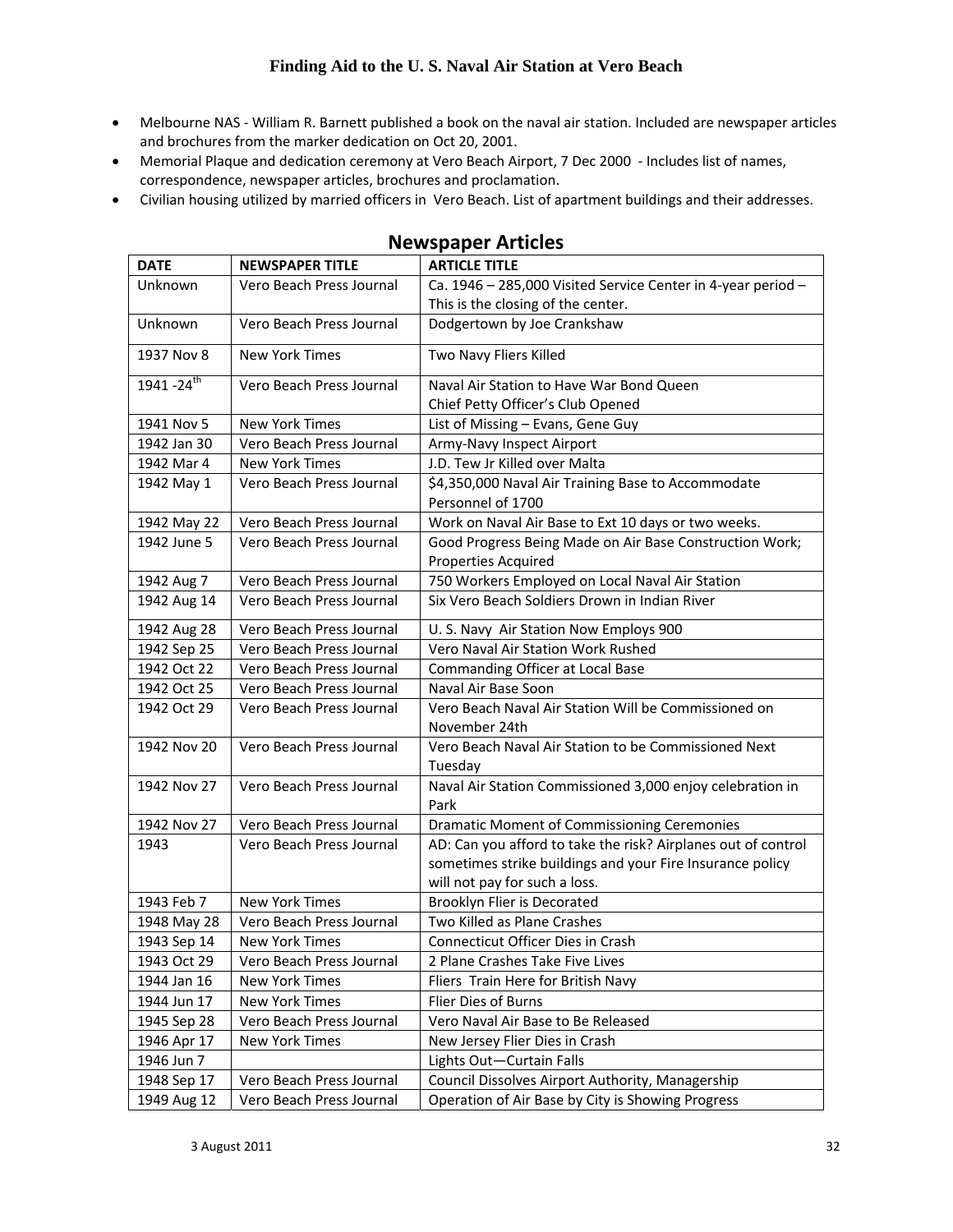| <b>DATE</b> | <b>NEWSPAPER TITLE</b>   | <b>ARTICLE TITLE</b>                                          |
|-------------|--------------------------|---------------------------------------------------------------|
| 1952 Sep 1  | Vero Beach Press Journal | Buildings Being repaired, Placed in OK Condition              |
| 1990 Nov 11 | Vero Beach Press Journal | War Friends Reunite in Vero for WAVE of Memories              |
| 1999 Jul 15 | Vero Beach Press Journal | Flying into the Past: Treasure trove of air-base photos spurs |
|             |                          | book project                                                  |
| 2000 Jan 13 | Vero Beach Press Journal | Dedication marker heads veterans' agenda                      |
| 2000 Jan 22 | Vero Beach Press Journal | Activities, marker to honor servicemen                        |
| 2000 Jan 23 | Vero Beach Press Journal | WWII marker unveiled Wednesday at airport                     |
|             |                          |                                                               |
| 2000 Jan 25 | Vero Beach Press Journal | WWII Planes Arrive in Vero Beach                              |
| 2000 Jan 27 | Vero Beach Press Journal | Remembering Vero Beach's Role in World War II                 |
| 2000 Feb 9  | Vero Beach Press Journal | Historian, veteran have plan to honor pilots, others          |
| 2000 Feb 27 | Vero Beach Press Journal | Former Resident Rediscovers Restored Pocahontas Plane         |
| 2000 Mar 24 | Vero Beach Press Journal | Naval Air Station group reaches goal                          |
| 2000 Nov 26 | Vero Beach Press Journal | Plaque to honor memory of pilots lost in World War II         |
|             |                          | training                                                      |
| 2000 Dec 8  | Vero Beach Press Journal | Airport plaque salutes 105 pilots who died during WW II       |
|             |                          | training                                                      |
| 2003 May 18 | Vero Beach Press Journal | Author to be given award                                      |
| 2003 Dec 17 | Vero Beach Press Journal | Treasure Coast airports add strength to aviation              |
| 2003-2004   | Vero Beach Press Journal | Vero Beach naval base played big role in WWII                 |
| 2004 Jul 18 | Vero Beach Press Journal | Look Back in Time: Naval Air Station-picture file             |
| 2004 Dec 19 | Vero Beach Press Journal | Look Back in Time: Navy Flight crew-picture file              |
| 2005 Nov 27 | Vero Beach Press Journal | Look Back in Time: naval Air Station-[picture file            |
| 2006 Dec 6  | Vero Beach Press Journal | Josephine S. Soule                                            |
| 2007 May 28 | Vero Beach Press Journal | Restored aircraft restores memories                           |
| 2007 Dec 2  | Vero Beach Press Journal | Look Back in Time: Training Class of 1945                     |
| 2008 Sep 21 | Vero Beach Press Journal | Look Back in Time: Training Class of 1945 (picture file)      |
| 2009 Jul 12 | Vero Beach Press Journal | Look Back in Time: Aircraft status board shows latest         |

#### **MSS‐USN‐14 ‐ (Box #14) History of U.S. Naval Air Station, Vero Beach, FL.**

Miscellaneous items such as broadsides, photographs, newsletters, brochures, ephemera, videos, CDs.

- 1. *Vero Beach Naval Air Station 50 Year Anniversary* Special Commemorative Section of the Press Journal 16‐17 Sept 1995, 24 pages. [2 copies]
- 2. *World War II,* Supplement to the Saturday, 11 Sept 11, 1993, Press Journal and Sunday, 12 pages. [2 copies]
- 3. Poster for announcement of book written by George W. Gross *U.S. Naval Air Station Vero Beach, Florida during World War II*
- 4. Poster: exact replica of memorial plaque now located at the Vero Beach airport.
- 5. Photograph of airplanes on the field during the time of the Naval Air Base. This was also used on the cover of the book published by George W. Gross. Donated by Roger Larson
- 6. Video: a) Dedication of U.S. Naval Air Station, Vero Beach on 26 Jan 2000 of historical marker at the Vero Beach airport. B) Dedication at the Vero Beach airport of memorial plaque for men who died during the time of the Naval Air Station. 7 Dec 2000 [2 copies]
- 7. CDs: Scans, JPEGS and TIFFS of photographs from the Naval Air collection, which was done by Computer Limits.
- 8. Newsletter: *Florida Aviation Historical Society* Vol. 23, No. 6 Edition No. 166 November, 2002. Night Fighters Over Florida. Includes article about Vero Beach Naval Air Station
- 9. Newsletter: *Florida Aviation Historical Society* Vol. 26, No. 2, Edition No. 185, March, 2006. Announcement of Navy book by George Gross on page. 3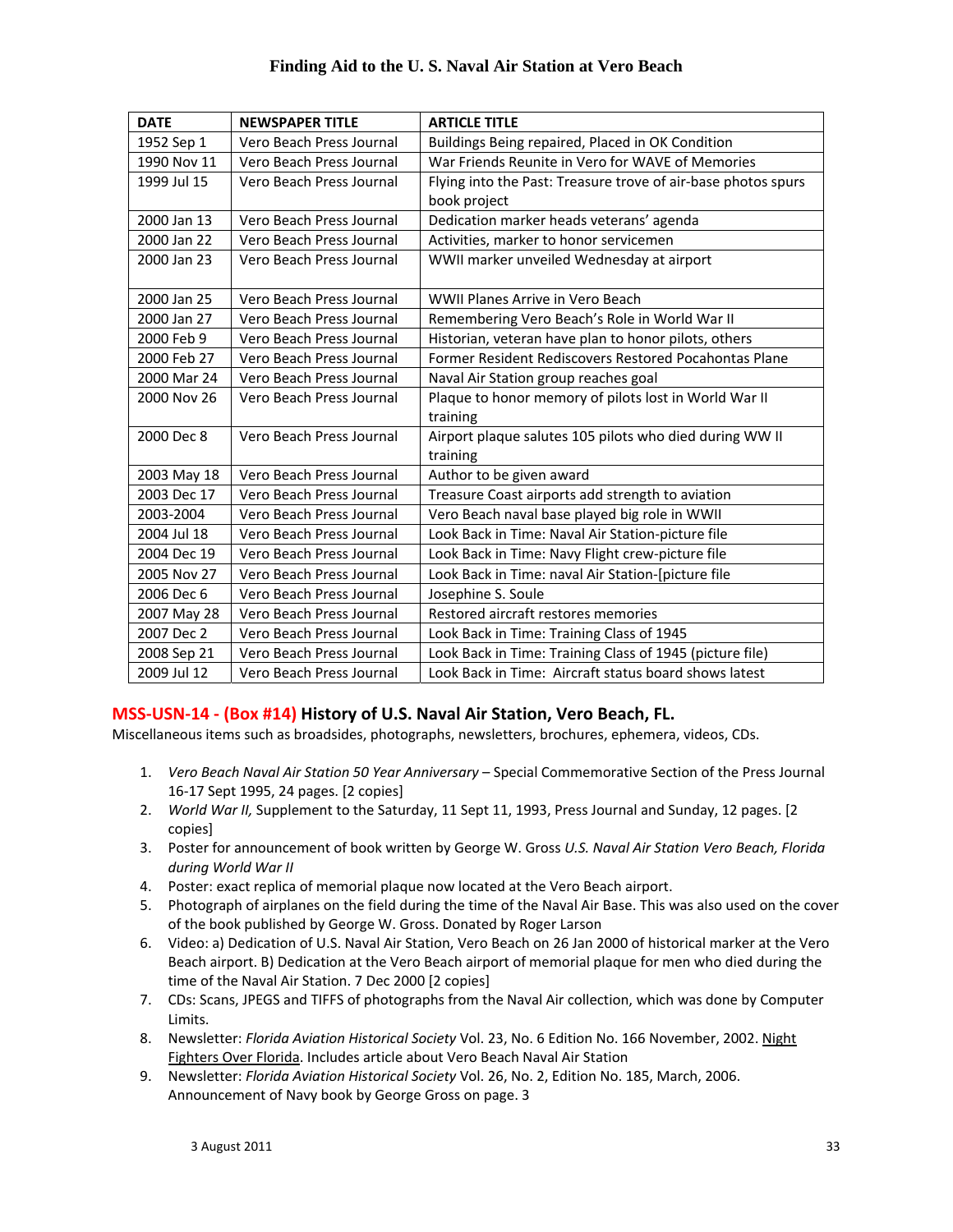- 10. Newsletter: *Vero Beach Flyer* Fall 2002. Announcement of book published by George W. Gross.
- 11. People stationed at Vero Beach NAS and now live in Indian River County. Includes addresses, signatures and a sign‐in sheet when they visited the library.
- 12. City of Vero Beach, December 7, 1999 7:00 PM, Regular City Council Meeting Agenda: 3B3
- 13. Brochure: *For the Love of Vero – They came Back…* Many of the men and women stationed at the Naval Air Station came back and lived here permanently. Bios of many of them are included.
- 14. Manuscript of Navy book by George W. Gross which includes six CDs. See Memo dated June 14, 2010 by George W. Gross regarding content. In addition, the following items are included: 1) Memorandum of Understanding dated 4 Nov 2002; 2) Release of Copyright dated 4 Nov 2002; 3) Letters and correspondence regarding publication of the book; 4) Books requests; 5) Costs; 6) Press releases; 7) Flyers (glossy) announcing publication of book.
- 15. Brochure: *Vero Beach Dodgers Tribute to Veterans and the Armed Forces* on 3 Jul 2004 at Holman Stadium. Includes list of names from memorial plaque.
- 16. Play: Photocopy donated by Donald Reams of Vero Beach, *The Tarmac Follies of 1943* was a play presented by Navy base men and women. There are names of several people who were a part of the play.
- 17. Periodical article from *Treasure Coastline.* Unable to determine the date. The Treasure Coast at War, written by John Parkyn.
- 18. Map: Copy of official map U.S. Naval Air Station, Vero Beach, Florida Traced July 11, 1955. Department of Public Works. George R. Jernigan, Director.
- 19. Book: *World War II U.S. Naval Air Station Vero Beach, Florida: Casualties Incurred by Navy Personnel During Wartime Training at Naval Air Station, Vero Beach.* Researched by Edgar Lohman, May 1, 1977 and updated May 22, 2000.
- 20. Serial: *Foundation*, Vol. 19, No. 2, Fall 1998. Dauntless in Battle: A Story of Man and Machine, Part II. Story includes information about one of the men who served in Vero Beach, Daniel Iverson with a photograph.
- 21. Newsletter: *Fly‐By* Vol. 22, Issue 4 The National Museum of Naval Aviation and the Naval Aviation Museum Foundation, Winter 2002. Articles about the Brewster Buccaneer on page 7, and the F6F Hellcat on page 4.
- 22. Serial: *Aero Album,* Volume 11, Fall 1970. N.A.S. Vero Beach on page 14‐15, includes pictures.
- 23. Tailhook Association donation includes: 1) Photocopies from chapters 18‐19 of "Hooked, Tales and Adventures of a Tailhook Warrior." 2) Correspondence to George Gross from Doug Siegfried of the San Diego Tailhook Association dated June‐July 2010. 3) Twenty‐one photographs on CD? and also printed:
	- a. Brewster SB2A 4 Vero Beach
	- b. Brewster SB2A Vero Beach trainer copy
	- c. Commissioning ceremony of Vero Beach November 1942
	- d. F6F VFN OTU Vero Beach
	- e. Grumman F6F5Ns NAS Vero Beach
	- f. LCDR Howard Young CAG CV 6
	- g. NAS Vero Beach Buccaneer
	- h. NAS Vero Beach construction 1942
	- i. NAS Vero Beach est Nov 1942
	- j. NAS Vero Beach VF class F6F3 1944
	- k. SB2A Buccaneer Vero Beach 1943
	- l. SB2As and SBDs VB OTU Vero Beach
	- m. SB2As Vero Beach
	- n. Vero Beach est Nov 1942
	- o. Vero Beach Commissioning Nov 1942
	- p. Vero Beach construction October 1942
	- q. Vero Beach DB Sqd 1943 (The following names are written on their vests:
		- i. G. S. Park New Jersey
		- ii. M P Sait? California
		- iii. G S Stan??? Oregon
		- iv. CP \_\_\_ ias \_\_\_ Florida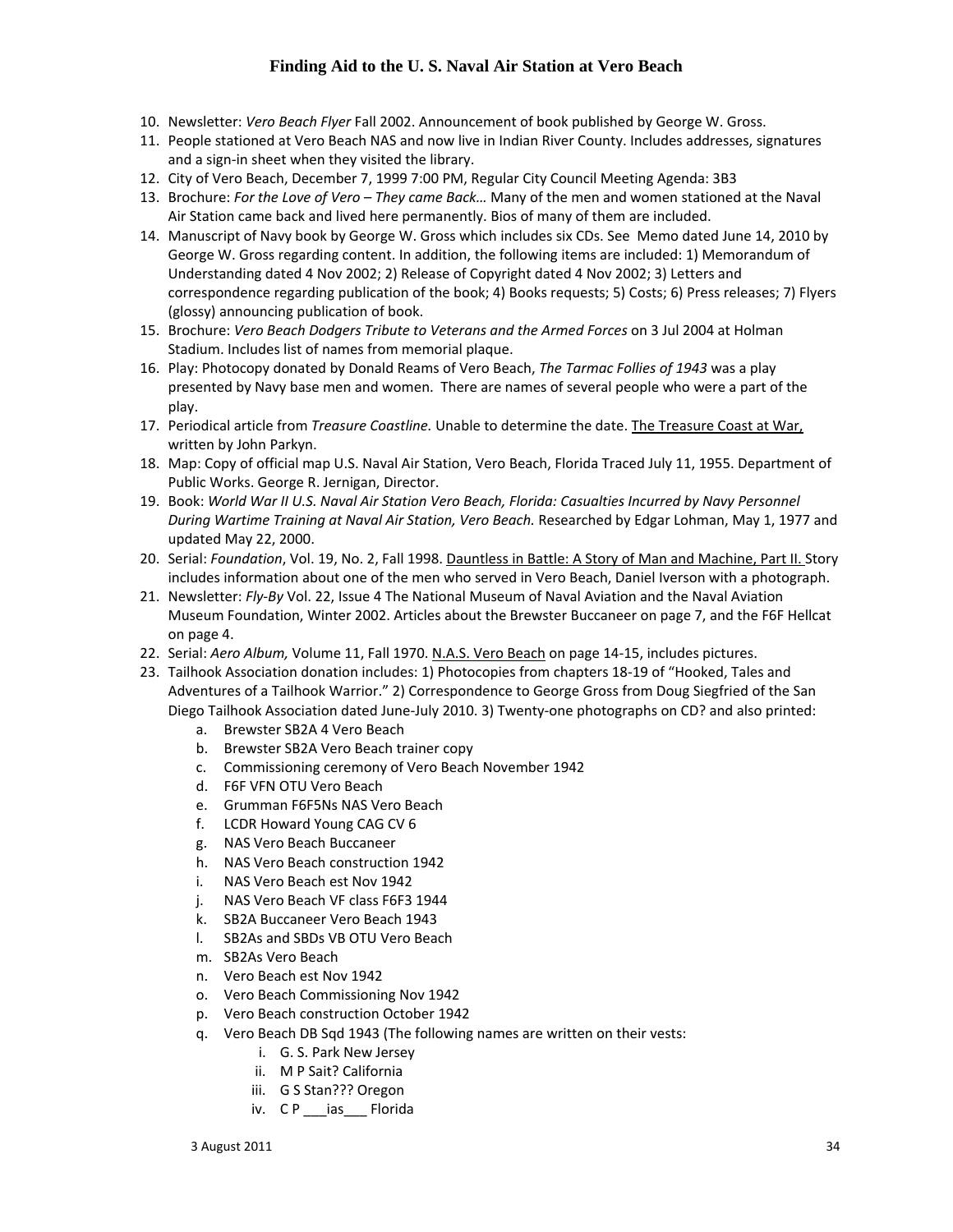- v. Karl Reed Virginia
- vi. H. Thompson? Or Their PA?
- vii. H. U. Brow\_\_x? New York
- viii. R. J. Spaulding ?uch?
- ix. J. Lun son?
- x. Forsythe West Virginia
- xi. Geo \_\_\_udt Ohio
- xii. ??? Hou??? Illinois
- xiii. J. Nelson
- r. Vero Beach est Nov 1942
- s. Vero Beach hangar construction 1942
- t. Vero Beach OTU SB2A
- u. Vero Beach under construction October 1942
- 24. *Warplanes of the World* No. 4; Dec 1944 Picture of Brewster SB2A‐1 Buccanner on page 98.
- 25. Wynne, Nick. "What Really Happened to Flight 19?" *Vero Beach Magazine.* December 2010, pp.168‐173.

#### **MSS‐USN‐15 ‐ (Box #15) History of U.S. Naval Air Station, Vero Beach, FL.**

**Photographic Supplement ‐ Master Picture Index** – All photographs can be found in the blue acid‐free photo albums located with the NAS Vero Beach Collection in the Archive Center. HOWEVER, it is best that pictures are viewed on the computer located in the Archive Center. Photographs that have a book page no. are referring to the book published by George W. Gross called *U.S. Naval Air Station at Vero Beach, Florida During World War II.*

#### SOURCES FOR VERO BEACH NAVAL AIR STATION PHOTOGRAPHS:

- A. History of U. S. Naval Air Station, Vero Beach, Florida Part I, II ‐ 24 Nov 1942 to 1 Nov 1944
- B. History of U. S. Naval Air Station, Vero Beach, Florida
	- Part I, II, III ‐ 1 Nov 1944 to 31 Mar 1945
- C. History of U. S. Naval Air Station, Vero Beach, Florida ‐ Appendices Part III ‐ 24 Nov 1942 to 1 Nov 1944
- D. History of U. S. Naval Air Station, Vero Beach, Florida Vol. III, Part I, II, III ‐ 1 Apr 1945 to 30 Jun 1945
- E. History of U. S. Naval Air Station, Vero Beach, Florida
	- Vol. IV, Part I, II, III ‐ 1 Jul 1945 to 2 Sep 1945
- F. "The Buccaneer", a bi‐weekly newspaper, published by the Navy.
- G. Vero Beach *Press Journal* Newspaper 1993 Issue – 11 Sept, Special Commemorative Section titled: "World War II"
- H. Vero Beach *Press Journal* Newspaper 1995 Issue – 16 Sept, Special Commemorative Section titled: "50 Year Anniversary of Vero Beach Naval Air Station"
- I. Indian River County Historical Society
- J. Heritage Center
- K. McKee Botanical Gardens
- L. Ed Lohman
- M. Ralph Sexton
- N. Robert King
- O. Wally Skiscim
- P. Jim Booth
- Q. Press Journal newspaper files
- R. A. W. Olson
- S. Robert M. Tenbus
- T. Roger Larson
- U. Charlotte Lockwood Collection
- V. Warren H. Delventhal
- W. Bob Weems
- X. Robert King
- Y. City of Vero Beach
- Z. Vero Beach Municipal Airport
- AA. Helen Glenn
- BB. Gil Emerson
- CC. Pam Cooper
- DD. "Bump" Holman

| enı<br>۰.<br>۰ |  |  |  |  |  |  |  |
|----------------|--|--|--|--|--|--|--|
|----------------|--|--|--|--|--|--|--|

| -------                   |          |          |
|---------------------------|----------|----------|
| $\mathsf T$<br><b>Top</b> | B Bottom | M Middle |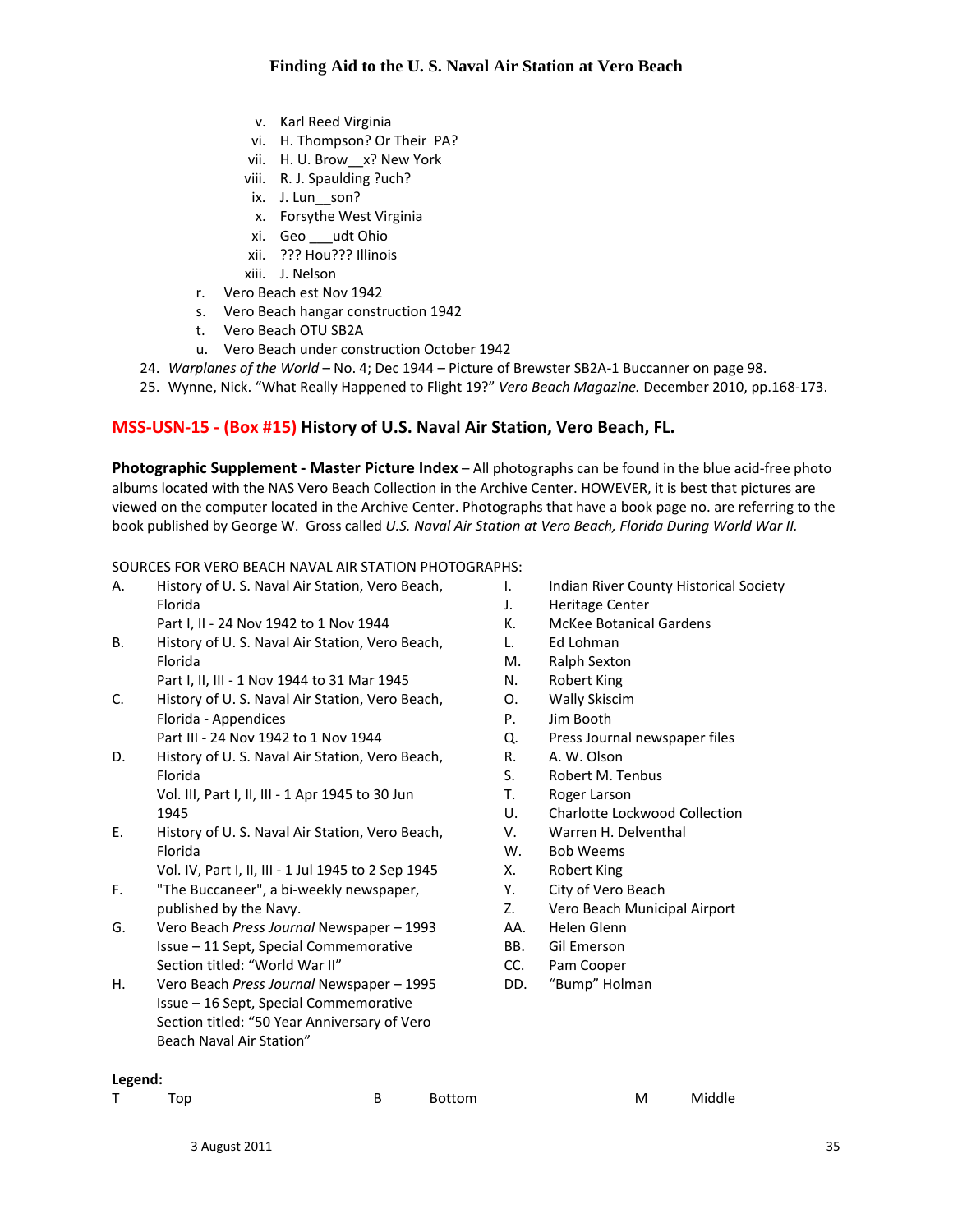| ML        | Middle Left  |      | Lower Left        |            | Center             |
|-----------|--------------|------|-------------------|------------|--------------------|
| MR        | Middle Right | LR   | Lower Right       | <b>LRC</b> | Lower Right Center |
| UL        | Upper Left   | ULC. | Upper Left Center |            |                    |
| <b>UR</b> | Upper Right  | LLC  | Lower Left Center |            |                    |

|                      |                       | Subject                                           |             |              |
|----------------------|-----------------------|---------------------------------------------------|-------------|--------------|
| Picture No<br>Master | <b>Book Page</b><br>ġ |                                                   | Source      | #<br>8       |
| 1                    | 084                   | <b>US NAS Subsidiary Airfields</b>                | E           | $\mathbf{1}$ |
| $\overline{2}$       |                       | US NAS Organization Chart - Total Base            | Α           | $\mathbf{1}$ |
| 3                    |                       | US NAS Proportion of female to total civilians    | Α           | 1            |
| 4                    |                       | US NAS Organization Chart-Ships Service           | A           | $\mathbf{1}$ |
| 5                    | 042                   | US NAS Organization Chart, Aviation Training Dept | A           | 1            |
| 6                    |                       | US NAS Monthly Analysis of Crashes, See 246 & 247 | A           | 1            |
| 7                    |                       | US NAS Map - Radar, RDF, GCI Stations             | Α           | 1            |
| 8                    |                       | US NAS Air Control Center - Floor Plan            | Α           | $\mathbf{1}$ |
| 8A                   |                       | US NAS Aircraft Status Board - Starboard          | Α           | 1            |
| 8B                   |                       | US NAS Aircraft Status Board - Center             | Α           | 1            |
| 9                    |                       | US NAS Aerial View of Base, Looking West          | D           | 1            |
| 10                   | 019                   | US NAS - Captain Robert C. Warrack                | E           | $\mathbf{1}$ |
| 11                   | 053                   | US NAS Night Vision Training Special Equipment    | E           | 1            |
| 12                   |                       | US NAS Night Vision Training Special Equipment    | E           | $\mathbf{1}$ |
| 13                   | 055                   | US NAS Night Vision Training Special Equipment    | $\mathsf E$ | 1            |
| 14                   |                       | US NAS Night Vision Training Special Equipment    | E           | 1            |
| 15                   |                       | US NAS Night Vision Training Special Equipment    | E           | 1            |
| 15A                  | 054                   | US NAS Night Vision Training Special Equipment    | E           | $\mathbf{1}$ |
| 16                   |                       | US NAS Aerial View or Airport Looking West        | E           | $\mathbf{1}$ |
| 17T                  |                       | <b>US NAS Administration Building</b>             | E           | 1            |
| 17B                  |                       | <b>US NAS Administration Building</b>             | E           | $\mathbf{1}$ |
| <b>18UL</b>          | 024                   | US NAS Main Supply Building, Footings             | E           | $\mathbf{1}$ |
| <b>18UR</b>          |                       | <b>US NAS Main Supply Building</b>                | E           | 1            |
| <b>18LL</b>          |                       | <b>US NAS Aviation Supply Building</b>            | E           | 1            |
| 18LR                 |                       | <b>US NAS Carpenter Shop</b>                      | E           | 1            |
| 18LRC                |                       | US NAS Paint & Oil Building                       | Ε           | 1            |
| 19T                  |                       | US NAS Dispensary, Front                          | E           | 1            |
| 19M                  |                       | US NAS Altitude Training Unit                     | E           | 1            |
| 19B                  |                       | US NAS Dispensary Rear                            | E           | 1            |
| <b>20UL</b>          |                       | US NAS Recreation Building, Front                 | E           | $\mathbf{1}$ |
| 20ML                 |                       | US NAS Recreation Building, Rear                  | E           | $\mathbf 1$  |
| <b>20LL</b>          |                       | US NAS Recreation Building, Side & Gallery        | Þ,          | 1            |
| <b>20 UR</b>         |                       | US NAS Beer Garden & Warehouse                    | $\mathsf E$ | 1            |
| 20MR                 |                       | <b>US NAS Hangar Auxiliary Store</b>              | E           | 1            |
| 21                   | 033                   | <b>US NAS Chapel</b>                              | E           | $\mathbf{1}$ |
| <b>22UL</b>          |                       | US NAS Main Gate                                  | E           | $\mathbf{1}$ |
| 22LL                 |                       | <b>US NAS Horse Patrol Stables</b>                | E           | $\mathbf{1}$ |
| 22UR                 |                       | <b>US NAS Brig</b>                                | E           | $\mathbf{1}$ |
| 23T                  |                       | US NAS Firehouse & Garage, Front                  | $\mathsf E$ | $\mathbf{1}$ |
| 23B                  |                       | US NAS Firehouse & Garage, Rear                   | $\sf E$     | $\mathbf{1}$ |
| <b>24UL</b>          |                       | <b>US NAS Power Plant</b>                         | E           | $\mathbf{1}$ |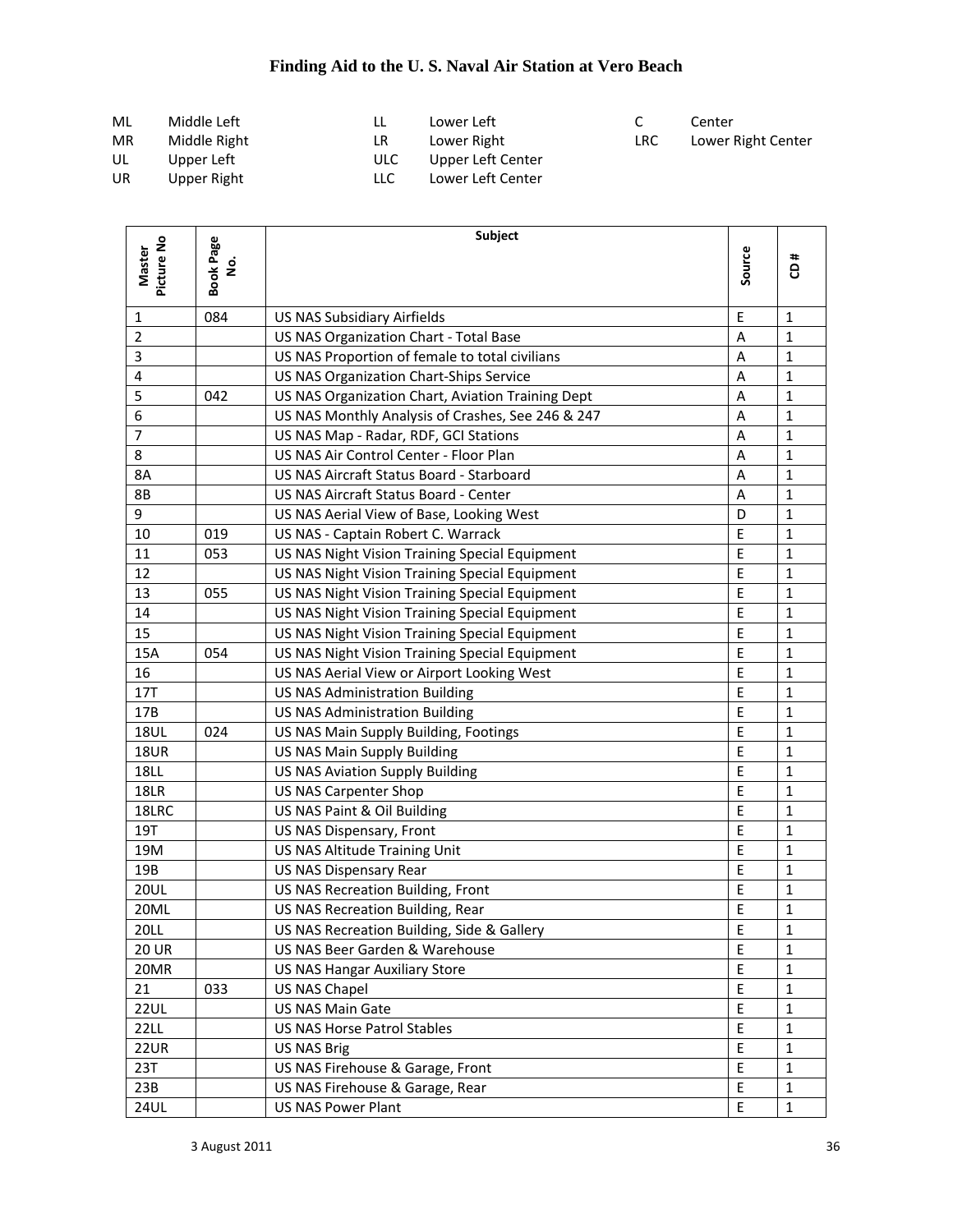|               |                  | <b>Subject</b>                                   |              |              |
|---------------|------------------|--------------------------------------------------|--------------|--------------|
| Picture No    | <b>Book Page</b> |                                                  |              | ٠.           |
| <b>Master</b> | غ<br>2           |                                                  | Source       | 8            |
|               |                  |                                                  |              |              |
| <b>24UR</b>   | 030              | <b>US NAS Incinerator</b>                        | $\mathsf E$  | $\mathbf{1}$ |
| <b>24LL</b>   |                  | US NAS Power Plant & Sewage Pump Plant           | E            | $\mathbf{1}$ |
| 24LR          |                  | US NAS Sewage Disposal Plant                     | E            | $\mathbf{1}$ |
| 24C           |                  | <b>US NAS Water Pumping Plant</b>                | E            | $\mathbf{1}$ |
| <b>25UL</b>   |                  | <b>US NAS Beachland WAVE Barracks</b>            | E            | $\mathbf{1}$ |
| 25ULC         |                  | <b>US NAS Firehouse Barracks</b>                 | E            | $\mathbf{1}$ |
| 25LLC         |                  | <b>US NAS Cook's Barracks</b>                    | E            | $\mathbf{1}$ |
| <b>25LL</b>   |                  | <b>US NAS Sebastian Marine Barracks</b>          | E            | $\mathbf{1}$ |
| <b>25UR</b>   |                  | US NAS Men's Barracks, East Tier                 | E            | $\mathbf{1}$ |
| 25C           |                  | <b>US NAS Station WAVES Barracks</b>             | $\mathsf E$  | $\mathbf{1}$ |
| 25LR          |                  | US NAS Men's Barracks, West Tier                 | $\mathsf E$  | $\mathbf{1}$ |
| <b>26UL</b>   |                  | <b>US NAS Junior Officers' Quarters Front</b>    | E            | $\mathbf{1}$ |
| <b>26ML</b>   |                  | <b>US NAS Junior Officers' Quarters Rear</b>     | E            | $\mathbf{1}$ |
| <b>26LL</b>   |                  | US NAS Officers' Quarters, Aerial view           | E            | $\mathbf{1}$ |
| <b>26UR</b>   |                  | US NAS Senior Officers' Quarters, Front          | E            | $\mathbf{1}$ |
| 26MR          |                  | US NAS Junior Officers' Quarters, Galley         | E            | $\mathbf{1}$ |
| <b>26LR</b>   |                  | US NAS Senior Officers' Quarters, Galley         | $\mathsf{E}$ | $\mathbf{1}$ |
| <b>27UL</b>   |                  | US NAS Commanding Officer's House                | $\mathsf E$  | $\mathbf{1}$ |
| 27ML          |                  | US NAS Training Officer's House                  | $\mathsf E$  | $\mathbf{1}$ |
| <b>27LL</b>   |                  | US NAS Chief's row                               | E            | $\mathbf{1}$ |
| <b>27UR</b>   |                  | <b>US NAS Trailer Housing Unit</b>               | E            | $\mathbf{1}$ |
| 27MR          |                  | <b>US NAS Housing Development</b>                | E            | $\mathbf{1}$ |
| <b>28UL</b>   |                  | US NAS Main Hangar from ramp                     | E            | $\mathbf{1}$ |
| 28ML          |                  | US NAS Engine Change shack                       | E            | $\mathbf{1}$ |
| <b>28LL</b>   |                  | US NAS F7F Hangar                                | E            | $\mathbf{1}$ |
| <b>28UR</b>   |                  | US NAS Main Hangar from ramp                     | E            | $\mathbf{1}$ |
| 28MR          |                  | US NAS Main Hangar from Ground Training Building | $\mathsf E$  | $\mathbf{1}$ |
| <b>29UL</b>   |                  | US NAS Used Rag Laundry                          | E            | $\mathbf{1}$ |
| 29C           |                  | US NAS A&R Building, Side                        | E            | $\mathbf{1}$ |
| 29B           |                  | US NAS A&R Building, Front                       | E            | $\mathbf{1}$ |
| 30UL          |                  | US NAS Instruction Building, Front               | E            | $\mathbf{1}$ |
| 30ULC         |                  | US NAS Instruction Building, Rear                | $\mathsf E$  | $\mathbf{1}$ |
| 30ULR         |                  | US NAS Ground Training Building, Side            | E            | $\mathbf{1}$ |
| 30C           |                  | <b>US NAS Standard Link Building</b>             | E            | $\mathbf{1}$ |
| 30LL          |                  | <b>US NAS Standard Link Building</b>             | $\mathsf E$  | $\mathbf{1}$ |
| <b>30UR</b>   |                  | <b>US NAS Ground Training Building</b>           | Ε            | $\mathbf{1}$ |
| 30LR          |                  | US NAS Radar Link Building & Photo Lab           | $\mathsf E$  | $\mathbf{1}$ |
| 31UL          |                  | <b>US NAS Ground Radar Transmitters</b>          | $\mathsf E$  | $\mathbf{1}$ |
| 31LL          |                  | US NAS GCI Site                                  | E            | $\mathbf{1}$ |
| 31UR          |                  | US NAS SG-2S Radar Site                          | $\mathsf E$  | $\mathbf{1}$ |
| 31LR          |                  | <b>US NAS Radio Transmitter</b>                  | $\mathsf E$  | $\mathbf{1}$ |
| 32UL          |                  | <b>US NAS Range</b>                              | $\mathsf E$  | $\mathbf{1}$ |
| 32LL          |                  | <b>US NAS Boresighting Range</b>                 | $\mathsf E$  | $\mathbf{1}$ |
| 32UR          |                  | <b>US NAS Magazines</b>                          | $\mathsf E$  | $\mathbf{1}$ |
| 32C           |                  | <b>US NAS Ready Magazines</b>                    | $\mathsf E$  | $\mathbf{1}$ |
| 32LR          |                  | <b>US NAS Armory</b>                             | E            | $\mathbf{1}$ |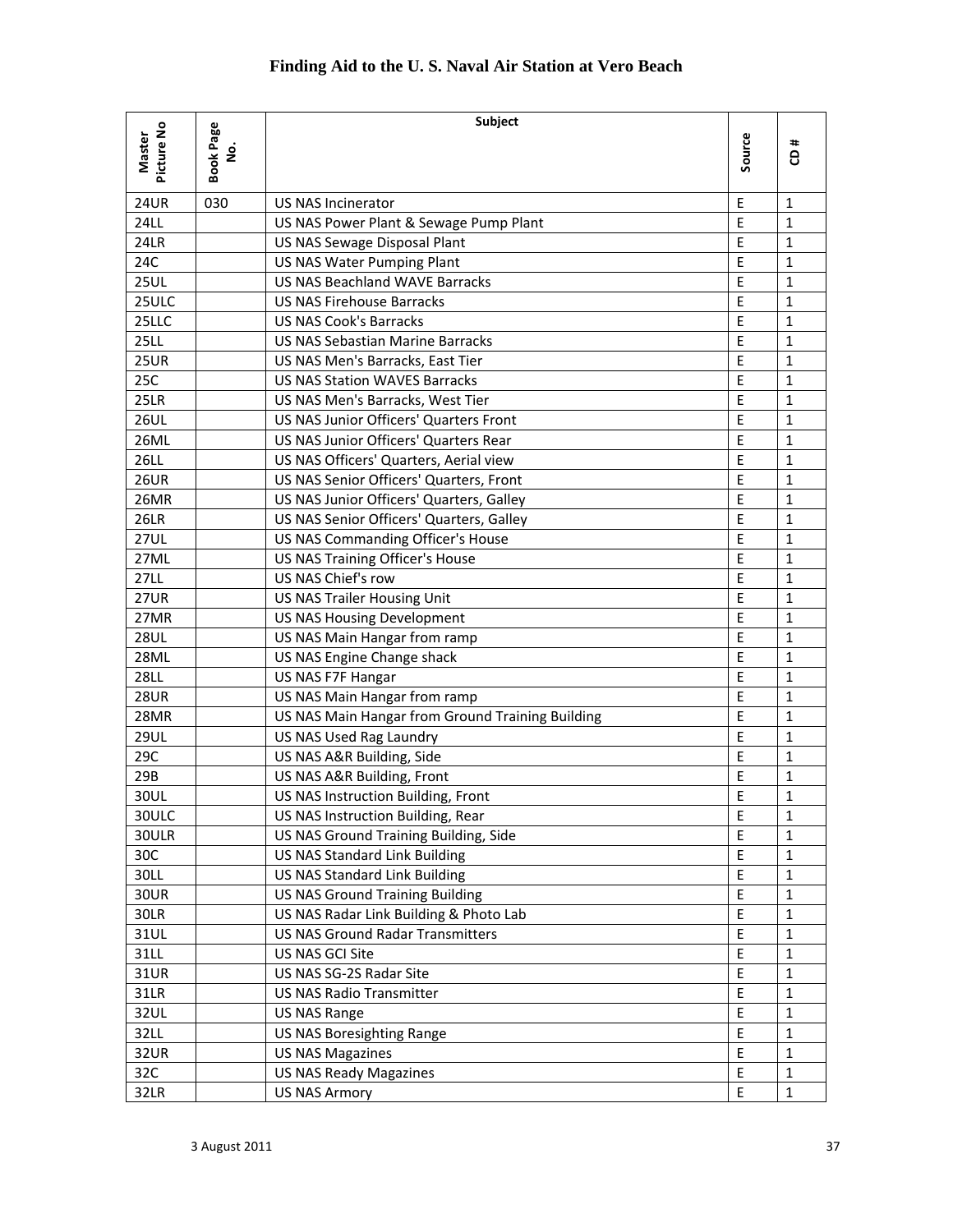|                             |                                   | <b>Subject</b>                                     |             |                              |
|-----------------------------|-----------------------------------|----------------------------------------------------|-------------|------------------------------|
| Picture No<br><b>Master</b> | <b>Book Page</b><br>$\frac{1}{2}$ |                                                    | Source      | #<br>ë                       |
| 33UL                        |                                   | US NAS Gas Tanks, West                             | E           | $\mathbf{1}$                 |
| 33LL                        |                                   | US NAS Gas Tanks, East                             | E           | $\mathbf{1}$                 |
| 33LR                        |                                   | US NAS Gas Tanks, Main                             | E           | $\mathbf{1}$                 |
| 34UL                        |                                   | US NAS Enlisted Men playing field, Basketball      | E           | $\mathbf{1}$                 |
| 34CL                        |                                   | US NAS Enlisted Men playing field, Football        | E           | $\mathbf{1}$                 |
| 34UR                        |                                   | US NAS Officers' Playing Field                     | E           | $\mathbf{1}$                 |
| 34CR                        |                                   | US NAS Officers' Playing Field                     | E           | $\mathbf{1}$                 |
| 34LL                        |                                   | <b>US NAS Boxing Ring</b>                          | E           | $\mathbf{1}$                 |
| 34LLR                       |                                   | <b>US NAS Picnic Grounds</b>                       | E           | $\mathbf{1}$                 |
| 34LRC                       |                                   | US NAS Chiefs' Club                                | E           | $\mathbf{1}$                 |
| 34LR                        |                                   | US NAS Officers' Hand Ball Court                   | E           | $\mathbf{1}$                 |
| 35UL                        |                                   | US NAS Witham Field, Admin Bldg & Operations Tower | E           | $\mathbf{1}$                 |
| 35ULC                       |                                   | US NAS Witham Field, Barracks                      | E           | 1                            |
| 35MLC                       |                                   | US NAS Witham Field, Mess Hall                     | E           | $\mathbf{1}$                 |
| 35LLC                       |                                   | US NAS Witham Field, BOQ                           | E           | $\mathbf{1}$                 |
| 35LL                        |                                   | US NAS Witham Field, Gas Tanks                     | E           | $\mathbf{1}$                 |
| <b>35UR</b>                 |                                   | US NAS Witham Field, GCI Site                      | E           | $\mathbf 1$                  |
| 35MR                        |                                   | US NAS Witham Field, Aerial of Airport             | E           | $\mathbf{1}$                 |
| <b>35LR</b>                 |                                   | US NAS Witham Field, Transmitters                  | E           | $\mathbf{1}$                 |
| 36UL                        |                                   | US NAS Fort Pierce Boat Facility - Docks           | E           | $\mathbf{1}$                 |
| 36LL                        |                                   | US NAS Fort Pierce Boat Facility - Dallas Huts     | E           | $\mathbf{1}$                 |
| <b>36UR</b>                 |                                   | US NAS Fort Pierce Boat Facility - Aerial View     | E           | $\mathbf{1}$                 |
| 36LL                        |                                   | US NAS Fort Pierce Boat Facility - Aerial View     | E           | $\mathbf{1}$                 |
| 37UL                        | 094                               | US NAS Port Mayaca, FL Air/Sea Rescue Facility     | E           | $\mathbf{1}$                 |
| 37LL                        |                                   | US NAS Port Mayaca, FL Air/Sea Rescue Facility     | E           | $\mathbf{1}$                 |
| <b>37UR</b>                 | 094                               | US NAS Port Mayaca, FL Air/Sea Rescue Facility     | E           | $\mathbf{1}$                 |
| 37MR                        |                                   | US NAS Port Mayaca, FL Air/Sea Rescue Facility     | E           | $\mathbf{1}$                 |
| 38                          | 095                               | US NAS Lake Washington, Bomb-Strafing Target       | E           | $\mathbf{1}$                 |
| 39                          | 093                               | US NAS Vero Beach Marina, Close-up                 | E           | $\mathbf{1}$                 |
| 40LL                        |                                   | US NAS Sebastian Radar Site (SCR-527)              | E           | 1                            |
| <b>40UR</b>                 |                                   | US NAS Sebring Radar Site (RDF)                    | $\mathsf E$ | $\mathbf{1}$                 |
| 40MR                        |                                   | US NAS Sebring Radar Site Aerial View              | $\mathsf E$ | $\mathbf{1}$                 |
| 40LR                        |                                   | US NAS Sebastian Radar Site Aerial View            | E           | 1                            |
| 41                          | 019                               | US NAS CMDR H. L. Young                            | $\mathsf C$ | $\mathbf 1$                  |
| 42                          | 019                               | US NAS Captain L.T. Day, Jr                        | C           | 1                            |
| 43                          | 019                               | US NAS Captain Edwin R. Peck                       | C           | $\mathbf{1}$                 |
| 44                          |                                   |                                                    |             | $\overline{\phantom{a}}$     |
| 45                          |                                   |                                                    |             | $\overline{\phantom{a}}$     |
| 46                          |                                   |                                                    |             |                              |
| 47                          |                                   |                                                    |             | $\qquad \qquad \blacksquare$ |
| 48                          |                                   |                                                    |             |                              |
| 49                          |                                   |                                                    |             |                              |
| 50                          | 018                               | US NAS Nov 1942 Commissioning Ceremony             | E           | $\mathbf{1}$                 |
| 51                          |                                   | US NAS Tower & Hangar                              | E           | $\mathbf{1}$                 |
| 52                          | 074                               | US NAS View from Assembly & Repair Building        | $\mathsf E$ | $\mathbf{1}$                 |
| 53                          | 027                               | <b>US NAS Warm-up Facilities</b>                   | $\mathsf E$ | $\mathbf{1}$                 |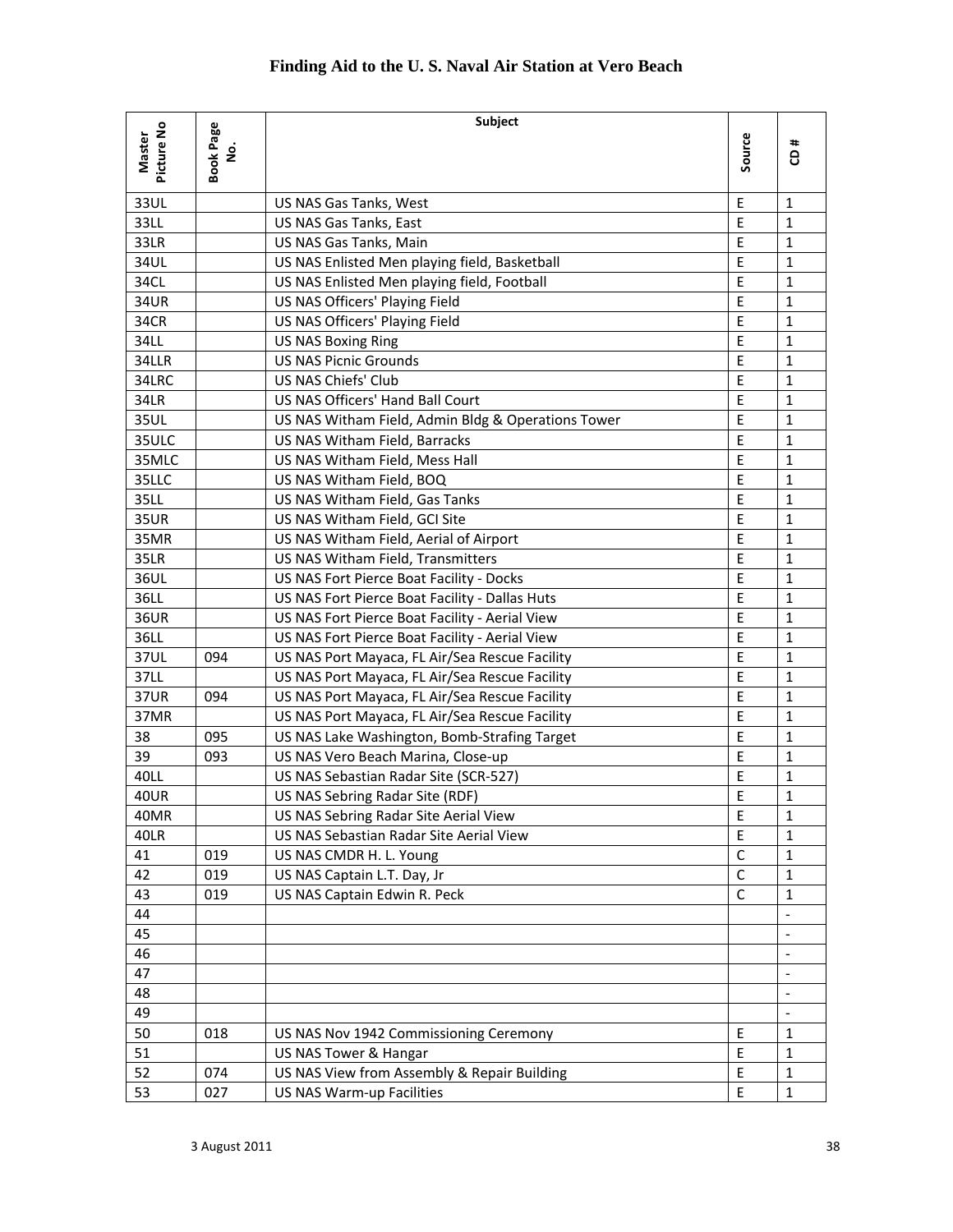|                      |                | Subject                                         |              |              |
|----------------------|----------------|-------------------------------------------------|--------------|--------------|
| Picture No<br>Master | Book Page<br>ġ |                                                 | Source       | #<br>8       |
| 54                   |                | US NAS SBD Line of Airplanes                    | E            | $\mathbf{1}$ |
| 55                   | 026            | US NAS Close-up Assembly & Repair Building      | E            | $\mathbf{1}$ |
| 56                   | 026            | US NAS Assembly & Repair Building               | E            | $\mathbf{1}$ |
| 57                   | 003            | 1935 Vero Beach Airport                         | E            | $\mathbf{1}$ |
| 58                   | 023            | US NAS Constructing Main Street (Aviation Blvd) | E            | $\mathbf{1}$ |
| 59                   |                | <b>US NAS Barracks Footings</b>                 | E            | $\mathbf{1}$ |
| 60                   | 036            | US NAS Enlisted Men's Recreational Building     | E            | $\mathbf{1}$ |
| 61                   | 035            | <b>US NAS Junior Officers' Quarters</b>         | $\mathsf E$  | $\mathbf{1}$ |
| 62                   |                | <b>US NAS Original Flag Raising</b>             | E            | $\mathbf{1}$ |
| 63                   |                | <b>US NAS Airfield Aerial</b>                   | E            | 1            |
| 64                   | 028            | <b>US NAS Dispensary</b>                        | E            | $\mathbf{1}$ |
| 65                   | 023            | US NAS Main Street & 27 <sup>th</sup> Avenue    | E            | $\mathbf{1}$ |
| 66                   | 033            | <b>US NAS Barracks</b>                          | E            | $\mathbf{1}$ |
| 67                   |                | <b>US NAS Dispensary</b>                        | E            | $\mathbf{1}$ |
| 68                   | 029            | US NAS Heating & Power Plant                    | E            | $\mathbf{1}$ |
| 69                   |                | E<br><b>US NAS Chapel</b>                       |              | $\mathbf{1}$ |
| 70                   | 016            | US NAS Aerial of Airport & McAnsh Park          | E            | $\mathbf{1}$ |
| 71                   |                | US NAS Aerial of Airport & McAnsh Park          | E            | $\mathbf{1}$ |
| 72                   | 038            | <b>US NAS Officer's Quarters</b>                | E            | $\mathbf{1}$ |
| 73                   |                | <b>US NAS WAVES Barracks</b>                    | E            | $\mathbf{1}$ |
| 74                   |                | E<br>US NAS JOQ Annex Construction              |              | $\mathbf{1}$ |
| 75                   | 025            | US NAS Hangar Annex                             |              | $\mathbf{1}$ |
| 76                   | 037            | <b>US NAS Mess Hall</b>                         | E            | $\mathbf{1}$ |
| 77                   |                | US NAS VHF Transmitter Shack Construction       | E            | $\mathbf{1}$ |
| 78                   |                | US NAS Aerial View of Training Base             | $\mathsf E$  | $\mathbf{1}$ |
| 79                   | 038            | US NAS Chief Petty Officer's Quarters           | E            | $\mathbf{1}$ |
| 80                   |                | US NAS Aerial of Airport, Looking west          | E            | $\mathbf{1}$ |
| 81                   | 030            | US NAS Gatehouse & fencing                      | E            | $\mathbf{1}$ |
| 82                   | 024            | <b>US NAS Administration Building</b>           | E            | $\mathbf{1}$ |
| 83                   |                | US NAS - Ships Service                          | $\mathsf E$  | $\mathbf 1$  |
| 84                   |                | <b>US NAS Ships Service</b>                     | $\mathsf{E}$ | $\mathbf{1}$ |
| 85                   |                | US NAS - Ships Service / rear                   | $\sf E$      | $\mathbf 1$  |
| 86                   |                | US NAS - Chapel                                 | $\mathsf E$  | $\mathbf{1}$ |
| 87                   | 028            | US NAS Ambulance at dispensary                  | $\mathsf E$  | $\mathbf{1}$ |
| 88                   |                | <b>US NAS Guardhouse</b>                        | E            | $\mathbf{1}$ |
| 89                   | 031            | <b>US NAS General Storehouse</b>                | $\mathsf E$  | $\mathbf{1}$ |
| 90                   | 035            | US NAS Mess Hall<br>$\mathsf E$                 |              | $\mathbf{1}$ |

## **MSS‐USN‐16 ‐ (Box #16) History of U.S. Naval Air Station, Vero Beach, FL.**

| 91 | 032 | US NAS Cold Storage Building |  |  |
|----|-----|------------------------------|--|--|
| 92 |     | US NAS Pump House            |  |  |
| 93 | 029 | US NAS Fire Station & Garage |  |  |
| 94 |     | US NAS Barracks              |  |  |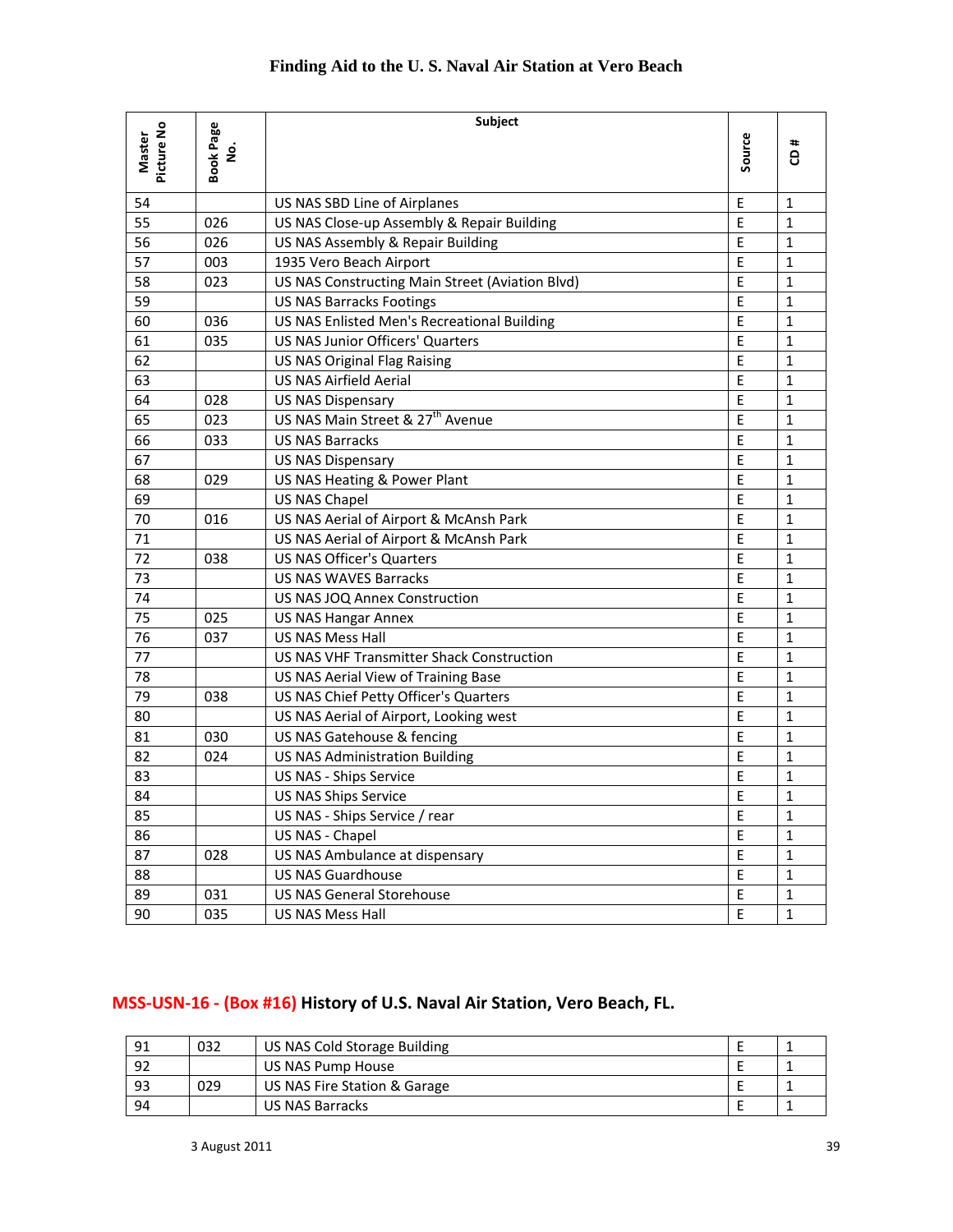| 95   | 034 | <b>US NAS WAVES Barracks</b>                             | E            | 1                        |
|------|-----|----------------------------------------------------------|--------------|--------------------------|
| 96   | 034 | US NAS Beachland Casino (Old Windswept)                  |              | 1                        |
| 97   |     | US NAS Chief's Club                                      | E            | $\mathbf{1}$             |
| 98   |     | US NAS BOQ                                               | E            | $\mathbf{1}$             |
| 99   | 025 | US NAS Hangar & Operations Building                      | E            | $\mathbf{1}$             |
| 100  | 022 | <b>US NAS Control Tower</b>                              | E            | $\mathbf{1}$             |
| 101  | 036 | <b>US NAS Gas Rationing</b>                              | E            | $\mathbf{1}$             |
| 102  | 027 | US NAS Synthetic Training Building                       | E            | $\mathbf{1}$             |
| 103  | 031 | <b>US NAS Link Trainer Building</b>                      | $\mathsf E$  | $\mathbf{1}$             |
| 104  | 032 | US NAS Radar Flight Training Building                    | E            | 1                        |
| 105  |     | <b>US NAS Tower Transmitters</b>                         |              | 1                        |
| 106  |     | <b>US NAS VHF Transmitters</b>                           | E            | 1                        |
| 107  |     | US NAS SG Radar, Vero Beach                              | Ε            | 1                        |
| 108  | 091 | US NAS Roseland Satellite Airfield Aerial                | E            | 1                        |
| 109  |     | US NAS Roseland Long-range Search Station                | E            | $\mathbf{1}$             |
| 110  | 091 | <b>US NAS Sebastian Ground Control Station</b>           | E            | 1                        |
| 111  | 092 | US NAS Sebastian Inn                                     | E            | 1                        |
| 112  | 090 | US NAS Ft Pierce Satellite Airfield Aerial               | E            | 1                        |
| 113  |     | US NAS Ft Pierce Satellite Airfield, Aerial              | E            | 1                        |
| 114  | 086 | US NAS Witham Field, Stuart, FL Aerial                   | E            | 1                        |
| 115  | 086 | US NAS Witham Field, Stuart, FL Buildings                | E            | 1                        |
| 116  |     | US NAS Witham Field, Stuart, FL AOMN Building            | E            | $\mathbf{1}$             |
| 117  |     | US NAS Witham Field, Stuart, FL Ordnance Shack           | E            | $\mathbf{1}$             |
| 118  |     | US NAS Witham Field, Stuart, FL Garage                   | E            | $\mathbf{1}$             |
| 119  |     | E<br>US NAS Witham Field, Stuart, FL Aerial of Airport   |              | $\mathbf{1}$             |
| 120  |     | US NAS Witham Field, Stuart, FL Flag Pole                | $\mathsf E$  | $\mathbf{1}$             |
| 121  |     | US NAS Witham Field, Stuart, FL Supply Storage Buildings | E            | 1                        |
| 122  |     | US NAS Witham Field, Stuart, FL Mess Hall                | $\mathsf E$  | 1                        |
| 123  |     | US NAS Witham Field, Stuart, FL Gas tanks                | E            | $\mathbf{1}$             |
| 124  |     | US NAS Witham Field, Stuart, FL Transmitter Shack        |              | 1                        |
| 125  |     | US NAS Witham Field, Stuart, FL Tower                    |              | 1                        |
| 126  |     | US NAS Ft Pierce Boat Facility - Aerial                  |              | $\mathbf{1}$             |
| 127  | 088 | US NAS Ft Pierce Boat Facility - Boats                   |              | 1                        |
| 128  | 087 | US NAS Ft Pierce Boat Facility                           | E            | 1                        |
| 129  | 088 | US NAS Ft Pierce Boat Facility, Dallas Huts              | E            | 1                        |
| 130  | 014 | Ocean Grill in 1941                                      | M            | 1                        |
| 131  |     |                                                          |              | $\overline{\phantom{a}}$ |
| 132  |     |                                                          |              | $\overline{\phantom{a}}$ |
| 133A | 068 | Brewster SB2SA on the ground                             | $\mathbf{I}$ | 1                        |
| 133B |     |                                                          |              |                          |
| 133C | 073 | Hellcat                                                  | T            | $\mathbf{1}$             |
| 133D |     |                                                          |              | $\overline{\phantom{a}}$ |
| 133E |     |                                                          |              | $\overline{\phantom{a}}$ |
| 133F |     |                                                          |              | $\overline{\phantom{a}}$ |
| 134A |     |                                                          |              | $\overline{\phantom{a}}$ |
| 134B |     |                                                          |              | $\overline{\phantom{a}}$ |
| 134C |     |                                                          |              | $\overline{\phantom{m}}$ |
| 134D | 069 | Brewster SB2A in the air                                 | ı            | 1                        |
| 135  |     |                                                          |              |                          |
| 136A | 069 | <b>Flight Training Record</b>                            | T            | $\mathbf{1}$             |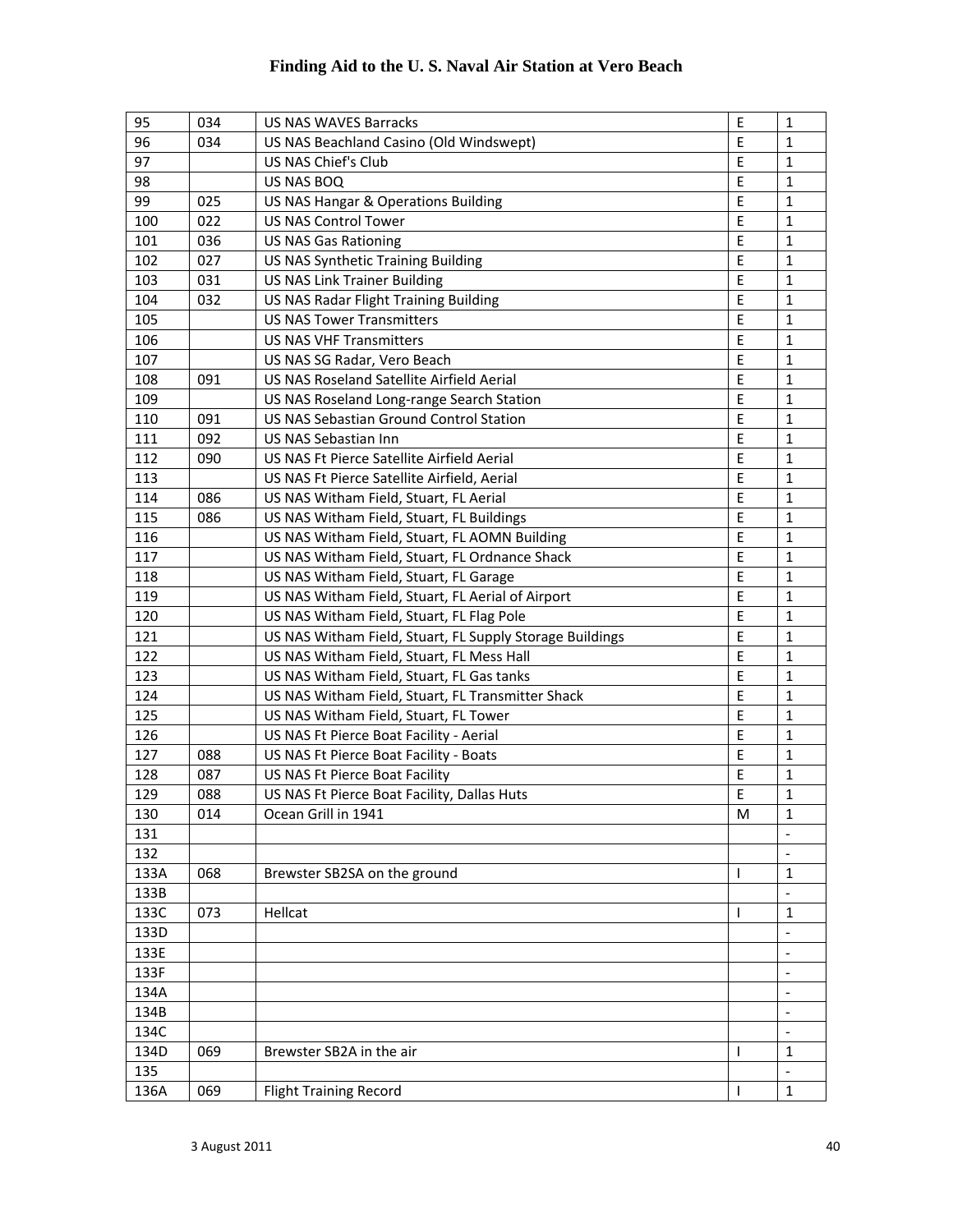| 136B | 068 | Brewster SB2A in the air                                            | I                             | $\mathbf{1}$             |
|------|-----|---------------------------------------------------------------------|-------------------------------|--------------------------|
| 137A | 009 | Social time in community center                                     |                               | 1                        |
| 137B | 011 | Socializing at community center                                     | J<br>J                        | $\mathbf{1}$             |
| 138A | 010 | Dancing in community center                                         | J                             | 1                        |
| 139  |     | Vero Beach Humiston Park wooden boardwalk                           | ı                             | 1                        |
| 140  |     | St. Helen's church - early                                          |                               | $\mathbf{1}$             |
| 141  | 012 | <b>Beach parties</b>                                                | ı                             | $\mathbf{1}$             |
| 142A |     |                                                                     |                               |                          |
| 142B | 014 | Ocean Grill - Officers' Club                                        | J.                            | $\mathbf{1}$             |
| 143  |     | Miss Liberty & Man of the Month                                     | I                             | 1                        |
| 144  |     | Driftwood                                                           | J                             | 1                        |
| 145  |     | Wally Skiscm and airplane                                           | T                             | $\mathbf{1}$             |
| 146  | 007 | <b>Orange Apartments</b>                                            |                               | $\mathbf{1}$             |
| 147  | 005 | One of three drug stores                                            | T<br>$\overline{\phantom{a}}$ | $\mathbf{1}$             |
| 148  |     | Osceola Apartments                                                  | T                             | $\mathbf{1}$             |
| 149  | 006 | <b>Osceola Apartments</b>                                           | ı                             | $\mathbf{1}$             |
| 150  |     | Windswept                                                           | $\overline{\phantom{a}}$      | $\mathbf{1}$             |
| 151  |     | Wood bridge to island                                               | 1                             | 1                        |
| 152A | 075 | US NAS 5 <sup>th</sup> Class Pilot - Radar Operator - Night Fighter | E                             | $\mathbf{1}$             |
| 153A | 076 | US NAS 8 <sup>th</sup> Class Pilot - Radar Operator - Night Fighter | E                             | 1                        |
| 154A | 079 | <b>US NAS Utility Pilots</b>                                        | E                             | 1                        |
| 155A | 074 | US NAS 2 <sup>nd</sup> Class Pilot - Radar Operator - Night Fighter | E                             | 1                        |
| 156A | 075 | US NAS 4 <sup>th</sup> Class Pilot Radar Operator Night Fighter     | E                             | $\mathbf{1}$             |
| 157A | 076 | US NAS One of the classes-Radar Operator-Night Fighter              | E                             | $\mathbf{1}$             |
| 158A | 077 | <b>US NAS Ground Training Staff</b>                                 |                               | $\mathbf{1}$             |
| 158B |     | US NAS Names of Ground Training Staff                               |                               | 1                        |
| 159A |     | Robert & Charles Harlock                                            | E                             | 1                        |
| 160  |     | Robert & Charles Harlock News Article                               | ı                             | 1                        |
| 161  |     | <b>Airport Aerial</b>                                               | T                             | $\mathbf{1}$             |
| 162  |     | Unknown - Maybe BOQ or Barracks                                     | T                             | $\mathbf{1}$             |
| 163  | 009 | <b>Exterior of Community Center</b>                                 | $\overline{\phantom{a}}$      | $\mathbf{1}$             |
| 164  | 006 | Early Downtown Vero Beach                                           |                               | $\mathbf{1}$             |
| 165  | 093 | Vero Beach Marina Aerial                                            |                               | $\mathbf{1}$             |
| 166  | 012 | Florida Theater                                                     | T                             | $\mathbf{1}$             |
| 167  |     | Postcard of Community Center                                        | AA                            | 1                        |
| 168  | 097 | Plane crash into King Family house                                  | Χ                             | $\mathbf{1}$             |
| 169A | 106 | F6F Crashed Plane in Water                                          | x                             | 1                        |
| 170  | 070 | Grumman F4F Wildcat                                                 |                               | $\mathbf{1}$             |
| 171  | 070 | Grumman F6F Hellcat                                                 |                               | $\mathbf{1}$             |
| 172  | 071 | Grumman F7F Tigercat                                                | ı                             | 1                        |
| 173  |     | Grumman F3F-3                                                       | ı                             | 1                        |
| 174  |     | <b>Grumman TBVF Avenger</b>                                         |                               | 1                        |
| 175  |     | <b>Community Center hostesses</b>                                   | J                             | 1                        |
| 176  |     | <b>Community Center Reception</b>                                   | J                             | $\mathbf{1}$             |
| 177  |     |                                                                     |                               | $\overline{\phantom{a}}$ |
| 178  | 040 | US NAS SW Portion - Map of Facilities                               | P                             | 1                        |
| 179  | 041 | US NAS SE Portion - Map of Facilities                               | P                             | $\mathbf{1}$             |
| 180  | 039 | US NAS Index of Major Facilities                                    | P                             | $\mathbf{1}$             |
| 181A | 120 | Dodgertown's First ball diamond                                     | T                             | $\mathbf{1}$             |
| 181B | 122 | Dodgertown's new stadium                                            | T                             | $\mathbf{1}$             |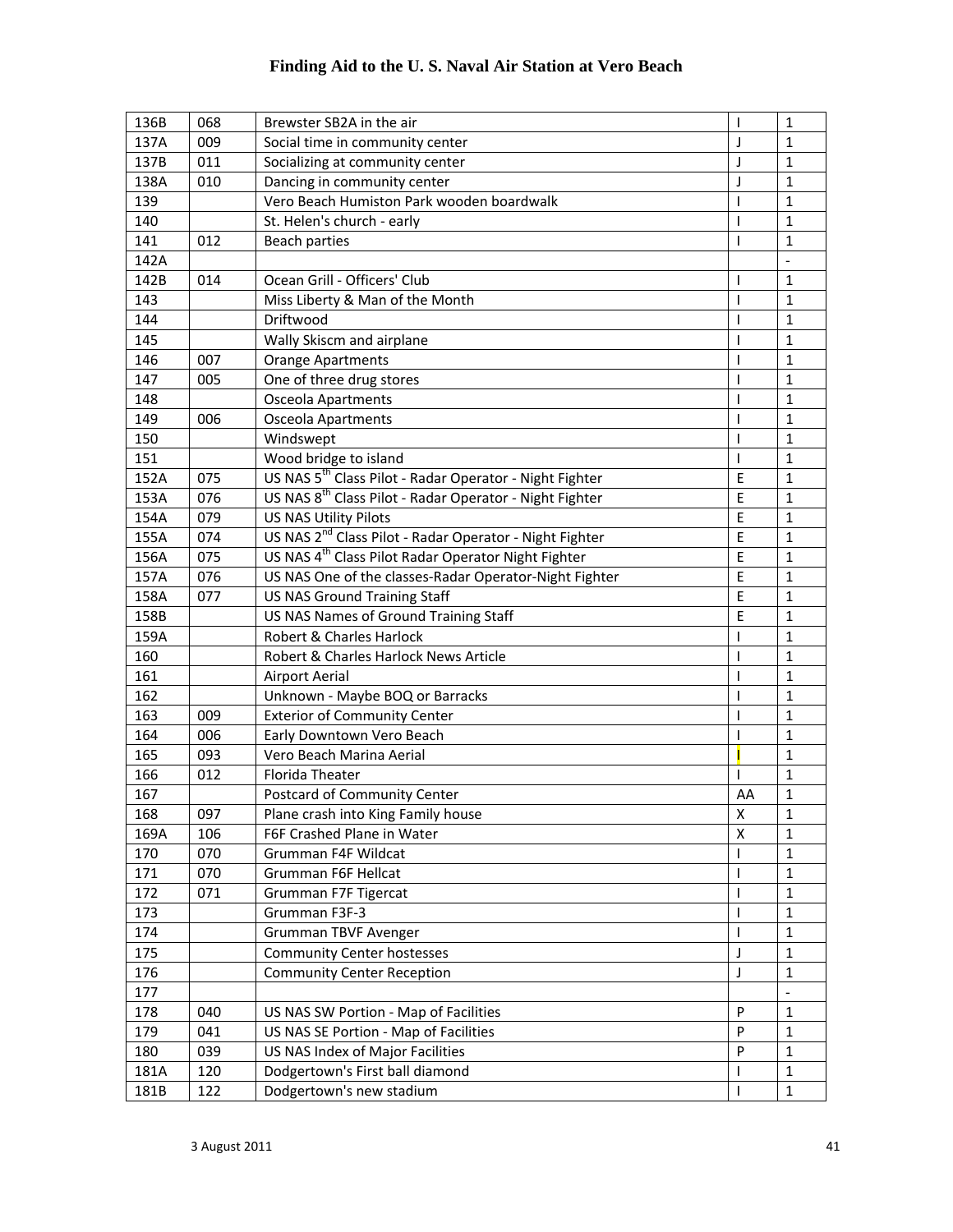| 182 | 005 | Eastern Airline Airplane                                       | Q              | $\mathbf{1}$             |
|-----|-----|----------------------------------------------------------------|----------------|--------------------------|
| 183 | 056 | Survival training                                              |                | 1                        |
| 184 | 014 | Vero Beach Railroad Station                                    | Q              | $\mathbf{1}$             |
| 186 |     | First Theater in Vero                                          | Q              | 1                        |
| 187 |     | A.W. Young House - Library in 1915                             | Q              | 1                        |
| 188 |     | Library - Mrs. Oberhaus & Mrs. Tom Robb                        | Q              | $\mathbf{1}$             |
| 189 |     | Library groundbreaking                                         | Q              | $\mathbf{1}$             |
| 190 |     | Vero Beach Library - nighttime                                 | Q              | $\mathbf{1}$             |
| 191 |     | House of Refuge, south of Ft Pierce                            | Q              | 1                        |
| 192 |     | 1982 Ocean Grill                                               | Q              | $\mathbf{1}$             |
| 193 |     | <b>BOQ used by Dodgers</b>                                     | I              | 1                        |
| 194 |     | 27 <sup>th</sup> Avenue was main entrance to airport 1961<br>T |                | $\mathbf{1}$             |
| 195 |     | Misnamed as "Victory Boulevard to USNAS"                       | $\overline{1}$ | $\mathbf{1}$             |
| 196 |     | Misnamed as "Victory Boulevard to USNAS"                       | T              | 1                        |
| 197 | 013 | US NAS Chaplain's "Recreational Guide"                         | A              | $\mathbf{1}$             |
| 198 | 002 | Early 1940 Vero Beach City Hall & Fire Station                 | O              | $\mathbf{1}$             |
| 199 | 048 | US NAS WAVES in the Air Control Center                         | F              | $\mathbf{1}$             |
| 200 |     | <b>Eastern Airline Terminal</b>                                | S              | 1                        |
| 201 | 015 | <b>Shore Patrol</b>                                            | Q              | 1                        |
| 202 | 049 | US NAS - Status board at Air Control Center                    | F              | 1                        |
| 203 | 047 | US NAS - Radio Direction Finding Board                         | F              | 1                        |
| 204 |     | McKee Jungle Garden Sign                                       | К              | 1                        |
| 205 | 046 | McKee Jungle Garden Palm Trees                                 | К              | $\mathbf 1$              |
| 206 | 089 | Ft Pierce Boat Crew                                            | W              | $\mathbf{1}$             |
| 207 | 089 | Bob Weems & Crew                                               | W              | 1                        |
| 208 | 096 | Press Journal News on crashes                                  | Q              | 1                        |
| 209 |     |                                                                |                | $\overline{\phantom{0}}$ |
| 210 | 129 | Present day Vero Beach terminal                                | Z              | 1                        |
| 211 | 123 | <b>Piper Aircraft facilities</b>                               | Z              | $\mathbf{1}$             |
| 212 | 128 | <b>Flight Safety Academy</b>                                   | Z              | $\mathbf{1}$             |
| 213 | 073 | F7F Tigercat                                                   | T              | $\mathbf{1}$             |
| 214 | 010 | Dance Band                                                     |                | $\mathbf{1}$             |
| 215 | 057 | US NAS Hours of flight time by type aircraft                   | D              | $\mathbf{1}$             |
| 216 | 059 | US NAS Monthly tabulation of Officer Personnel                 | D              | $\mathbf{1}$             |
| 217 | 060 | US NAS Monthly tabulation of enlisted personnel                | D              | $\mathbf{1}$             |
| 218 | 072 | Page of Buccaneer                                              | F              | $\mathbf{1}$             |
| 219 | 126 | Wayne Underwood                                                | н              | 1                        |
| 220 | 071 | Navy & Marine personnel working together                       | Н              | $\mathbf{1}$             |
| 221 | 126 | Edwin Wright                                                   | н              | 1                        |
| 222 | 063 | Hands-on Instruction                                           | н              | $\mathbf{1}$             |
| 223 | 080 | Marine Night Fighter Detachment                                | $\vee$         | 1                        |
| 224 | 081 | <b>Marine Graduating Class</b>                                 | $\vee$         | 1                        |
| 225 | 081 | Marine Night Fighter Training in F7F Tigercat                  | $\vee$         | 1                        |
| 226 | 082 | F7F Tigercat with pilot & radarman                             | v              | 1                        |
| 227 | 124 | WAVE Hazel (Metz) Gerbhardt                                    | H              | 1                        |
| 228 | 125 | Jo Steinmeyer & George Soule                                   | н              | $\mathbf{1}$             |
| 229 | 124 | Harvey Blair & Holly Waker                                     | н              | $\mathbf{1}$             |
| 230 | 125 | Rudy Hubbard                                                   | н              | $\mathbf{1}$             |
| 231 | 001 | Six airplanes in flight                                        | $\sf T$        | $\mathbf{1}$             |
| 232 | Oii | <b>Buccaneer Logo</b>                                          | F              | $\mathbf{1}$             |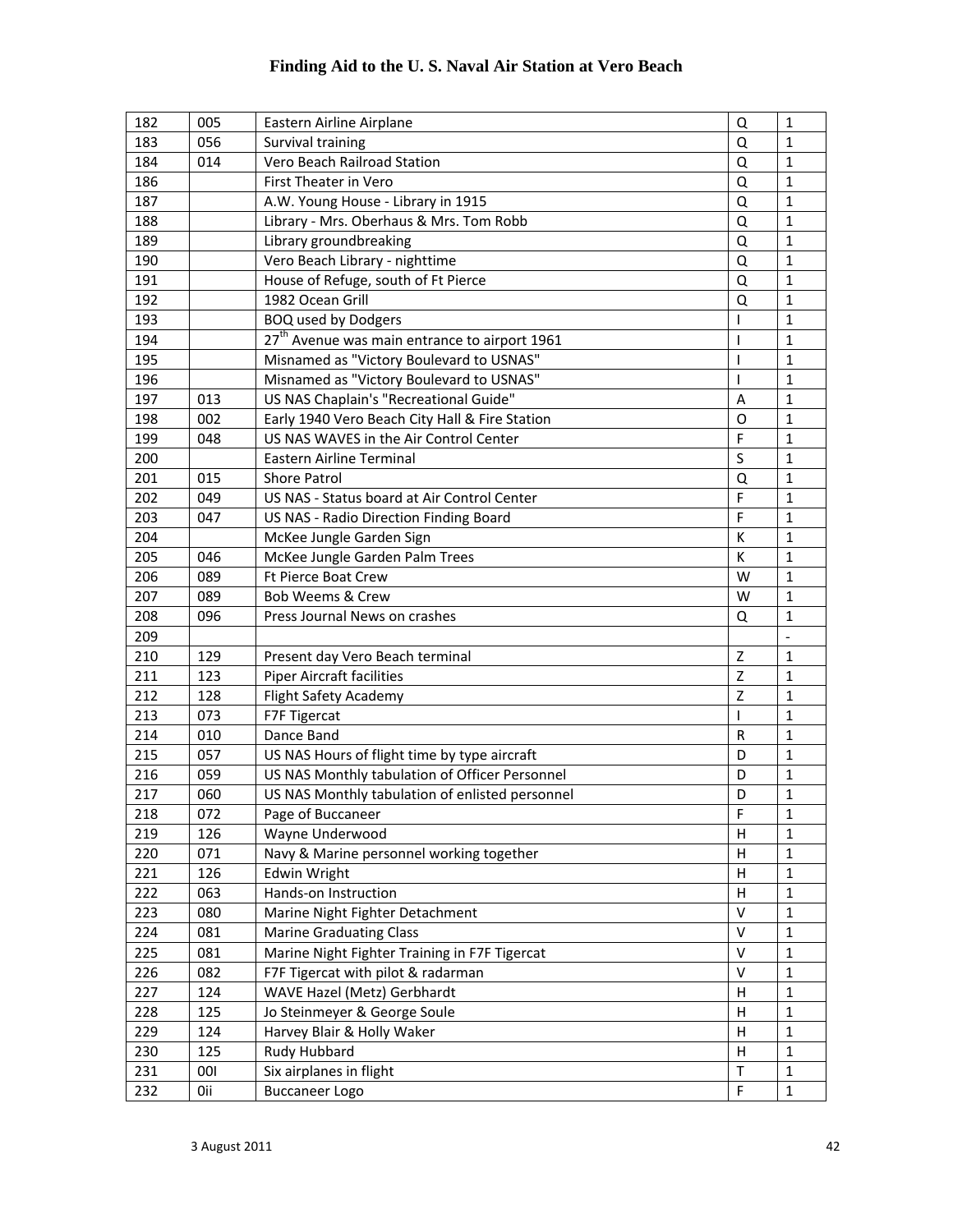| 233       | 044   | <b>Brewster Buccaneer</b>                                                        | $\mathsf T$ | $\mathbf{1}$             |
|-----------|-------|----------------------------------------------------------------------------------|-------------|--------------------------|
| 234       |       |                                                                                  |             | $\overline{a}$           |
| 235       | 015   | Liberty Town - 200 WAVES                                                         | н           | $\mathbf{1}$             |
| 236       | 008   | Door-to-door Mail Delivers                                                       | I           | 1                        |
| 237       | 121   | Dodgertown, old BOQ & new housing                                                | U           | $\mathbf 1$              |
| 238       | 106   | Wrecked planes                                                                   | U           | $\mathbf{1}$             |
| 239       | 130   | Vero Beach City Hall in 1999                                                     | Υ           | 1                        |
| 240       | 079   | Amphibious plane                                                                 | U           | 1                        |
| 241       | 045   | McKee Jungle Garden US 1                                                         | U           | $\mathbf{1}$             |
| 242       |       |                                                                                  |             | $\overline{\phantom{a}}$ |
| 243       |       | Mosquito (used for flyers and publications                                       |             | $\overline{\phantom{a}}$ |
| 244       |       |                                                                                  |             | $\overline{\phantom{a}}$ |
| 245       | 066   | US NAS Map - Navigating part, Night Fighter Training                             | C           | $\mathbf{1}$             |
| 246       | 104   | US NAS Monthly Analysis of Crashes - Plane & Injury                              |             | $\mathbf{1}$             |
| 247       | 105   | US NAS Monthly Analysis Crashes - Plane 1000 hours                               | A<br>A      | $\mathbf{1}$             |
| 248       |       | 15 July 1999 Press Journal News Article                                          | Q           | $\mathbf{1}$             |
| 249       | 107   | Installation of repaired engine.                                                 | N           | 1                        |
| 250       | 011   | Honoring their own.                                                              | T           | $\mathbf{1}$             |
| 251       |       | Some early training planes.                                                      | L           | 1                        |
| 252       | 017   | Mayor Alex MacWilliam & unknown officer.                                         | AA          | $\mathbf{1}$             |
| 253s      | Cover | Some Early Training Planes - sepia                                               | <b>BB</b>   | $\overline{2}$           |
| 253a      |       | Historical Marker and Benches - color (see 260 & 254)                            | BB          | $\overline{2}$           |
| 253b      |       | Some Early Training Planes - B&W                                                 | <b>BB</b>   | $\overline{2}$           |
| 253       |       | Some Early Training Planes - not enhanced<br>BB                                  |             | $\overline{2}$           |
| 254       |       | Historical Marker- close up (see 253a & 260)                                     |             | $\overline{2}$           |
| 255       | 108   | <b>Bronze Memorial Plaque - Deaths</b>                                           |             | $\overline{2}$           |
| 256       | 113   | Exhibits displayed at Dedication 1/26/00                                         |             | $\overline{2}$           |
| 257       | 103   | Symbolic Record of Fatal Crashes                                                 |             | $\overline{2}$           |
| 258       | 083   | U.S.Marine Corps Pilots, 1944                                                    |             | $\mathbf{1}$             |
| 259       | 130   | New Control Tower, 2002                                                          |             | $\overline{2}$           |
| 260       | 111   |                                                                                  |             | $\overline{2}$           |
| 261       | 117   | Historical Marker & benches - B&W (see 253a & 254)<br><b>Memorial Island Map</b> |             | $\overline{2}$           |
| 262       | 118   | Converted Navy Terminal - Hurricane Damage                                       | Υ<br>DD     | $\overline{2}$           |
| 263       | 004   | Eastern Airline Terminal, 1930                                                   | DD          | $\overline{2}$           |
| 264U      |       | Dedication of historical Marker and benches at VB airport terminal 26            | CC          |                          |
|           |       | Jan 2000                                                                         |             |                          |
| 264L      |       | Dedication of historical marker and benches with Collings Foundation             | <b>CC</b>   |                          |
|           |       | airplane in background 26 Jan 2000                                               |             |                          |
| 265U      |       | Dedication of historical marker 26 Jan 2000 at VB airport - benches only         | cc          |                          |
| 265L      |       | Dedication of historical marker 26 Jan 2000 at VB airport - marker only          | cc          |                          |
| 266UL     |       | Dedication of historical marker 26 Jan 2000 at VB airport - basket of            | cc          |                          |
|           |       | proclamations that were handed to veterans                                       |             |                          |
| 266       |       | Dedication of historical marker 26 Jan 2000 at VB airport - Display of           | CC          |                          |
| ML        |       | photographs and artifacts by George Gross                                        |             |                          |
| 266 LL    |       | Dedication of historical marker 26 Jan 2000 at VB airport - Collings             | CC          |                          |
|           |       | Foundation airplanes                                                             |             |                          |
| 266 UR    |       | Dedication of historical marker 26 Jan 2000 at VB airport - Eric Menger          | cc          |                          |
|           |       | in his office in uniform with basket of proclamations                            |             |                          |
| 266       |       | Dedication of historical marker 26 Jan 2000 at VB airport - Collings             | CC          |                          |
| <b>MR</b> |       | Foundation airplane                                                              |             |                          |
| 266 LR    |       | Dedication of historical marker 26 Jan 2000 at VB airport - Collings             | cc          |                          |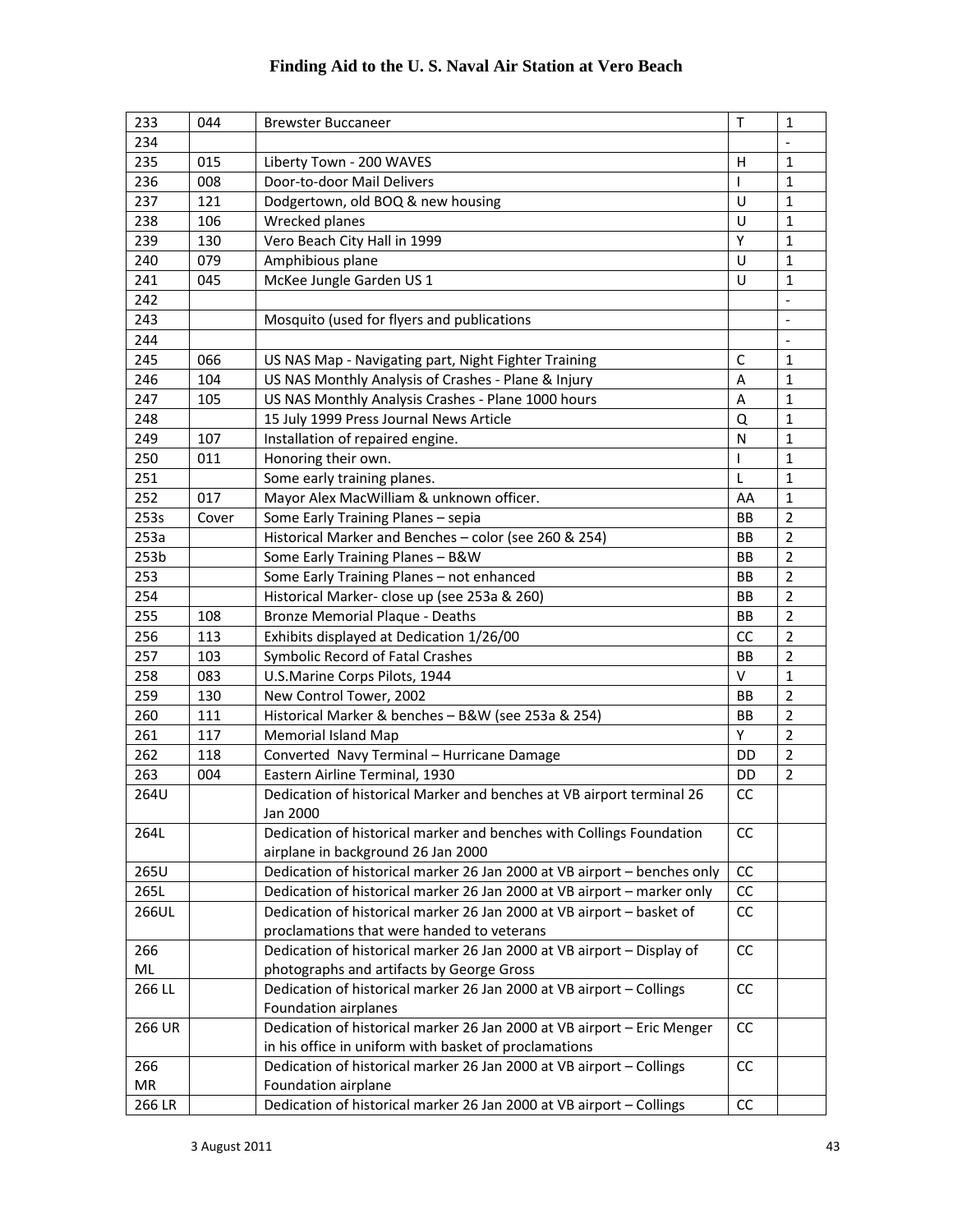|              | Foundation airplane                                                        |           |  |
|--------------|----------------------------------------------------------------------------|-----------|--|
| <b>267UL</b> | Dedication of historical marker 26 Jan 2000 at VB airport - Collings       | <b>CC</b> |  |
|              | Foundation airplane                                                        |           |  |
| 267          | Dedication of historical marker 26 Jan 2000 at VB airport - Collings<br>CC |           |  |
| ML           | Foundation airplane                                                        |           |  |
| 267 LL       | Dedication of historical marker 26 Jan 2000 at VB airport - Ceremony       | <b>CC</b> |  |
|              | outside of the airport - Eric Menger at podium - Very cold day.            |           |  |
| <b>267UR</b> | Dedication of historical marker 26 Jan 2000 at VB airport - Collings       | CC        |  |
|              | Foundation airplane                                                        |           |  |
| 267MR        | Dedication of historical marker 26 Jan 2000 at VB airport - Collings       | <b>CC</b> |  |
|              | Foundation airplane                                                        |           |  |
| 267LR        | Dedication of historical marker 26 Jan 2000 at VB airport - Pam (Hall)     | CC        |  |
|              | Cooper at podium                                                           |           |  |
| 268UL        | Dedication of historical marker 26 Jan 2000 at VB airport - Ceremony       | CC        |  |
|              | outside of the airport                                                     |           |  |
| 268ML        | Dedication of historical marker 26 Jan 2000 at VB airport - Close-up of    | CC        |  |
|              | marker                                                                     |           |  |
| 268UR        | Dedication of historical marker 26 Jan 2000 at VB airport - Ceremony       | <b>CC</b> |  |
|              | outside of the airport                                                     |           |  |
| 268MR        | Dedication of historical marker 26 Jan 2000 at VB airport - Close-up of    | <b>CC</b> |  |
|              | marker                                                                     |           |  |
| 269UL        | Dedication of historical marker 26 Jan 2000 at VB airport - basket of      | CC        |  |
|              | proclamations that were handed to veterans                                 |           |  |
| 269UR        | Dedication of historical marker 26 Jan 2000 at VB airport - Eric Menger    | <b>CC</b> |  |
|              | in his office in uniform with basket of proclamations                      |           |  |
| <b>270UL</b> | Dedication of historical marker 26 Jan 2000 at VB airport - Collings       | <b>CC</b> |  |
|              | foundations airplane                                                       |           |  |
| 270ML        | Dedication of historical marker 26 Jan 2000 at VB airport - Vero Beach     | CC        |  |
|              | airport building                                                           |           |  |
| 270LL        | Dedication of historical marker 26 Jan 2000 at VB airport $-2^{nd}$ floor  | <b>CC</b> |  |
|              | view from airport office of where the ceremony took place                  |           |  |
| <b>270UR</b> | Dedication of historical marker 26 Jan 2000 at VB airport - Three          | <b>CC</b> |  |
|              | benches                                                                    |           |  |
| 270MR        | Vero Beach City Hall                                                       | cc        |  |
| <b>270LR</b> | Dedication of historical marker 26 Jan 2000 at VB airport - Pam (Hall)     | <b>CC</b> |  |
|              | Cooper in the 2 <sup>nd</sup> floor office.                                |           |  |
| 271          | Sun VBAS Jet Center - Navy jets and ?                                      | Unk       |  |
| 272          | Ten photographs from the Press Journal according to George Gross.          |           |  |
|              | They appear to be duplicates.                                              |           |  |

#### **THE FOLLOWING PHOTOGRAPHS ARE LOCATED IN THE INDIAN RIVER COUNTY HISTORICAL SOCIETY PHOTOGRAPH COLLECTION. THE NUMBER CORRESPONDS WITH THE SCANNED IMAGE.**

| No.  | Photographer        | <b>Description</b>                                                                                        |
|------|---------------------|-----------------------------------------------------------------------------------------------------------|
| 3598 | Unknown             | Plaque honoring U.S.N. pilots killed while training at the Vero Beach<br><b>Naval Air Station</b>         |
| 3599 | Brinckerhoff, R. M. | Commissioning of the U.S. Naval Air Station at Vero Beach,<br>November 24, 1942                           |
| 3600 | Unknown             | Three servicemen writing letters at the Community Center. Vero's<br>Servicemen's Center ca. November 1944 |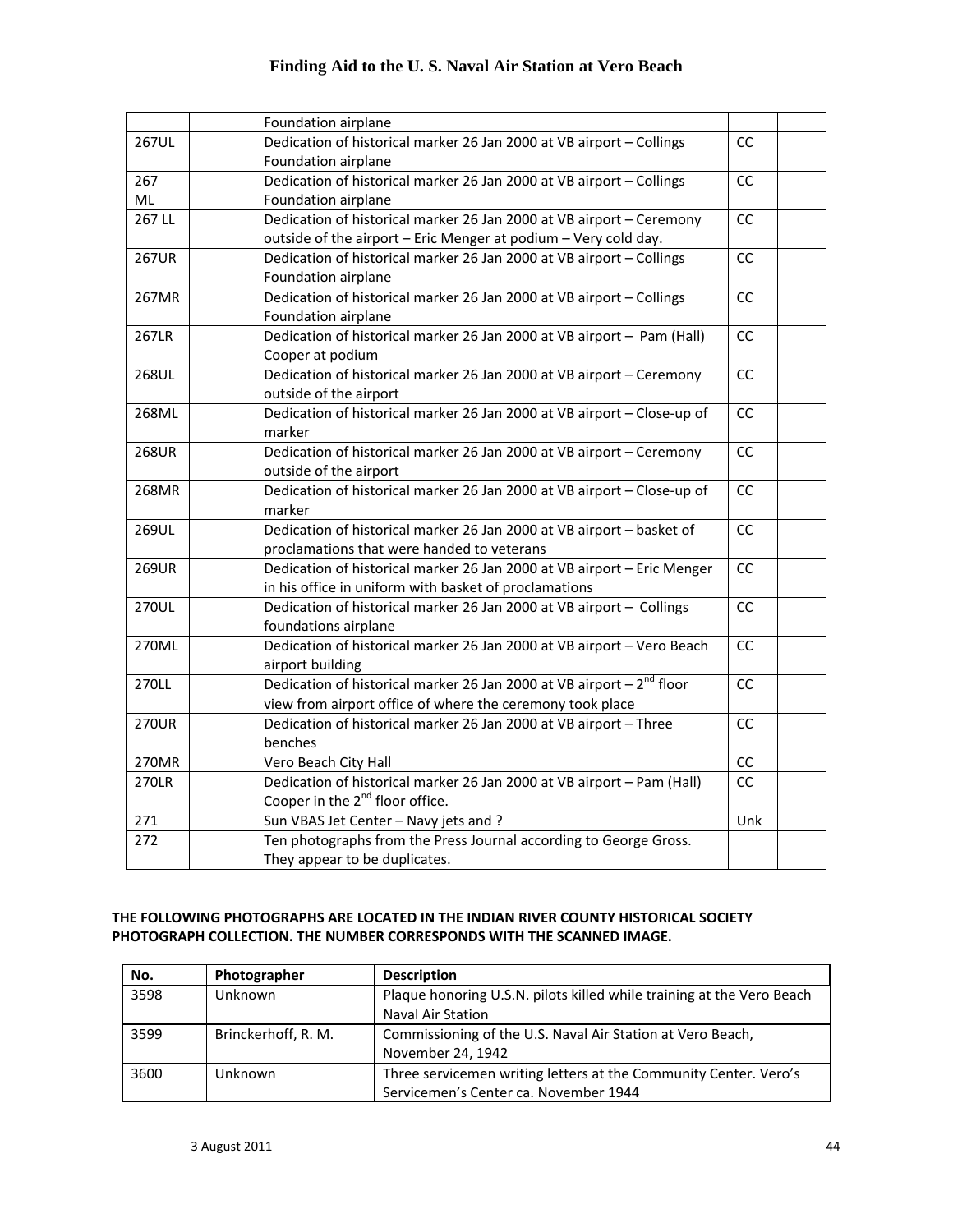| No.      | Photographer        | <b>Description</b>                                                                            |
|----------|---------------------|-----------------------------------------------------------------------------------------------|
| 3601-001 | Unknown             | Dance at the Community Building during WWII                                                   |
| 3601-002 |                     |                                                                                               |
| 3601-003 |                     |                                                                                               |
| 3601-004 |                     |                                                                                               |
| 3601-005 |                     |                                                                                               |
| 3601-006 |                     |                                                                                               |
| 3601-007 |                     |                                                                                               |
| 3602     | Unknown             | U.S.O. Hostesses at Community Building dance, Bess Johnson,<br>Hostess                        |
| 3603     | Unknown             | Navy band playing at U.S.O. dance at the Community Building during<br>WWII                    |
| 3604     | Unknown             | Two members of the Navy band playing at the Community Building<br>for a USO dance.            |
| 3605     | Unknown             | USA dance at the Community building in Vero Beach during WWII                                 |
| 3606     | Brinckerhoff, R. M. | US Naval Air Station, aerial PHOTO MISSING                                                    |
| 3607     | Unknown             | Main hangar at the U.S. Naval Air Station, Vero Beach ca. 1942-46                             |
| 3608     | Unknown             | Aerial photo of the U.S. Naval Air Station, Vero Beach ca. 1942-1946                          |
| 3609     | Unknown             | "Brewster" fighters lined up at the U.S. Naval Air Station, Vero<br>Beach, WWII               |
| 3610     | Unknown             | Navy fighter plane at Vero Beach Naval Air Station WW II                                      |
| 3611     | Unknown             | Fighter planes parked on the tarmac at the US Naval Air Station, Vero<br>Beach WWII           |
| 3612     | Unknown             | Two SB2C Dive bombers flying from the US Naval Air Station in Vero<br>Beach, WWII             |
| 3613     | Unknown             | Main gate at the U.S. Naval Air Station, Vero Beach                                           |
| 3614     | Unknown             | Five "SBD Dive Bombers" in formation stationed at U.S. Naval Air<br>Station, Vero Beach, WWII |
| 3615-001 | Unknown             | Two F6F Fighter planes #115 and 144 above Vero Beach WWII                                     |
| 3615-002 |                     |                                                                                               |
| 3615-003 |                     |                                                                                               |
| 3615-004 |                     |                                                                                               |
| 3616     | Skiscim, Wally      | Operational Training Staff & Technicians at U.S. Naval Air Station,<br>Vero Beach, 1945       |
| 3617     | Unknown             | Fighter planes lined up at US Naval Air Station, Vero Beach WWII                              |
| 3618-001 | Skiscim, Wally      | Two fighter planes from US Naval Air Station, Vero Beach, WWII                                |
| 3618-002 |                     |                                                                                               |
| 3618-003 |                     |                                                                                               |
| 3618-004 |                     |                                                                                               |
| 3618-005 |                     |                                                                                               |
| 3618-006 |                     |                                                                                               |
| 3618-007 |                     |                                                                                               |
| 3618-008 |                     |                                                                                               |
| 3618-009 |                     |                                                                                               |
| 3618-010 |                     |                                                                                               |
| 3618-011 |                     |                                                                                               |
| 3618-012 |                     |                                                                                               |
| 3618-013 |                     |                                                                                               |
| 3618-014 |                     |                                                                                               |
| 3619     | Unknown             | Wildcat fighters, "Seven from Heaven" Vero Beach NAS Feb 8, 1944                              |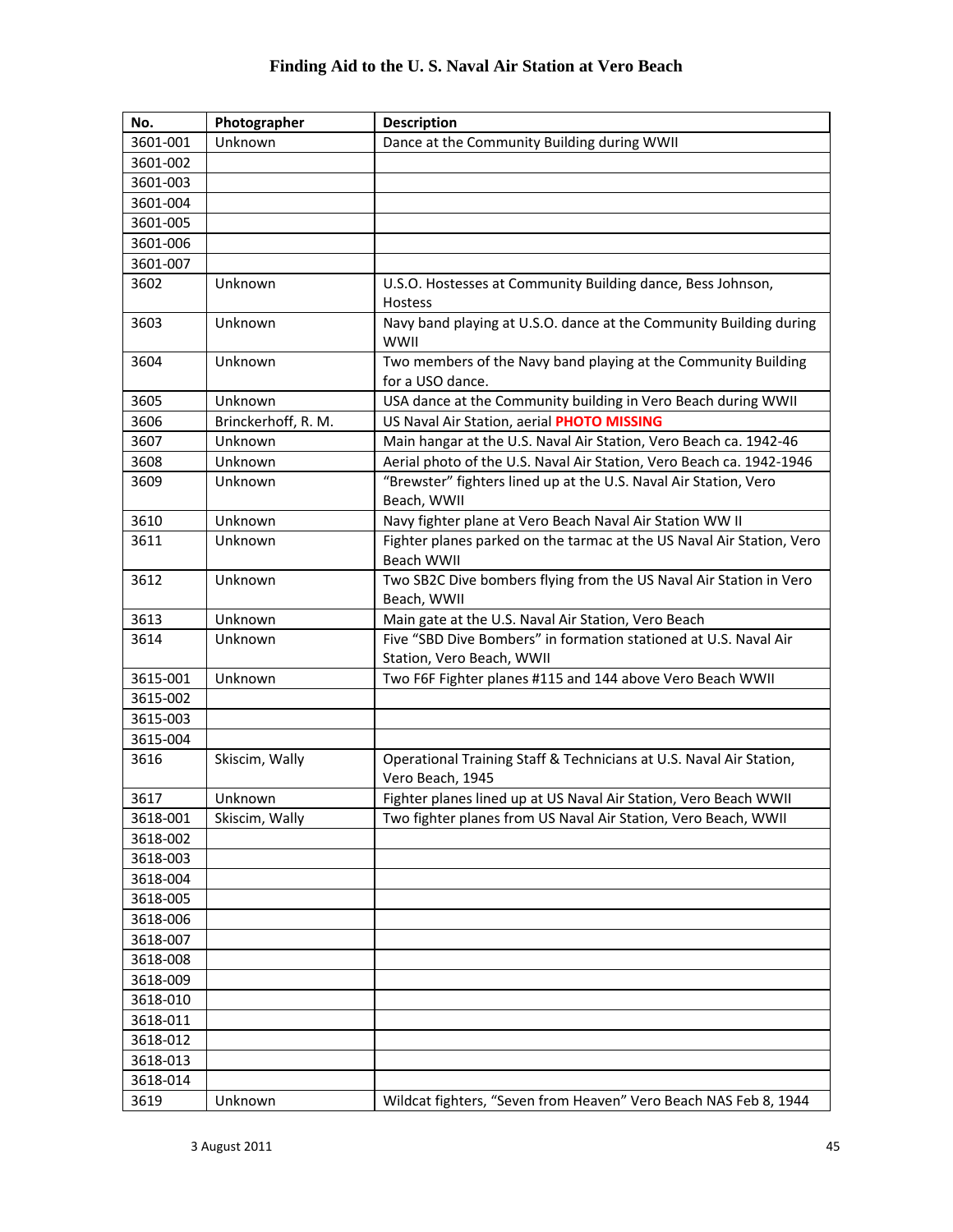| No.      | Photographer    | <b>Description</b>                                                                                          |
|----------|-----------------|-------------------------------------------------------------------------------------------------------------|
| 3620     | Skiscim, Wally  | Wild cat shot at Fort Pierce January 16, 1945 by Admiral Edwin Peck,                                        |
|          |                 | Base Commander, NAS                                                                                         |
| 3621     | Unknown         | Captain Edwin Peck holding wild turkey shot near Blue Cypress Lake                                          |
|          |                 | Feb 16, 1945                                                                                                |
| 3622     | Unknown         | Servicemen enjoying the USO lounge in the Community building in                                             |
|          |                 | Vero Beach                                                                                                  |
| 3623     | US Navy         | Civilians who built the NAS at Vero Beach, attending the                                                    |
|          |                 | commissioning of said base. Nov 24, 1942                                                                    |
| 3624     | Skiscim, Wally  | Chief Bill Harris posing with wild cat shot at Fort Pierce, FL Jan 16,<br>1945                              |
| 3625     | Skiscim, Wally  | Hunting party posing by Navy truck; L to R: Unknown; Capt. Peck;<br><b>Bud Holman and Chief Bill Harris</b> |
| 3626     | Stranahan, R.P. | Lt. Colonel G.M. Morrow, USMC U.S. Naval Air Station, Vero Beach,<br>April 20, 1944                         |
| 3627-001 | Skiscim, Wally  | Victory Boulevard leading to the US Naval Air Station 1942 WWII                                             |
| 3627-002 |                 |                                                                                                             |
| 3628-001 | Skiscim, Wally  | Victory Boulevard looking towards town. Photo taken late 90s. Oaks<br>planted early 1940s                   |
| 3628-001 |                 | Aerial photo of town of Vero Beach and the Naval Air Station,                                               |
|          |                 | Highway 1, Indian River and beach c. 1943                                                                   |
| 3629-001 | US Navy         | Major Decker, executive officer, Marine Night-fighter training<br>detachment VBNAS c. 1945                  |
| 3629-002 |                 |                                                                                                             |
| 3629-003 |                 |                                                                                                             |
| 3630     | US Navy         | Ensign Sig Lysne, U.S. N. WWII                                                                              |
| 3631     | Unknown         | U.S. Navy dispensary at the Naval air station in Vero Beach, 1942-45                                        |
| 3632     | Unknown         | Barracks used by the U.S. Navy during WWII, 1942-46                                                         |
| 3633     | Unknown         | Navy enlisted men bowling at the local alley.                                                               |
| 3634     | Unknown         | Fashions worn by WAVES stationed at the U.S. Naval Air Station in                                           |
|          |                 | Vero Beach, WWII                                                                                            |
| 3635     | Unknown         | Skippers at the Naval Air Station, Vero Beach, WWII Capts. Warrack<br>and Peck                              |
| 3636     | Unknown         | Entire compliment of the Naval Air Station in Vero Beach, WWII                                              |
| 3637     | US Navy         | Entire personnel at arms length for inspection at the Naval Air<br>Station, Vero Beach, WWII                |
| 3638     | US Navy         | Personnel, US Naval Air Station, inspection of                                                              |
| 3639     | Unknown         | Inspection of U.S. Navy WAVE personnel at the Naval Air Station,<br>Vero Beach, WWII                        |
| 3640     | US Navy         | U.S. Navy personnel on the parade grounds in front of the<br>administration building of the NAS, Vero Beach |
| 3641     | US Navy         | U.S.N. personnel at inspection in front of the administration building,                                     |
|          |                 | N.A.S. Vero Beach, WWII                                                                                     |
| 3642     | Unknown         | Navy barracks used to house the Los Angeles Dodgers until the early                                         |
|          |                 | 1970s (razed)                                                                                               |
| 3643     | Unknown         | 27 <sup>th</sup> avenue that served as the main entrance to the airport when                                |
|          |                 | this photo was taken on March 2, 1961                                                                       |
| 3755     | Unknown         | Armistice Day Celebration, Vero Beach, 1946 after the end of WWII                                           |
|          |                 | in Vero Beach PHOTO MISSING                                                                                 |
| 3756     | Unknown         | WAVES third anniversary at US Naval Air Station                                                             |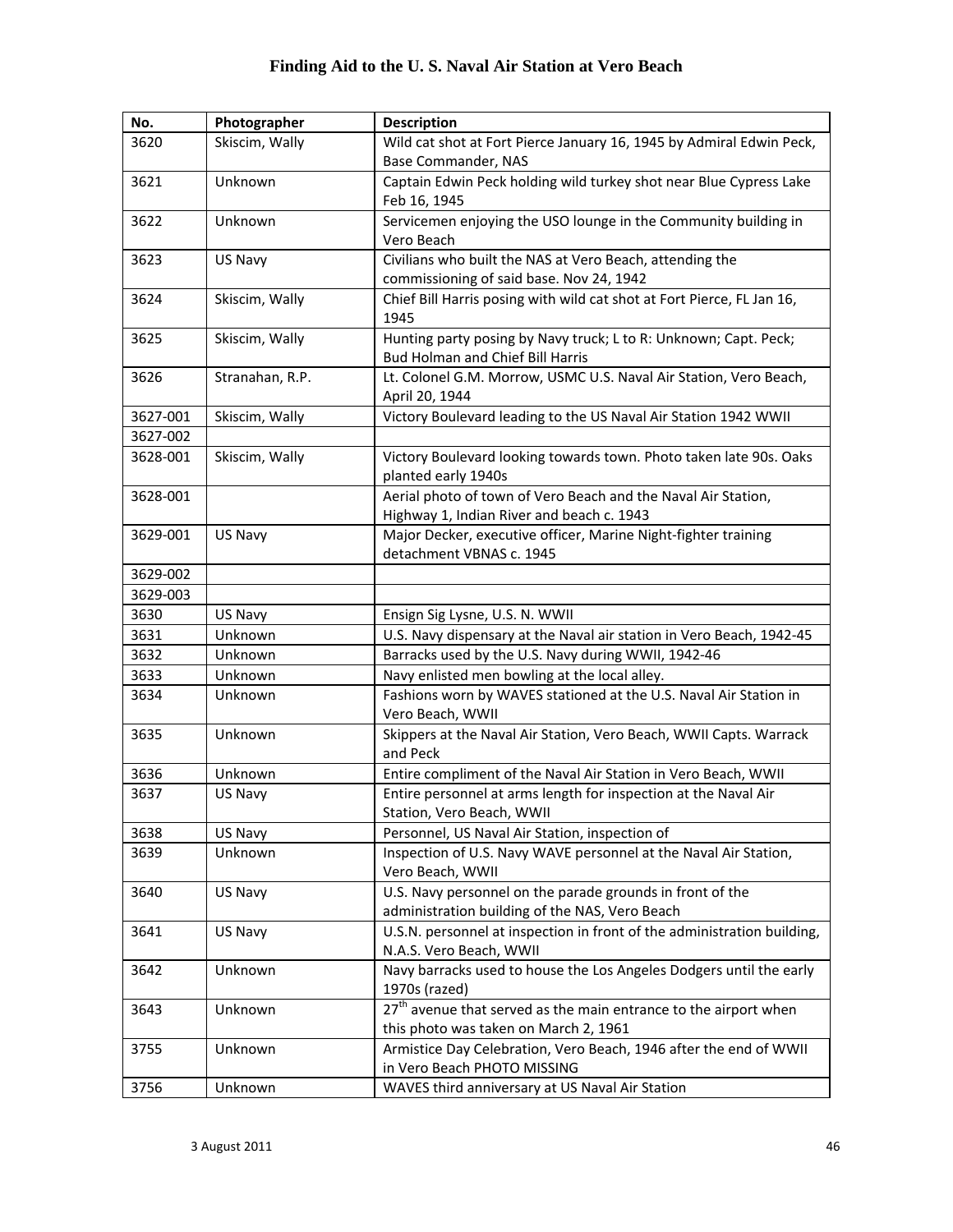| No.      | Photographer | <b>Description</b>                                                     |
|----------|--------------|------------------------------------------------------------------------|
| 3757     | Unknown      | WAVE officers cutting 3rd anniversary cake at Mac's Tavern,            |
|          |              | downtown Vero Beach, WWII                                              |
| 3758     | Unknown      | WAVE officers posing at table for cake cutting ceremony. 3rd year      |
|          |              | anniversary at Vero Beach, NAS WWII                                    |
| 3759     | Unknown      | WAVES, housed at the Beachland Casino doing exercises by the salt      |
|          |              | water pool. Atlantic Ocean in background.                              |
| 3760     | Unknown      | WAVES Mess Hall, Beachland Casino on Vero's Beach during WWII          |
| 3761     | Unknown      | Four WAVES waiting to be served meal at barracks (Beachland            |
|          |              | Casino) in Vero Beach                                                  |
| 3762     | Unknown      | WAVE officers visiting at US Naval Air Station during WWII             |
| 3763     | Unknown      | Reception at Commander Peck and Mrs. Peck's home for visiting          |
|          |              | WAVE officers.                                                         |
| 3764     | Unknown      | Visiting WAVE officers and officers attending tea at Commander Peck    |
|          |              | & Mrs. Peck's home, Vero Beach NAS                                     |
| 3765     | Unknown      | Reviewing troops at the Vero Beach Naval Air Station, January 12,      |
|          |              | 1946 by Capt. Warrack                                                  |
| 3766     | Unknown      | Officers reviewing troops (WAVES) at the Vero Beach Naval Air          |
|          |              | Station WWII February 16, 1946                                         |
| 3767     | Unknown      | Officers reviewing troops of Navy, Marines and WAVES at Vero           |
|          |              | Beach NAS January 12, 1946                                             |
| 3768-001 | Unknown      | Sailors at arms length of each man during review of troops January     |
|          |              | 12, 1946 on drill field.                                               |
| 3768-002 |              |                                                                        |
| 3769     | Unknown      | Downtown, 14th Avenue and 20th Street ca. 1941-45                      |
| 3770     | Unknown      | Pocahontas Park during war years; 1941-45 corner of 14th avenue        |
|          |              | and 21st street                                                        |
| 3771     | Unknown      | Former WAVES celebrating their 50th Anniversary 1944-1994 in Vero      |
|          |              | Beach having served four years.                                        |
| 3772     | Unknown      | Two former WAVES who served at the Vero Beach NAS during WWII          |
|          |              | returned to celebrate the 50th anniversary reunion                     |
| 3773     | Unknown      | Three WAVE officers and enlisted men at the U.S. Naval Air Station,    |
| 3774     | Unknown      | Vero Beach, February 29, 1944                                          |
|          |              | Servicemen and woman enjoying a picnic at Humiston Park during<br>WWII |
| 3775     | Unknown      | Jean Ott MacIntosh, WAVE who served at the Vero Beach Naval Air        |
|          |              | <b>Station during WWII</b>                                             |
| 3776     | Unknown      | Navy personnel enjoying a picnic at Humiston Beach park during         |
|          |              | WWII 1941-45                                                           |
| 3777     | Unknown      | Navy personnel having picnic at Humiston Beach Park during WWII        |
|          |              | 1941-45                                                                |
| 3778     | Unknown      | WAVES at attention while on the paved parking area adjacent to the     |
|          |              | <b>Beachland Hotel (barracks)</b>                                      |
| 3779     | Unknown      | WAVES and officers who served at the Vero Beach Naval Air Station      |
|          |              | during WWII 1941-46                                                    |
| 3780     | Unknown      | Wedding performed in the original Community Church by Dr.              |
|          |              | Wishart, March 23, 1946. Birdseye view of Cmdr. Herbert MacIntosh      |
|          |              | and Ensign Jean Ott, bother were stationed at the Vero Beach Naval     |
|          |              | <b>Air Station</b>                                                     |
| 3781     | Unknown      | NAS Vero February 16, 1946. L to R: Capt. W.E. Saunders; Capt          |
|          |              | Warrack, Asst. Secretary of Navy, Sullivan and Commander Harmer        |